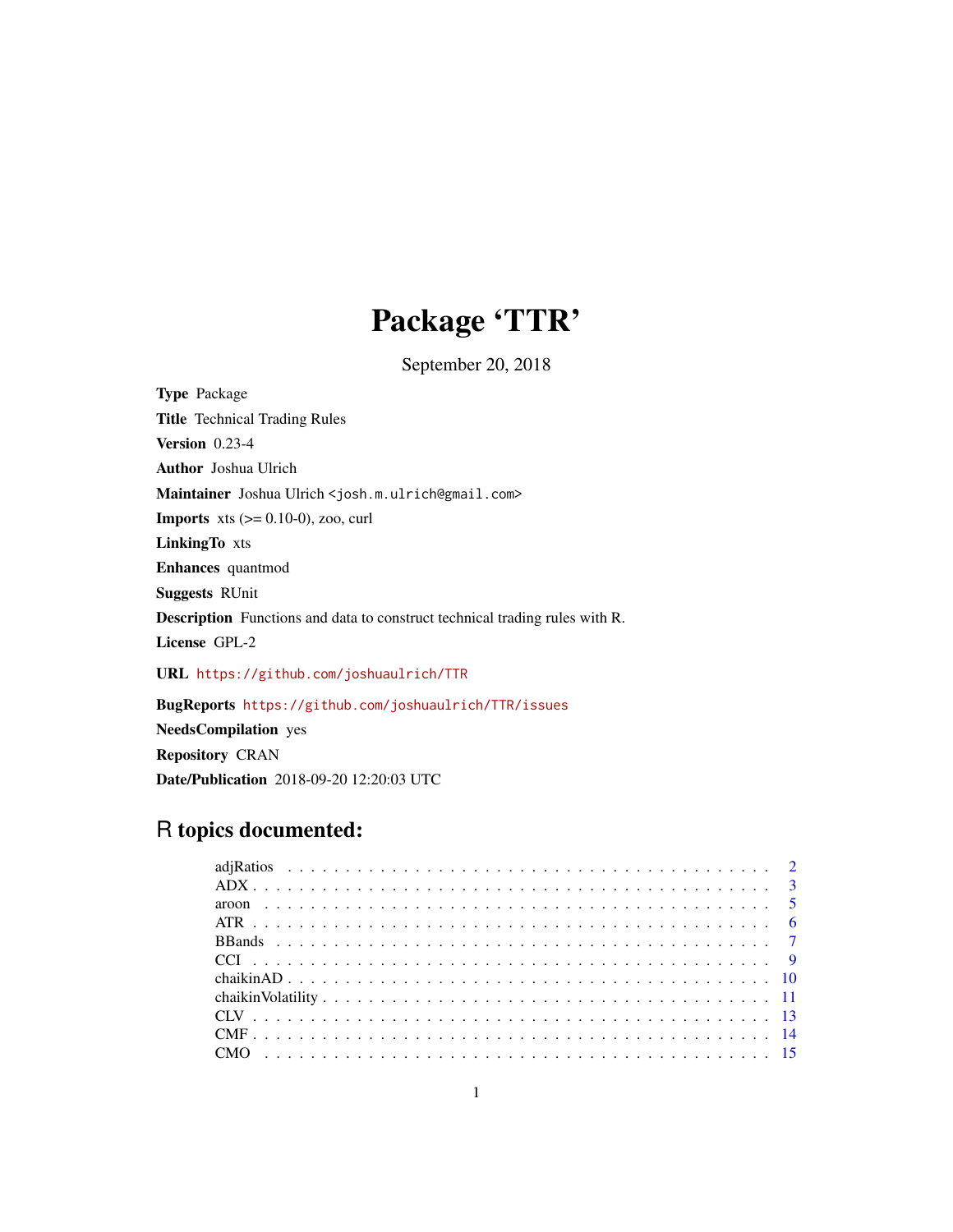<span id="page-1-0"></span>

|                                                                                                                                      | 16 |
|--------------------------------------------------------------------------------------------------------------------------------------|----|
| D <sub>PO</sub><br><u>. A series de la caractería de la caractería de la caractería de la caractería de la caractería de la cara</u> | 17 |
| <b>DVI</b>                                                                                                                           | 19 |
| <b>EMV</b>                                                                                                                           | 20 |
|                                                                                                                                      | 21 |
|                                                                                                                                      | 22 |
| lags                                                                                                                                 | 24 |
| <b>MACD</b>                                                                                                                          | 25 |
| MFI                                                                                                                                  | 27 |
|                                                                                                                                      | 28 |
| PBands                                                                                                                               | 29 |
|                                                                                                                                      | 31 |
|                                                                                                                                      | 32 |
| <b>RSI</b>                                                                                                                           | 32 |
|                                                                                                                                      | 34 |
|                                                                                                                                      | 35 |
|                                                                                                                                      | 37 |
|                                                                                                                                      | 38 |
|                                                                                                                                      | 41 |
|                                                                                                                                      | 42 |
|                                                                                                                                      | 44 |
|                                                                                                                                      | 46 |
|                                                                                                                                      | 48 |
|                                                                                                                                      | 49 |
|                                                                                                                                      | 51 |
|                                                                                                                                      | 51 |
|                                                                                                                                      | 52 |
|                                                                                                                                      | 53 |
|                                                                                                                                      | 56 |
|                                                                                                                                      | 57 |
|                                                                                                                                      | 59 |
|                                                                                                                                      |    |
|                                                                                                                                      | 61 |

# **Index**

adjRatios

Split and dividend adjustment ratios

# **Description**

Create split and dividend adjustment ratio vectors.

# **Usage**

adjRatios(splits, dividends, close)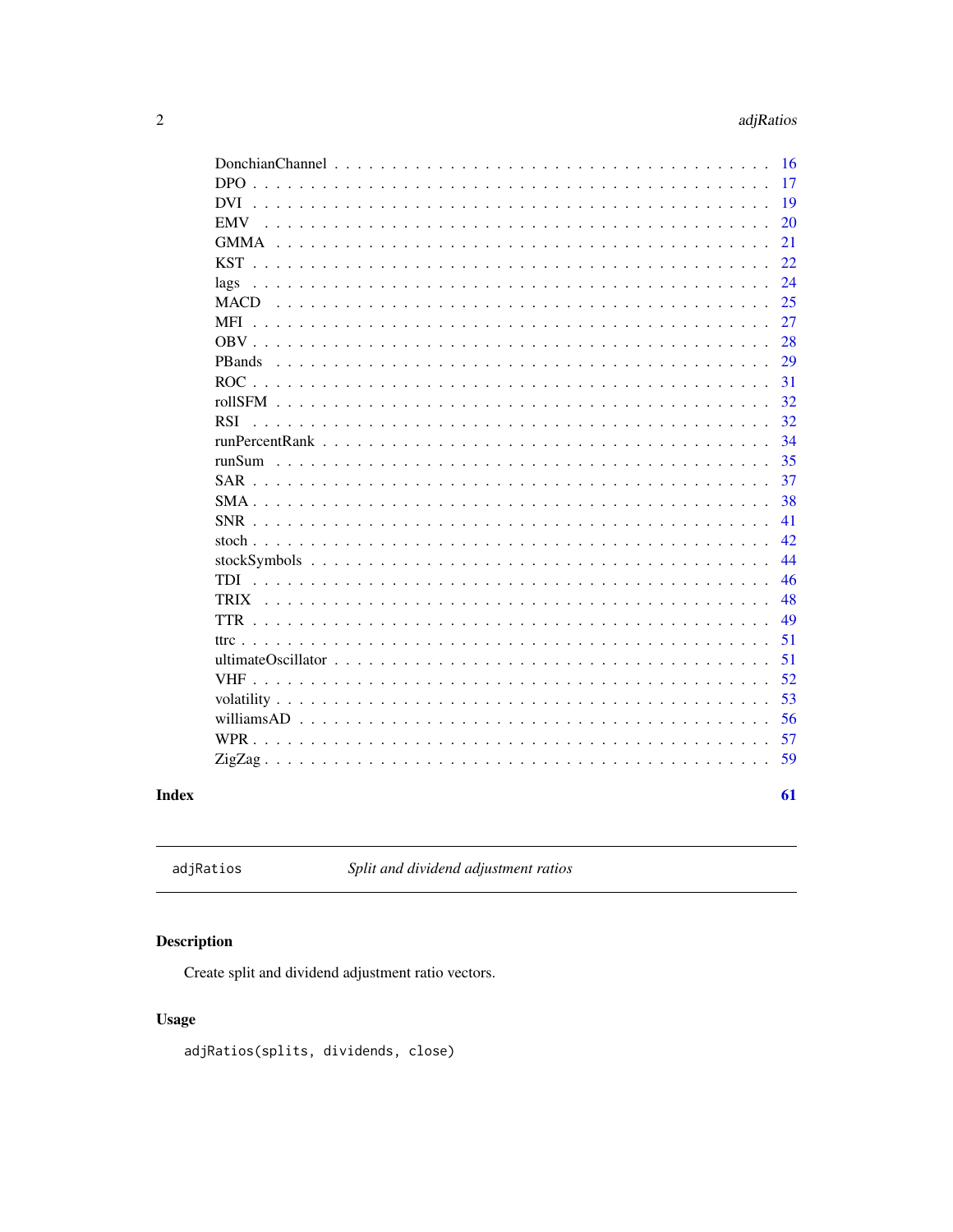#### <span id="page-2-0"></span> $ADX$  3

# Arguments

| splits    | Split series that is coercible to xts.       |
|-----------|----------------------------------------------|
| dividends | Dividend series that is coercible to xts.    |
| close     | Close price series that is coercible to xts. |

# Details

- If only splits is provided, the resulting object will only have as many observations as splits.
- If splits and close are provided, the resulting object will have as many observations as max(NROW(splits), NROW(close)).
- close is required if dividends is provided.

## Value

A xts object containing the columns:

Split The split adjustment ratio.

Div The dividend adjustment ratio.

# Author(s)

Joshua Ulrich

<span id="page-2-1"></span>

ADX *Welles Wilder's Directional Movement Index*

# <span id="page-2-2"></span>Description

Directional Movement Index; developed by J. Welles Wilder.

#### Usage

 $ADX(HLC, n = 14, maType, ...)$ 

# Arguments

| HLC.      | Object that is coercible to xts or matrix and contains High-Low-Close prices. |
|-----------|-------------------------------------------------------------------------------|
| n         | Number of periods to use for DX calculation (not ADX calculation).            |
| maType    | A function or a string naming the function to be called.                      |
| $\ddotsc$ | Other arguments to be passed to the maType function.                          |

# Details

The DIp/DIn (positive/negative) is the percentage of the true range that is up/down.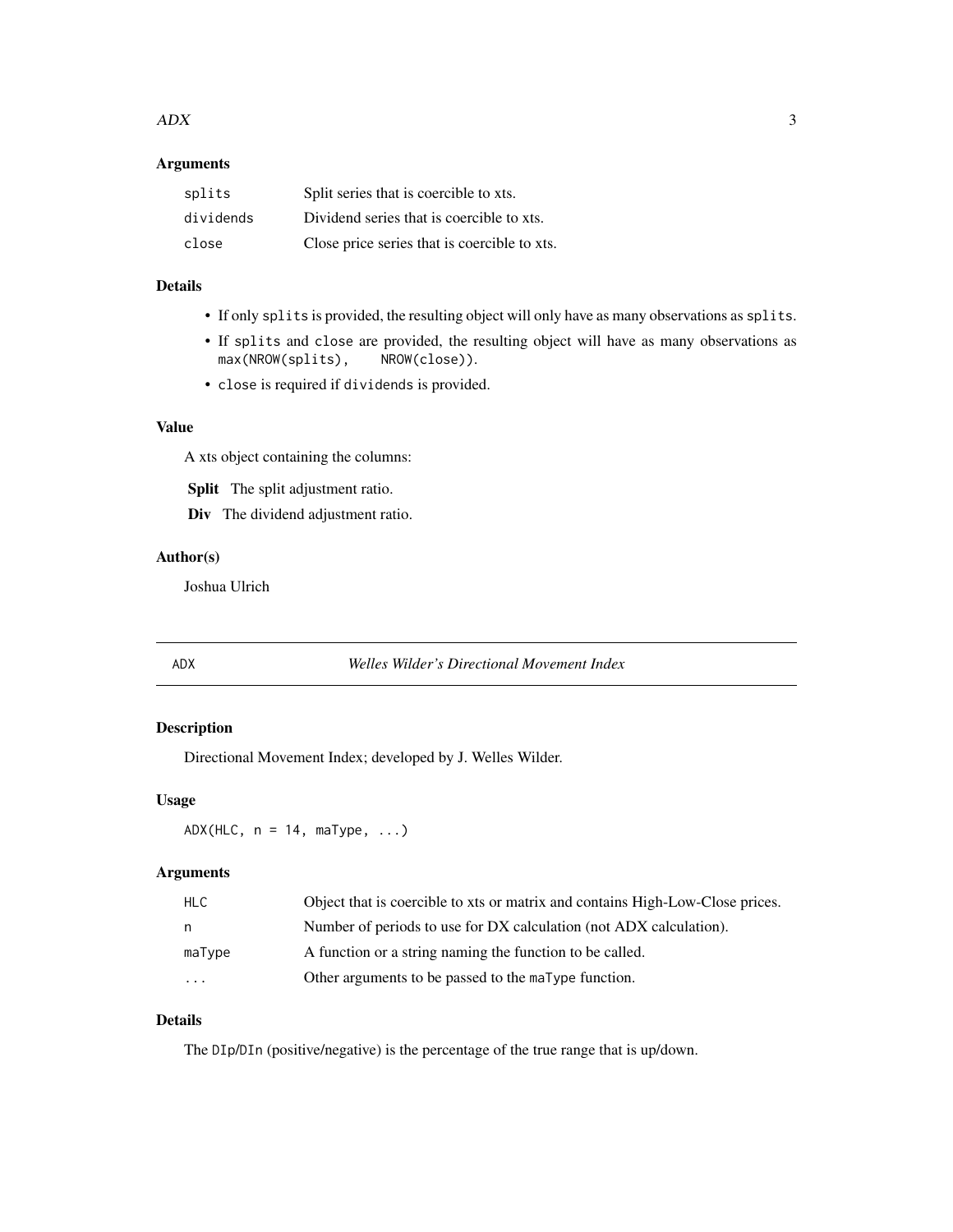# <span id="page-3-0"></span>Value

A object of the same class as HLC or a matrix (if try.xts fails) containing the columns:

DIp The positive Direction Index.

DIn The negative Direction Index.

DX The Direction Index.

ADX The Average Direction Index (trend strength).

# Note

A buy/sell signal is generated when the +/-DI crosses up over the -/+DI, when the DX/ADX signals a strong trend. A high/low DX signals a strong/weak trend. DX is usually smoothed with a moving average (i.e. the ADX).

#### Author(s)

Joshua Ulrich

#### References

The following site(s) were used to code/document this indicator: <http://www.fmlabs.com/reference/DI.htm> <http://www.fmlabs.com/reference/DX.htm> <http://www.fmlabs.com/reference/ADX.htm> <http://www.fmlabs.com/reference/ADXR.htm> <https://www.metastock.com/Customer/Resources/TAAZ/?p=49> <https://www.linnsoft.com/techind/directional-indicator-diplus-diminus> <https://www.linnsoft.com/techind/adx-avg-directional-movement> <https://www.linnsoft.com/techind/adxr-avg-directional-movement-rating> [http://www.stockcharts.com/school/doku.php?id=chart\\_school:technical\\_indicators:](http://www.stockcharts.com/school/doku.php?id=chart_school:technical_indicators:average_directional_index_adx) [average\\_directional\\_index\\_adx](http://www.stockcharts.com/school/doku.php?id=chart_school:technical_indicators:average_directional_index_adx)

# See Also

See [EMA](#page-37-1), [SMA](#page-37-2), etc. for moving average options; and note Warning section. The DX calculation uses [ATR](#page-5-1). See [aroon](#page-4-1), [CCI](#page-8-1), [TDI](#page-45-1), [VHF](#page-51-1), [GMMA](#page-20-1) for other indicators that measure trend direction/strength.

#### Examples

```
data(ttrc)
dmi.adx <- ADX(ttrc[,c("High","Low","Close")])
```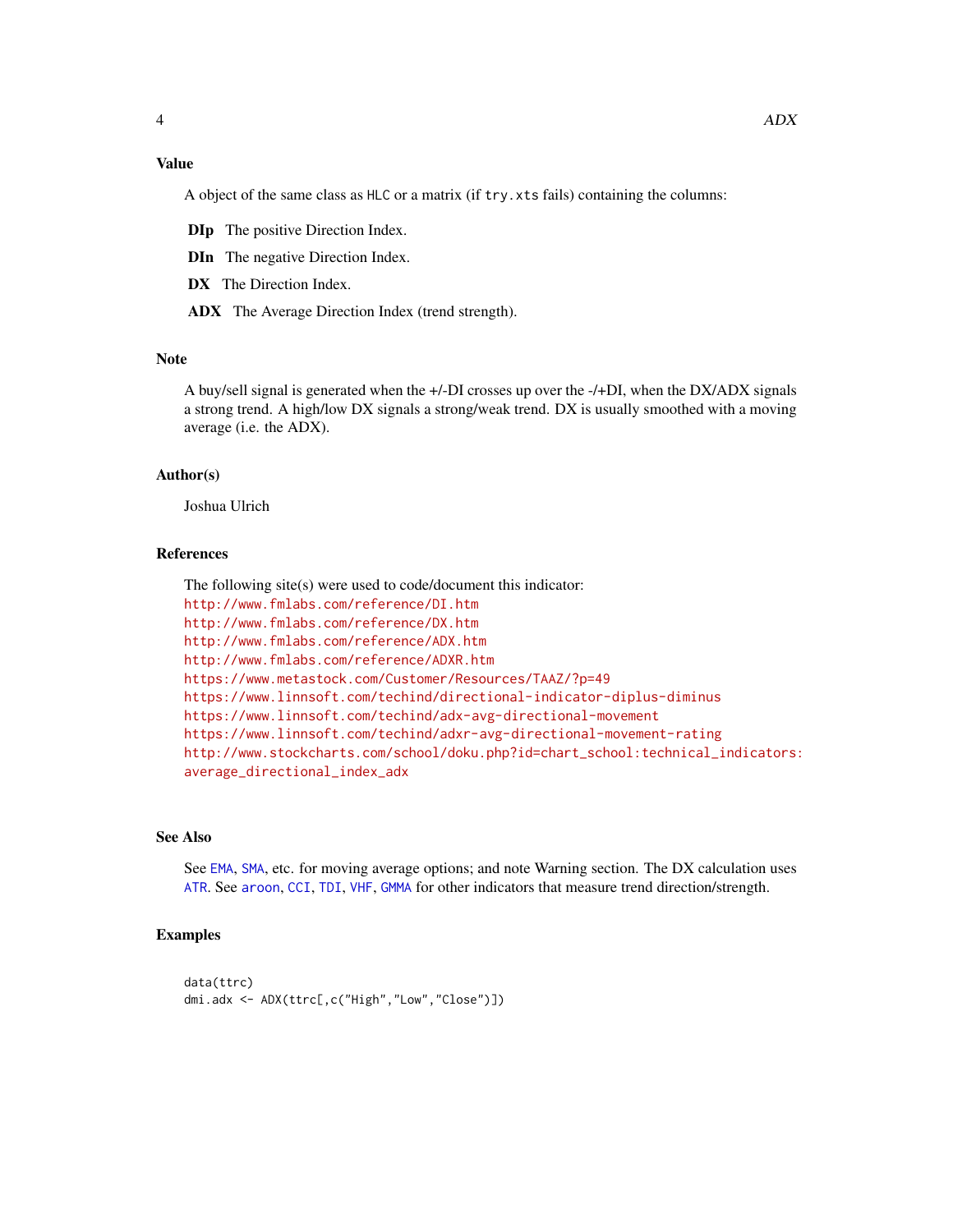<span id="page-4-1"></span><span id="page-4-0"></span>aroon *Aroon*

#### Description

The Aroon indicator attempts to identify starting trends. The indicator consists of up and down lines, which measure how long it has been since the highest high/lowest low has occurred in the last n periods. Developed by Tushar Chande in 1995.

#### Usage

 $aroon(HL, n = 20)$ 

#### **Arguments**

| HL | Object that is coercible to xts or matrix and contains either a High-Low price<br>series, or a Close price series. |
|----|--------------------------------------------------------------------------------------------------------------------|
|    | Number of periods to use in the calculation.                                                                       |

# Details

Aroon up (down) is the elapsed time, expressed as a percentage, between today and the highest (lowest) price in the last n periods. If today's price is a new high (low) Aroon up (down) will be 100. Each subsequent period without another new high (low) causes Aroon up (down) to decrease by (1 / n) x 100.

#### Value

A object of the same class as HL or a matrix (if try.xts fails) containing the columns:

| <b>aroonUp</b> The Aroon up indicator.                      |
|-------------------------------------------------------------|
| <b>aroonDn</b> The Aroon down indicator.                    |
| <b>oscillator</b> The Aroon oscillator (aroonUp - aroonDn). |

#### Note

If High-Low prices are given, the function calculates the max/min using the high/low prices. Otherwise the function calculates the max/min of the single series.

Up (down) trends are indicated when the aroonUp(Dn) is between 70 and 100. Strong trends are indicated when when the aroon $Up(Dn)$  is above 70 while the aroon $Dn(Up)$  is below 30. Also, crossovers may be useful.

### Author(s)

Joshua Ulrich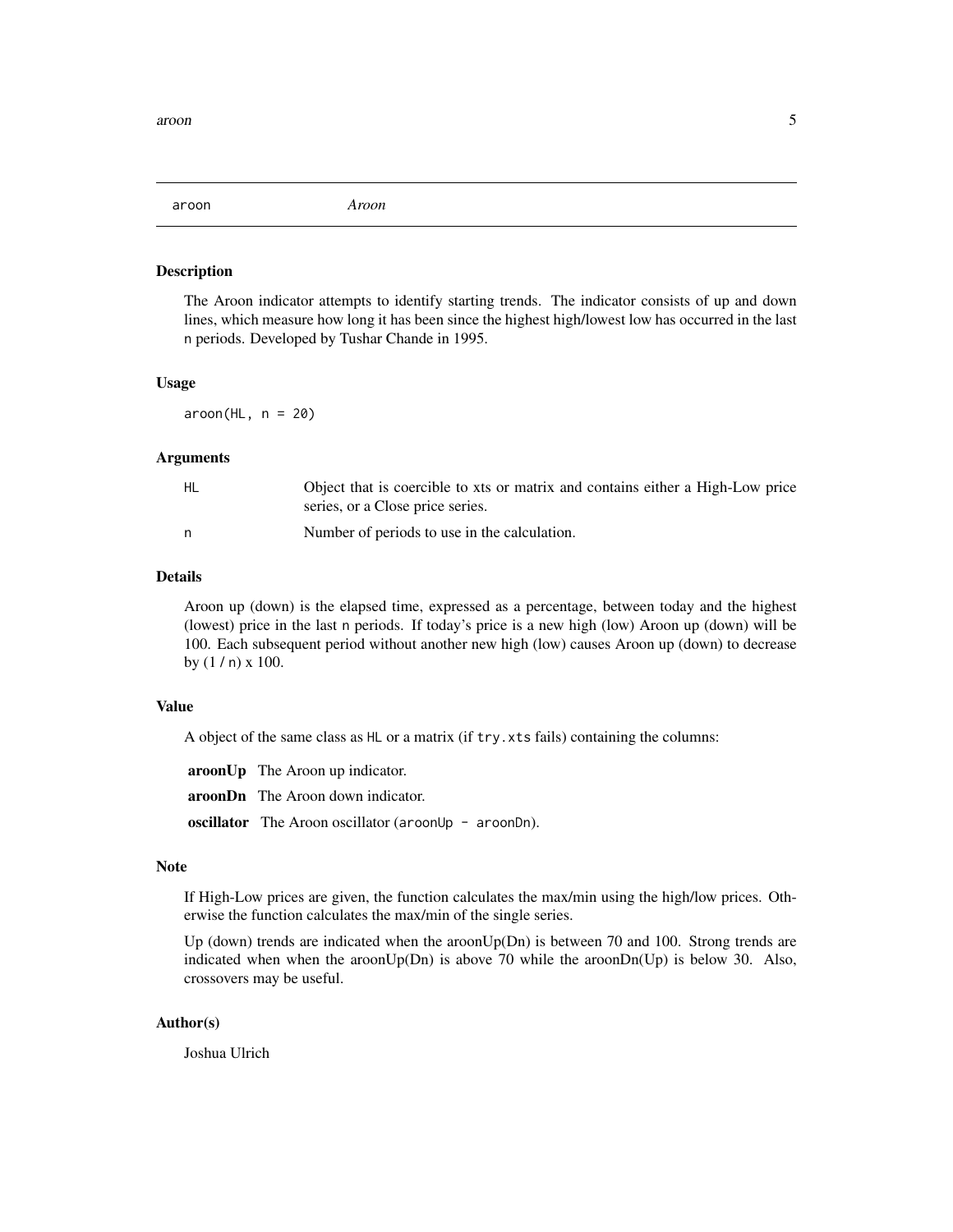#### <span id="page-5-0"></span>References

```
The following site(s) were used to code/document this indicator:
http://www.fmlabs.com/reference/Aroon.htm
http://www.fmlabs.com/reference/AroonOscillator.htm
https://www.linnsoft.com/techind/aroon-arn
http://stockcharts.com/school/doku.php?id=chart_school:technical_indicators:aroon
```
#### See Also

See [CCI](#page-8-1), [ADX](#page-2-1), [TDI](#page-45-1), [VHF](#page-51-1), [GMMA](#page-20-1) for other indicators that measure trend direction/strength.

#### Examples

```
## Get Data and Indicator ##
data(ttrc)
trend <- aroon( ttrc[,c("High", "Low")], n=20 )
```
<span id="page-5-1"></span>

#### ATR *True Range / Average True Range*

#### <span id="page-5-2"></span>Description

True range (TR) is a measure of volatility of a High-Low-Close series; average true range (ATR) is a Welles Wilder's style moving average of the TR. Developed by J. Welles Wilder in 1978.

#### Usage

 $ATR(HLC, n = 14, maType, ...)$ 

#### Arguments

| <b>HLC</b>              | Object that is coercible to xts or matrix and contains High-Low-Close prices. |
|-------------------------|-------------------------------------------------------------------------------|
| n.                      | Number of periods for moving average.                                         |
| maType                  | A function or a string naming the function to be called.                      |
| $\cdot$ $\cdot$ $\cdot$ | Other arguments to be passed to the maType function.                          |

# Details

TR incorporates yesterday's close in the calculation (high minus low). E.g. if yesterday's close was higher than today's high, then the TR would equal yesterday's close minus today's low.

The ATR is a component of the Welles Wilder Directional Movement Index (DX, ADX).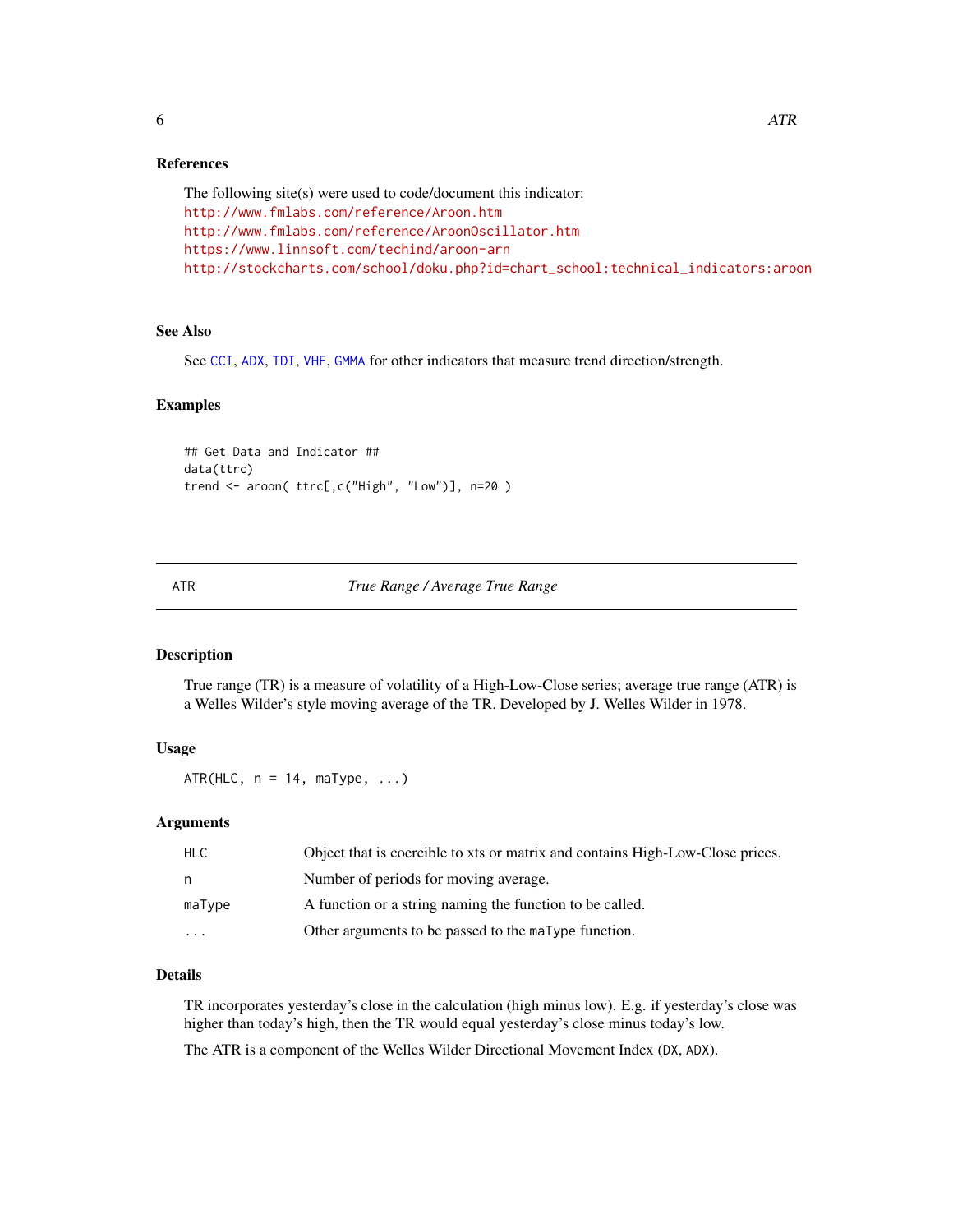#### <span id="page-6-0"></span>BBands 7 and 7 and 7 and 7 and 7 and 7 and 7 and 7 and 7 and 7 and 7 and 7 and 7 and 7 and 7 and 7 and 7 and 7

# Value

A object of the same class as HLC or a matrix (if try.xts fails) containing the columns:

tr The true range of the series.

atr The average (as specified by ma) true range of the series.

trueHigh The true high of the series.

trueLow The true low of the series.

# Author(s)

Joshua Ulrich

#### References

The following site(s) were used to code/document this indicator: <http://www.fmlabs.com/reference/TR.htm> <http://www.fmlabs.com/reference/ATR.htm> <https://www.metastock.com/Customer/Resources/TAAZ/?p=35> <https://www.linnsoft.com/techind/true-range-tr> [http://www.stockcharts.com/school/doku.php?id=chart\\_school:technical\\_indicators:](http://www.stockcharts.com/school/doku.php?id=chart_school:technical_indicators:average_true_range_atr) [average\\_true\\_range\\_atr](http://www.stockcharts.com/school/doku.php?id=chart_school:technical_indicators:average_true_range_atr)

# See Also

See [EMA](#page-37-1), [SMA](#page-37-2), etc. for moving average options; and note Warning section. See [DX](#page-2-2), which uses true range. See [chaikinVolatility](#page-10-1) for another volatility measure.

# Examples

```
data(ttrc)
atr <- ATR(ttrc[,c("High","Low","Close")], n=14)
```
<span id="page-6-1"></span>BBands *Bollinger Bands*

#### Description

Bollinger Bands are a way to compare a security's volatility and price levels over a period of time. Developed by John Bollinger.

### Usage

BBands(HLC,  $n = 20$ , maType, sd = 2, ...)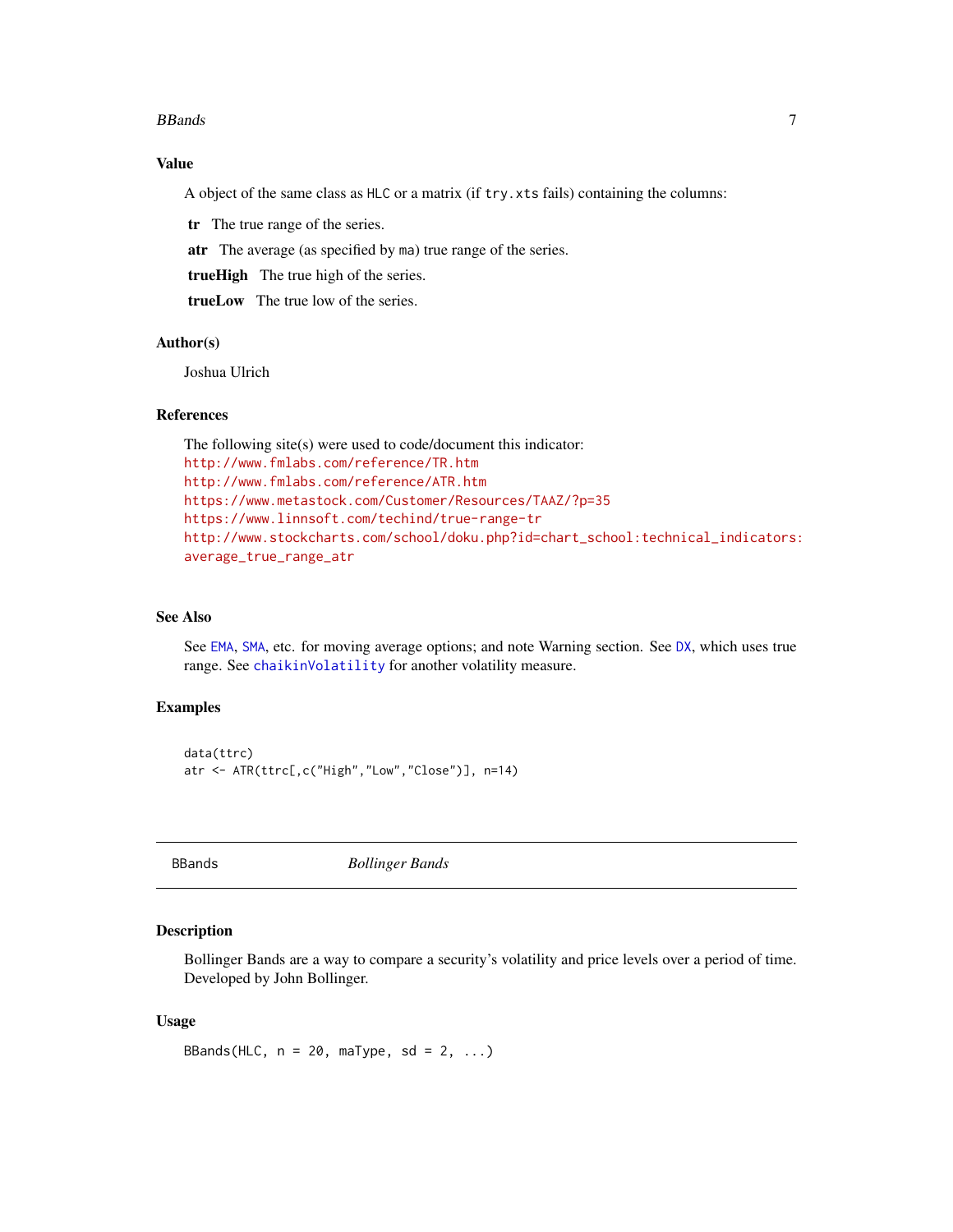#### **Arguments**

| <b>HLC</b> | Object that is coercible to xts or matrix and contains High-Low-Close prices. If<br>only a univariate series is given, it will be used. See details. |
|------------|------------------------------------------------------------------------------------------------------------------------------------------------------|
| n          | Number of periods for moving average.                                                                                                                |
| maType     | A function or a string naming the function to be called.                                                                                             |
| sd         | The number of standard deviations to use.                                                                                                            |
| $\cdots$   | Other arguments to be passed to the maType function.                                                                                                 |
|            |                                                                                                                                                      |

# Details

Bollinger Bands consist of three lines:

The middle band is generally a 20-period SMA of the typical price ( $\left[\text{high} + \text{low} + \text{close}\right]$ /3). The upper and lower bands are sd standard deviations (generally 2) above and below the MA.

The middle band is usually calculated using the typical price, but if a univariate series (e.g. Close, Weighted Close, Median Price, etc.) is provided, it will be used instead.

# Value

A object of the same class as HLC or a matrix (if try.xts fails) containing the columns:

dn The lower Bollinger Band.

mavg The middle Moving Average (see notes).

up The upper Bollinger Band.

pctB The %B calculation.

#### Note

Using any moving average other than SMA will result in inconsistencies between the moving average calculation and the standard deviation calculation. Since, by definition, a rolling standard deviation uses a simple moving average.

#### Author(s)

Joshua Ulrich

#### References

The following site(s) were used to code/document this indicator:

<http://www.fmlabs.com/reference/Bollinger.htm>

<http://www.fmlabs.com/reference/BollingerWidth.htm>

<https://www.metastock.com/Customer/Resources/TAAZ/?p=36>

<https://www.linnsoft.com/techind/bollinger-bands>

[http://www.stockcharts.com/school/doku.php?id=chart\\_school:technical\\_indicators:](http://www.stockcharts.com/school/doku.php?id=chart_school:technical_indicators:bollinger_bands) [bollinger\\_bands](http://www.stockcharts.com/school/doku.php?id=chart_school:technical_indicators:bollinger_bands)

[http://www.stockcharts.com/school/doku.php?id=chart\\_school:technical\\_indicators:](http://www.stockcharts.com/school/doku.php?id=chart_school:technical_indicators:bollinger_band_width) [bollinger\\_band\\_width](http://www.stockcharts.com/school/doku.php?id=chart_school:technical_indicators:bollinger_band_width)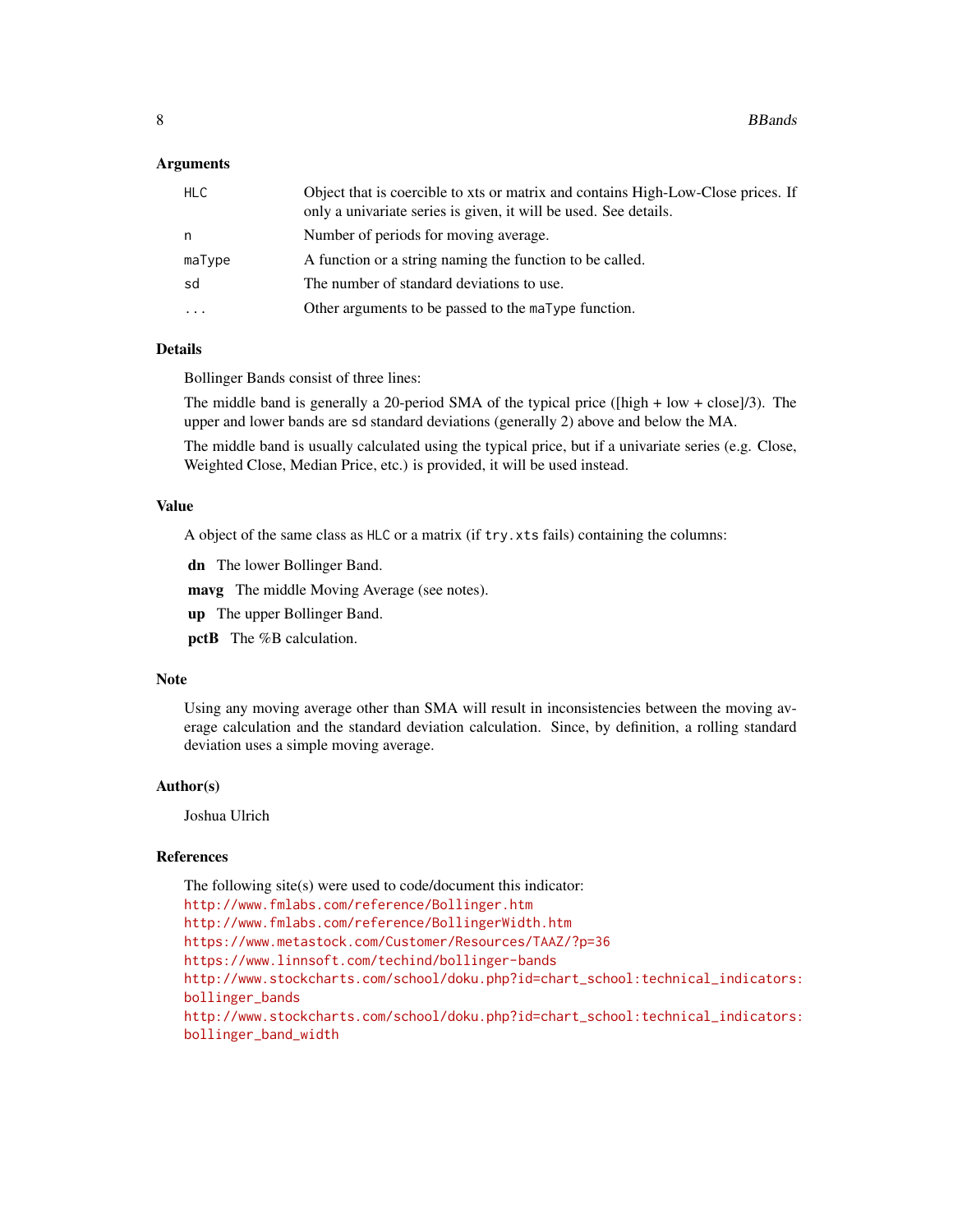#### <span id="page-8-0"></span> $\overline{C}$ CI 9

# See Also

See [EMA](#page-37-1), [SMA](#page-37-2), etc. for moving average options; and note Warning section.

#### Examples

```
## The examples below show the differences between using a
## High-Low-Close series, and just a close series when
## calculating Bollinger Bands.
data(ttrc)
bbands.HLC <- BBands( ttrc[,c("High","Low","Close")] )
bbands.close <- BBands( ttrc[,"Close"] )
```
<span id="page-8-1"></span>CCI *Commodity Channel Index*

#### Description

The Commodity Channel Index (CCI) attempts to identify starting and ending trends.

#### Usage

 $CCI(HLC, n = 20, m=Type, c = 0.015, ...)$ 

# Arguments

| <b>HLC</b> | Object that is coercible to xts or matrix and contains High-Low-Close prices. If<br>only a univariate series is given, it will be used. See details. |
|------------|------------------------------------------------------------------------------------------------------------------------------------------------------|
| n          | Number of periods for moving average.                                                                                                                |
| maType     | A function or a string naming the function to be called.                                                                                             |
| C          | Constant to apply to the mean deviation.                                                                                                             |
| $\cdots$   | Other arguments to be passed to the maType function.                                                                                                 |

# Details

CCI relates the current price and the average of price over n periods. The CCI usually falls in a channel of -100 to 100. A basic CCI trading system is: Buy (sell) if CCI rises above 100 (falls below -100) and sell (buy) when it falls below 100 (rises above -100).

CCI is usually calculated using the typical price, but if a univariate series (e.g. Close, Weighted Close, Median Price, etc.) is provided, it will be used instead.

# Value

A object of the same class as HLC or a vector (if try.xts fails) containing the CCI values.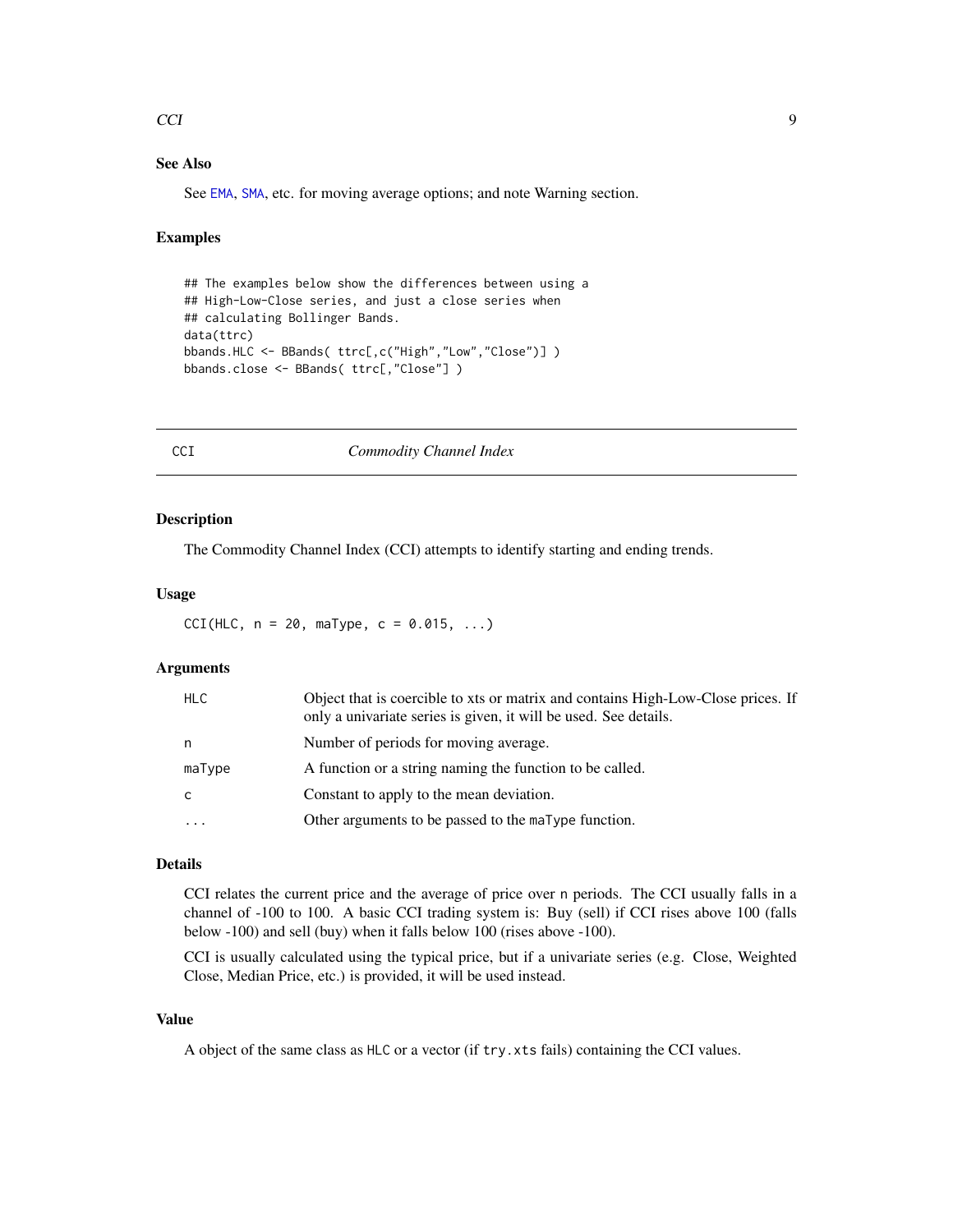#### <span id="page-9-0"></span>Note

If HLC is a High-Low-Close matrix, then typical price will be calculated. If HLC is a vector, then those values will be used instead of the typical price.

# Author(s)

Joshua Ulrich

#### References

```
The following site(s) were used to code/document this indicator:
http://www.fmlabs.com/reference/CCI.htm
https://www.metastock.com/Customer/Resources/TAAZ/?p=42
https://www.linnsoft.com/techind/cci-commodity-channel-index
http://www.stockcharts.com/school/doku.php?id=chart_school:technical_indicators:
commodity_channel_index_cci
```
#### See Also

See [EMA](#page-37-1), [SMA](#page-37-2), etc. for moving average options; and note Warning section. See [aroon](#page-4-1), [ADX](#page-2-1), [TDI](#page-45-1), [VHF](#page-51-1), [GMMA](#page-20-1) for other indicators that measure trend direction/strength.

#### Examples

data(ttrc) cci <- CCI(ttrc[,c("High","Low","Close")])

<span id="page-9-1"></span>chaikinAD *Chaikin Accumulation / Distribution*

#### **Description**

The Chaikin Accumulation / Distribution (AD) line is a measure of the money flowing into or out of a security. It is similar to On Balance Volume (OBV). Developed by Marc Chaikin.

#### Usage

```
chaikinAD(HLC, volume)
```
#### Arguments

| <b>HLC</b> | Object that is coercible to xts or matrix and contains High-Low-Close prices. |
|------------|-------------------------------------------------------------------------------|
| volume     | Vector or matrix of volume observations corresponding to the HLC object.      |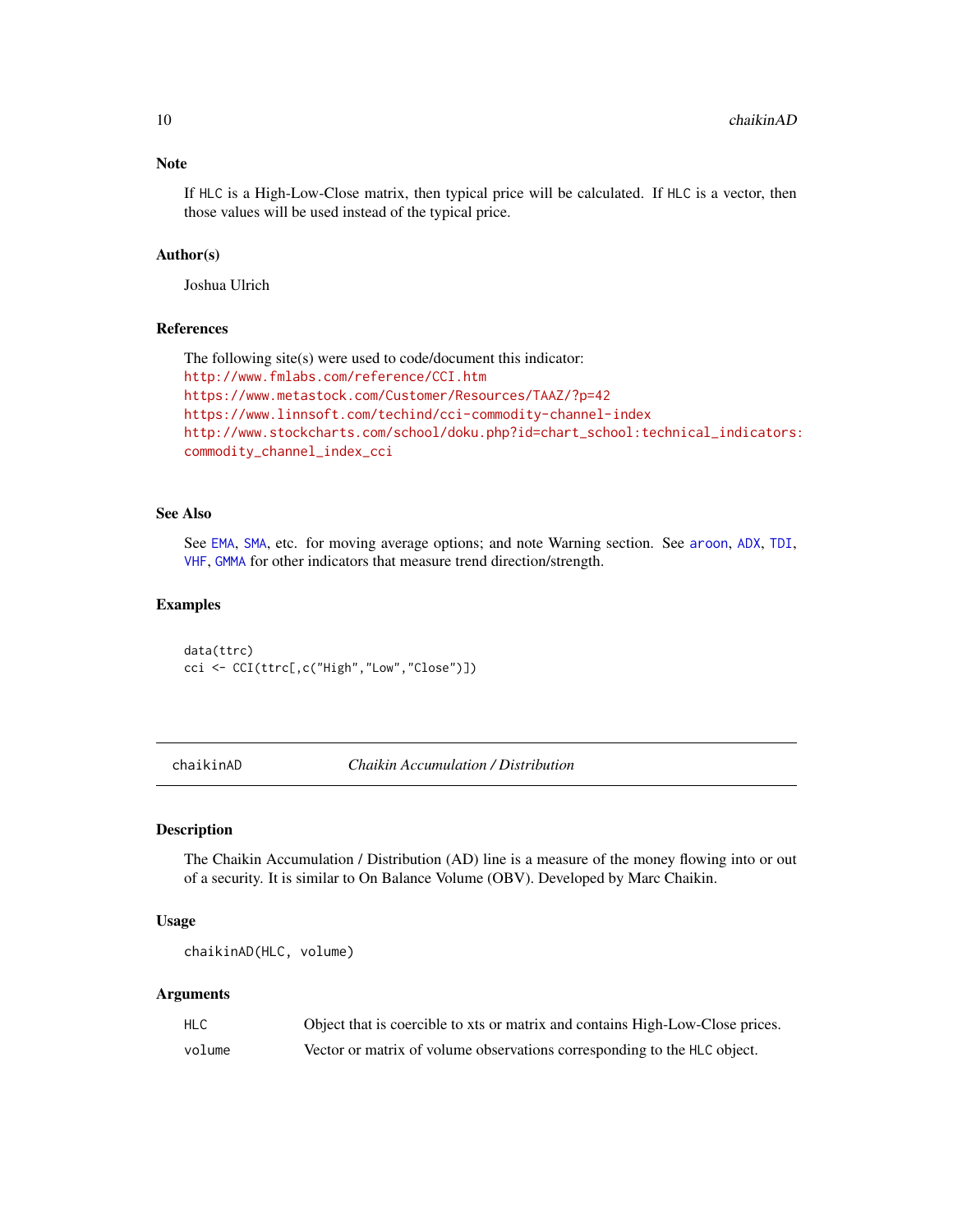# <span id="page-10-0"></span>chaikin Volatility 11

# Details

The AD line is similar to OBV; the difference is that OBV sums volume multiplied by +/- 1 if the close is higher/lower than the previous close, while the AD line multiplies volume by the close location value (CLV).

# Value

A object of the same class as HLC and volume or a vector (if try.xts fails) containing the accumulation / distribution values.

# Note

The Accumulation/Distribution Line is interpreted by looking for a divergence in the direction of the indicator relative to price.

# Author(s)

Joshua Ulrich

# References

```
The following site(s) were used to code/document this indicator:
http://www.fmlabs.com/reference/AccumDist.htm
https://www.metastock.com/Customer/Resources/TAAZ/?p=27
https://www.linnsoft.com/techind/accumulation-distribution
http://www.stockcharts.com/school/doku.php?id=chart_school:technical_indicators:
accumulation_distribution_line
```
#### See Also

See [OBV](#page-27-1), and [CLV](#page-12-1).

#### Examples

```
data(ttrc)
ad <- chaikinAD(ttrc[,c("High","Low","Close")], ttrc[,"Volume"])
```
<span id="page-10-1"></span>chaikinVolatility *Chaikin Volatility*

#### Description

Chaikin Volatility measures the rate of change of the security's trading range. Developed by Marc Chaikin.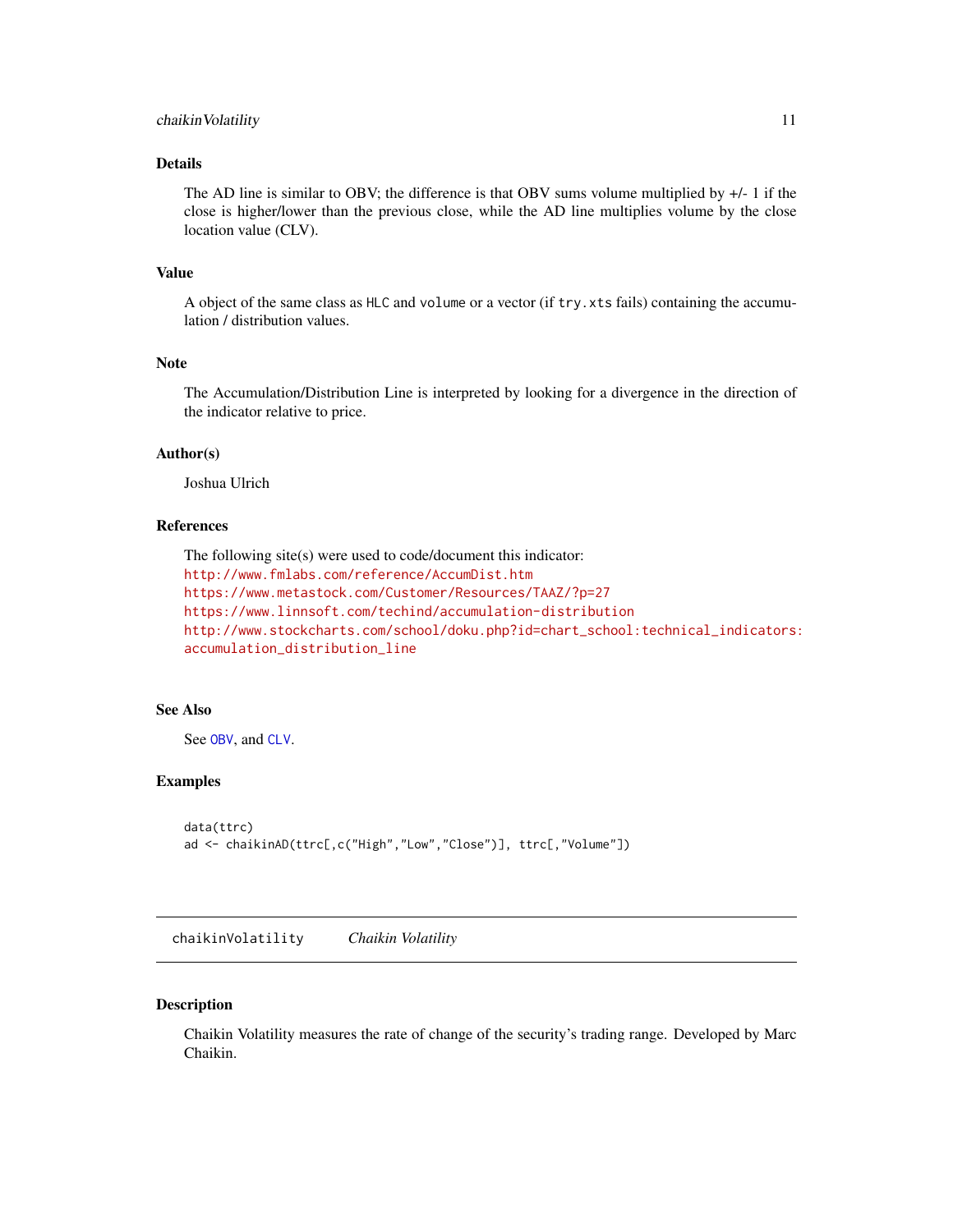#### <span id="page-11-0"></span>Usage

```
chaikinVolatility(HL, n = 10, maType, ...)
```
#### Arguments

| HL      | Object that is coercible to xts or matrix and contains High-Low prices. |
|---------|-------------------------------------------------------------------------|
| n       | Number of periods for moving average.                                   |
| maType  | A function or a string naming the function to be called.                |
| $\cdot$ | Other arguments to be passed to the maType function.                    |

# Details

The Chaikin Volatility indicator defines volatility as an increase in the difference between the high and low.

# Value

A object of the same class as HL or a vector (if try.xts fails) containing the Chaikin Volatility values.

# Note

A rapid increase in Chaikin Volatility indicates an approaching bottom. A slow decrease in Chaikin Volatility indicates an approaching top.

### Author(s)

Joshua Ulrich

# References

The following site(s) were used to code/document this indicator: <http://www.fmlabs.com/reference/ChaikinVolatility.htm> <https://www.metastock.com/Customer/Resources/TAAZ/?p=120>

# See Also

See [EMA](#page-37-1), [SMA](#page-37-2), etc. for moving average options; and note Warning section. See [TR](#page-5-2) for another volatility measure.

# Examples

```
data(ttrc)
volatility <- chaikinVolatility(ttrc[,c("High","Low")])
```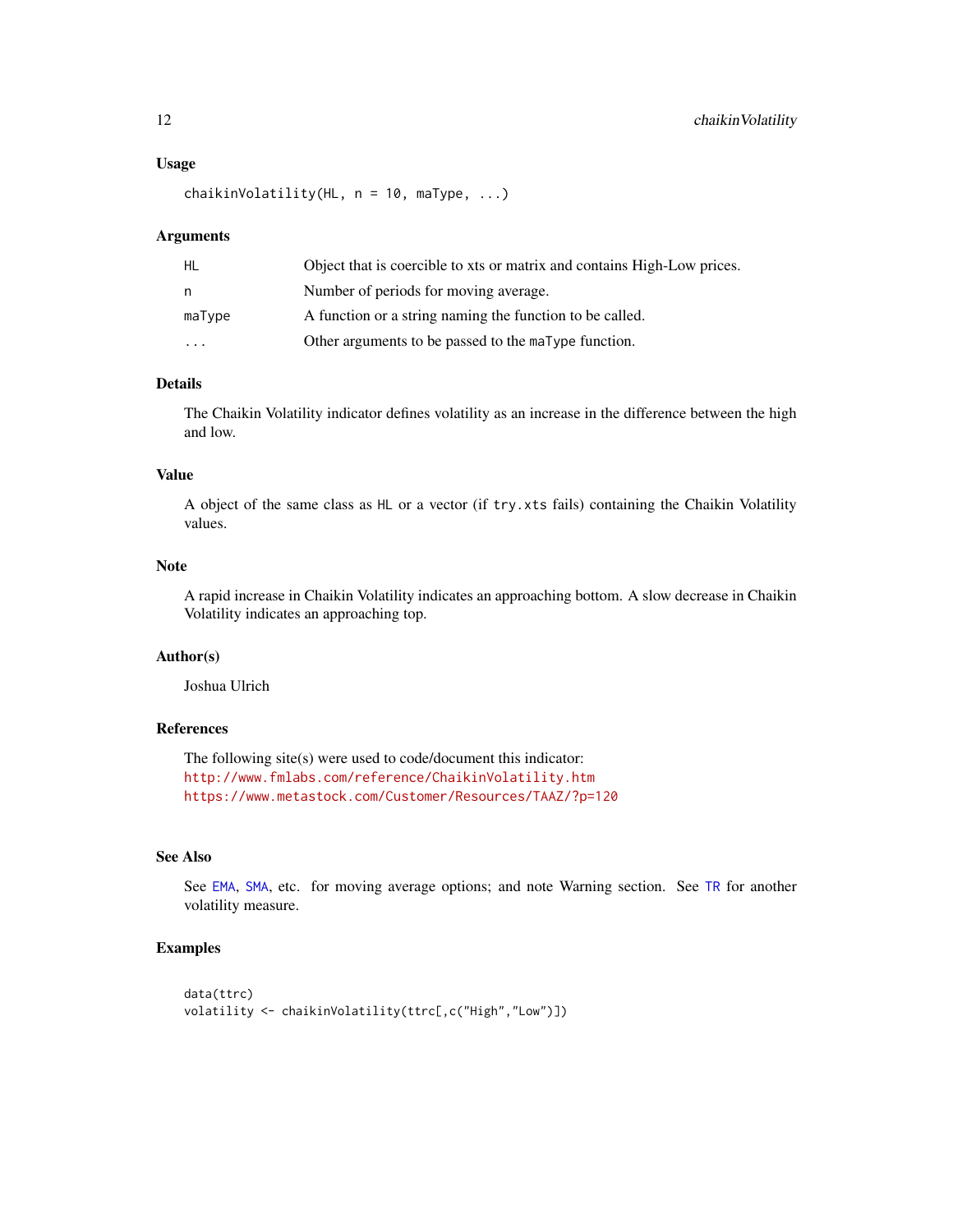<span id="page-12-1"></span><span id="page-12-0"></span>

# Description

The Close Location Value (CLV) relates the day's close to its trading range.

# Usage

CLV(HLC)

#### Arguments

HLC Object that is coercible to xts or matrix and contains High-Low-Close prices.

# Details

The CLV will fall in a range of -1 to +1. If the CLV is +/-1, the close is at the high/low; if the CLV is 0, the close is directly between the high and low.

#### Value

A object of the same class as HLC or a vector (if try.xts fails) containing the Close Location Values of a High-Low-Close price series.

# Author(s)

Joshua Ulrich

# References

The following site(s) were used to code/document this indicator: [http://stockcharts.com/school/doku.php?id=chart\\_school:technical\\_indicators:accu](http://stockcharts.com/school/doku.php?id=chart_school:technical_indicators:accumulation_distribution_line)mulation\_ [distribution\\_line](http://stockcharts.com/school/doku.php?id=chart_school:technical_indicators:accumulation_distribution_line)

# See Also

See [chaikinAD](#page-9-1), which uses CLV.

# Examples

```
data(ttrc)
clv <- CLV(ttrc[,c("High","Low","Close")])
```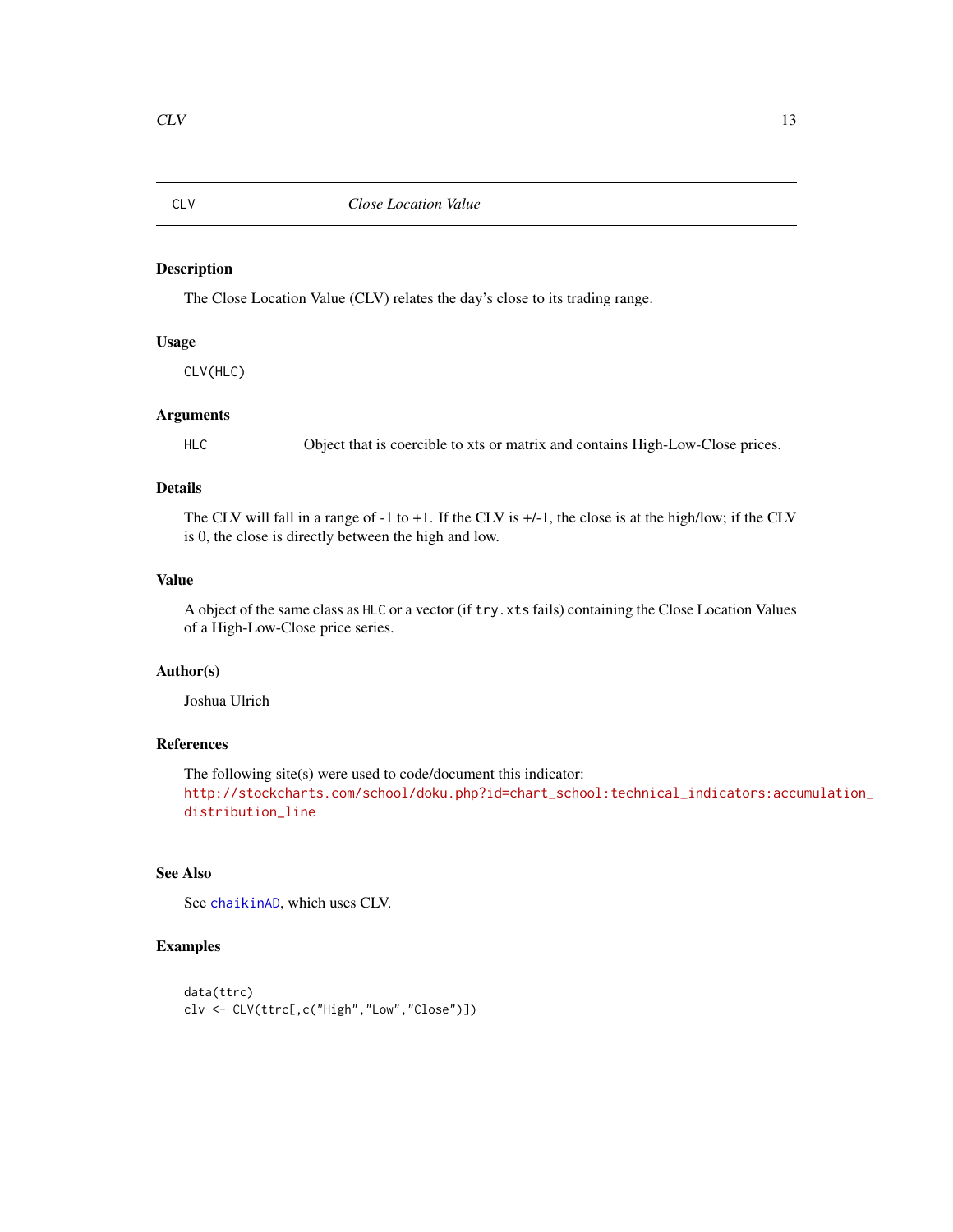# Description

Chaikin Money Flow compares total volume over the last n time periods to total volume times the Close Location Value (CLV) over the last n time periods. Developed by Marc Chaikin.

#### Usage

CMF(HLC, volume, n = 20)

# Arguments

| HLC.   | Object that is coercible to xts or matrix and contains High-Low-Close prices. |
|--------|-------------------------------------------------------------------------------|
| volume | Vector or matrix of volume observations corresponding to the HLC object.      |
| n      | Number of periods to use.                                                     |

# Details

Chaikin Money Flow is calculated by taking dividing the sum of the Chaikin Accumulation / Distribution line over the past n periods by the sum of volume over the past n periods.

# Value

A object of the same class as HLC and volume or a vector (if try.xts fails) containing the Chaikin Money Flow values.

# Note

When Chaikin Money Flow is above/below +/- 0.25 it is a bullish/bearish signal. If Chaikin Money Flow remains below zero while the price is rising, it indicates a probable reversal.

# Author(s)

Joshua Ulrich

# References

The following site(s) were used to code/document this indicator: <http://www.fmlabs.com/reference/ChaikinMoneyFlow.htm> <https://www.linnsoft.com/techind/chaikin-money-flow-cmf> [http://stockcharts.com/school/doku.php?id=chart\\_school:technical\\_indicators:chai](http://stockcharts.com/school/doku.php?id=chart_school:technical_indicators:chaikin_money_flow_cmf)kin\_ [money\\_flow\\_cmf](http://stockcharts.com/school/doku.php?id=chart_school:technical_indicators:chaikin_money_flow_cmf)

<span id="page-13-1"></span><span id="page-13-0"></span>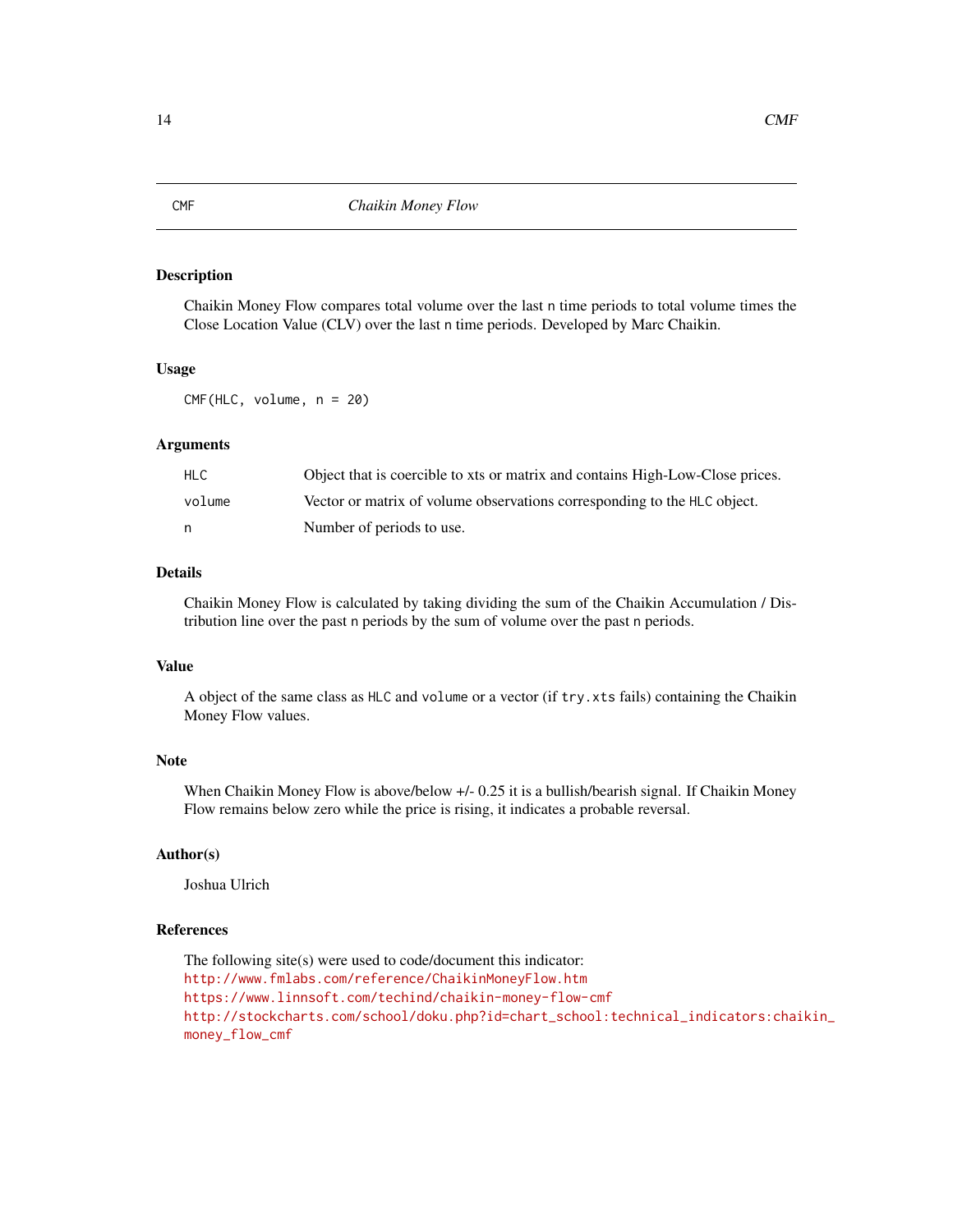#### <span id="page-14-0"></span> $CMO$  15

# See Also

See [CLV](#page-12-1), and [chaikinAD](#page-9-1).

# Examples

```
data(ttrc)
cmf <- CMF(ttrc[,c("High","Low","Close")], ttrc[,"Volume"])
```
<span id="page-14-1"></span>

#### CMO *Chande Momentum Oscillator*

# Description

The Chande Momentum Oscillator (CMO) is a modified RSI. Developed by Tushar S. Chande.

# Usage

 $CMO(x, n = 14)$ 

#### Arguments

| Price, volume, etc. series that is coercible to xts or matrix. |
|----------------------------------------------------------------|
| Number of periods to use.                                      |

# Details

The CMO divides the total movement by the net movement  $([up - down]/[up + down])$ , where RSI divides the upward movement by the net movement  $\text{(up / [up + down]})$ .

# Value

A object of the same class as x or a vector (if try.xts fails) containing Chande Momentum Oscillator values.

# Note

There are several ways to interpret the CMO:

- 1. Values over/under +/- 50 indicate overbought/oversold conditions.
- 2. High CMO values indicate strong trends.
- 3. When the CMO crosses above/below a moving average of the CMO, it is a buy/sell signal.

# Author(s)

Joshua Ulrich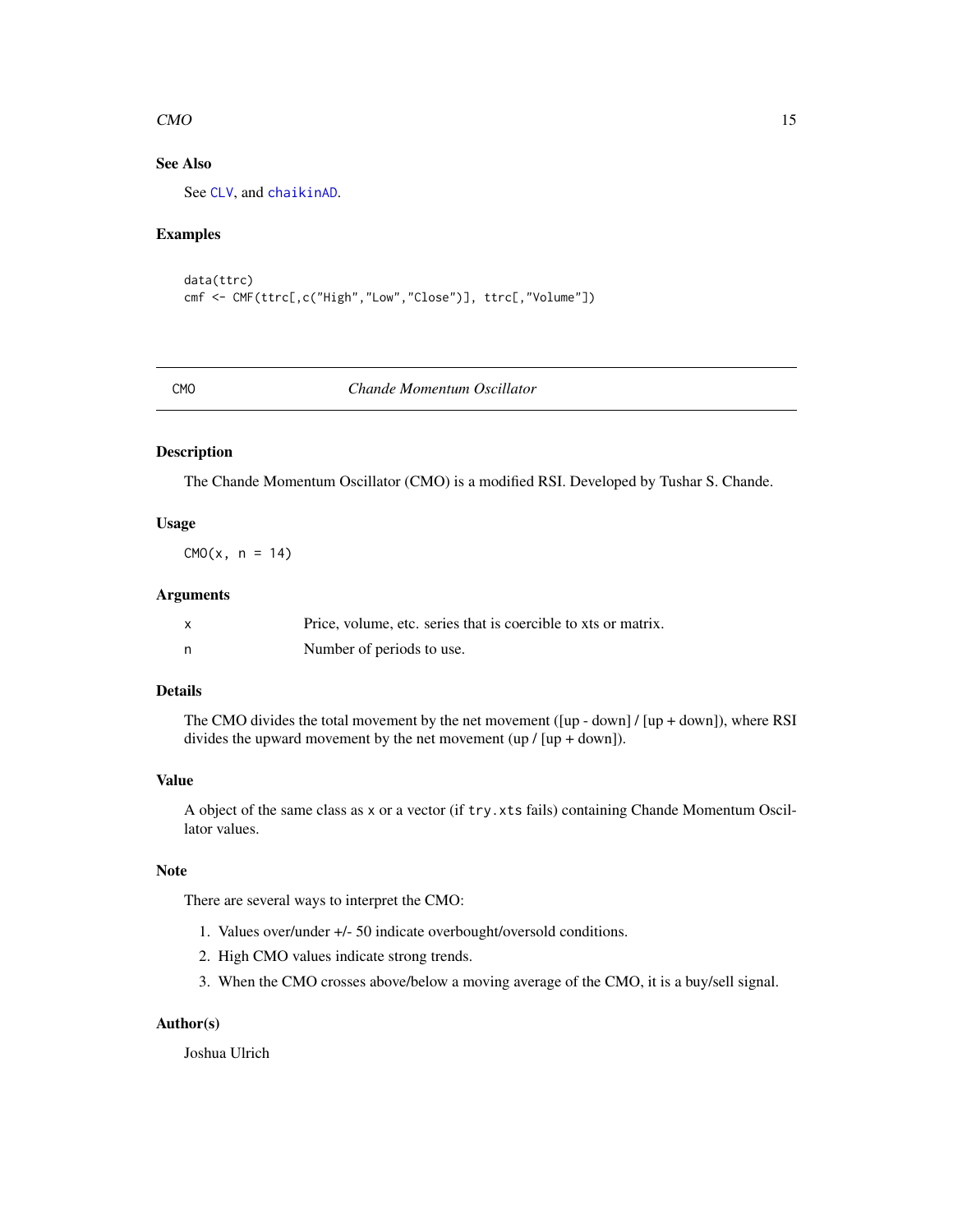# <span id="page-15-0"></span>References

The following site(s) were used to code/document this indicator: <http://www.fmlabs.com/reference/CMO.htm>

#### See Also

See [RSI](#page-31-1).

#### Examples

```
data(ttrc)
cmo <- CMO(ttrc[,"Close"])
```
DonchianChannel *Donchian Channel*

#### Description

Donchian Channels were created by Richard Donchian and were used to generate buy and sell signals for the Turtle Trading system.

#### Usage

DonchianChannel(HL, n = 10, include.lag = FALSE)

# Arguments

| HL          | Object that is coercible to xts or matrix and contains High-Low prices.                            |
|-------------|----------------------------------------------------------------------------------------------------|
| n           | Number of periods for moving average.                                                              |
| include.lag | Should values be lagged so that today's prices are not included in the calcula-<br>tion? See Note. |

# Details

Donchian Channels consist of two (sometimes three) lines:

The top line is the highest high of the past n periods. The bottom line is the lowest low of the past n periods. The middle line is the average of the top and bottom lines.

#### Value

A object of the same class as HL or a matrix (if try.xts fails) containing the columns:

high The highest high series.

mid The average of high and low.

low The lowest low series.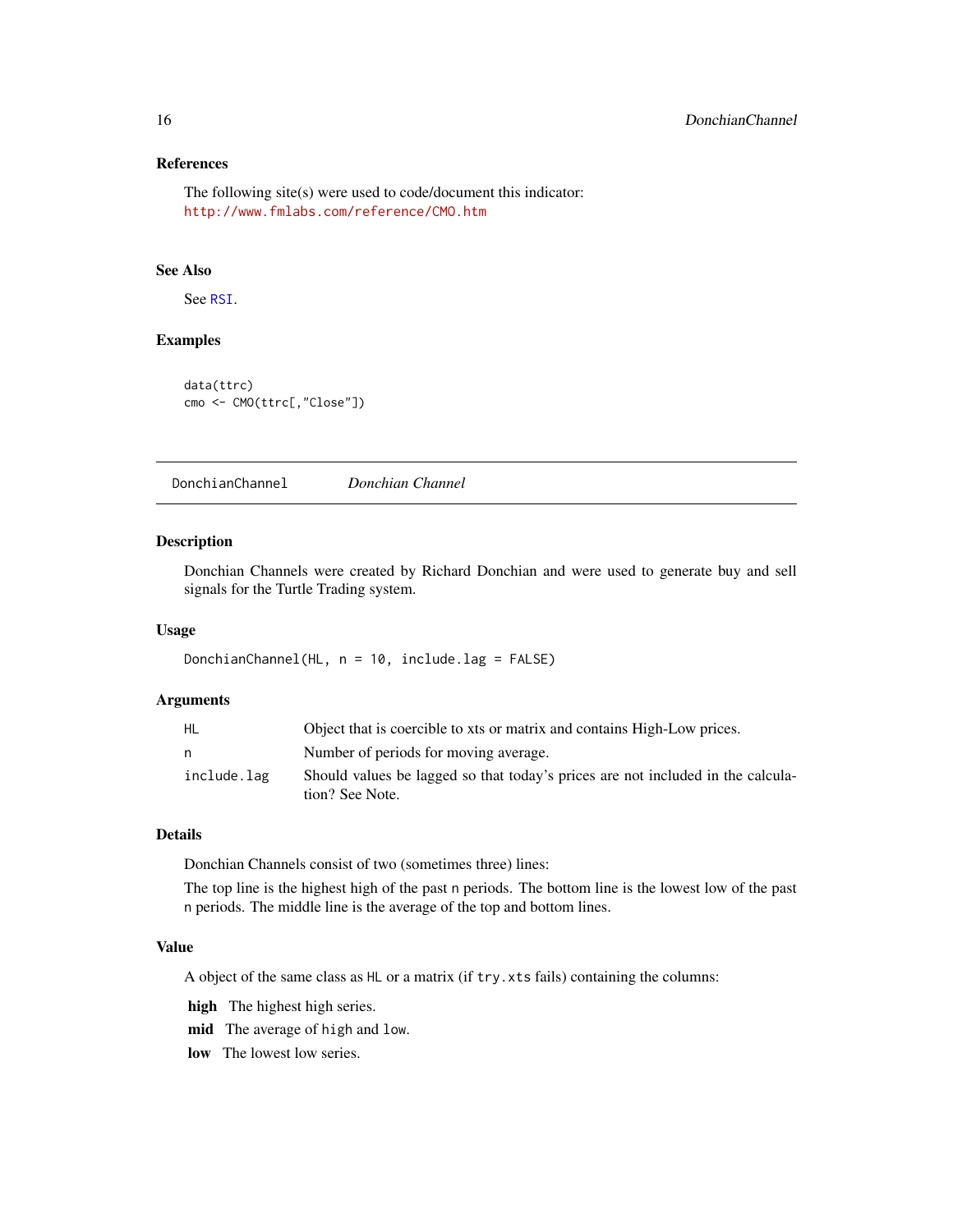# <span id="page-16-0"></span>Note

The default of include.lag=FALSE makes DonchainChannel consistent with other TTR functions, in that it includes the current period in the calculation.

The default is different than the original calculation, which would calculate the indicator using periods t-1 through t-n. Setting include.lag=TRUE will return the result of the original calculation.

The default of this argument may change in the future.

# Author(s)

Joshua Ulrich

# References

The following site(s) were used to code/document this indicator: <https://www.linnsoft.com/techind/donchian-channels>

#### See Also

See [BBands](#page-6-1).

# Examples

data(ttrc) dc <- DonchianChannel( ttrc[,c("High","Low")] )

DPO *De-Trended Price Oscillator*

# Description

The Detrended Price Oscillator (DPO) removes the trend in prices - or other series - by subtracting a moving average of the price from the price.

#### Usage

DPO(x,  $n = 10$ , maType, shift =  $n/2 + 1$ , percent = FALSE, ...)

# Arguments

| x      | Price, volume, etc. series that is coercible to xts or matrix. |
|--------|----------------------------------------------------------------|
| n      | Number of periods for moving average.                          |
| maType | A function or a string naming the function to be called.       |
| shift  | The number of periods to shift the moving average.             |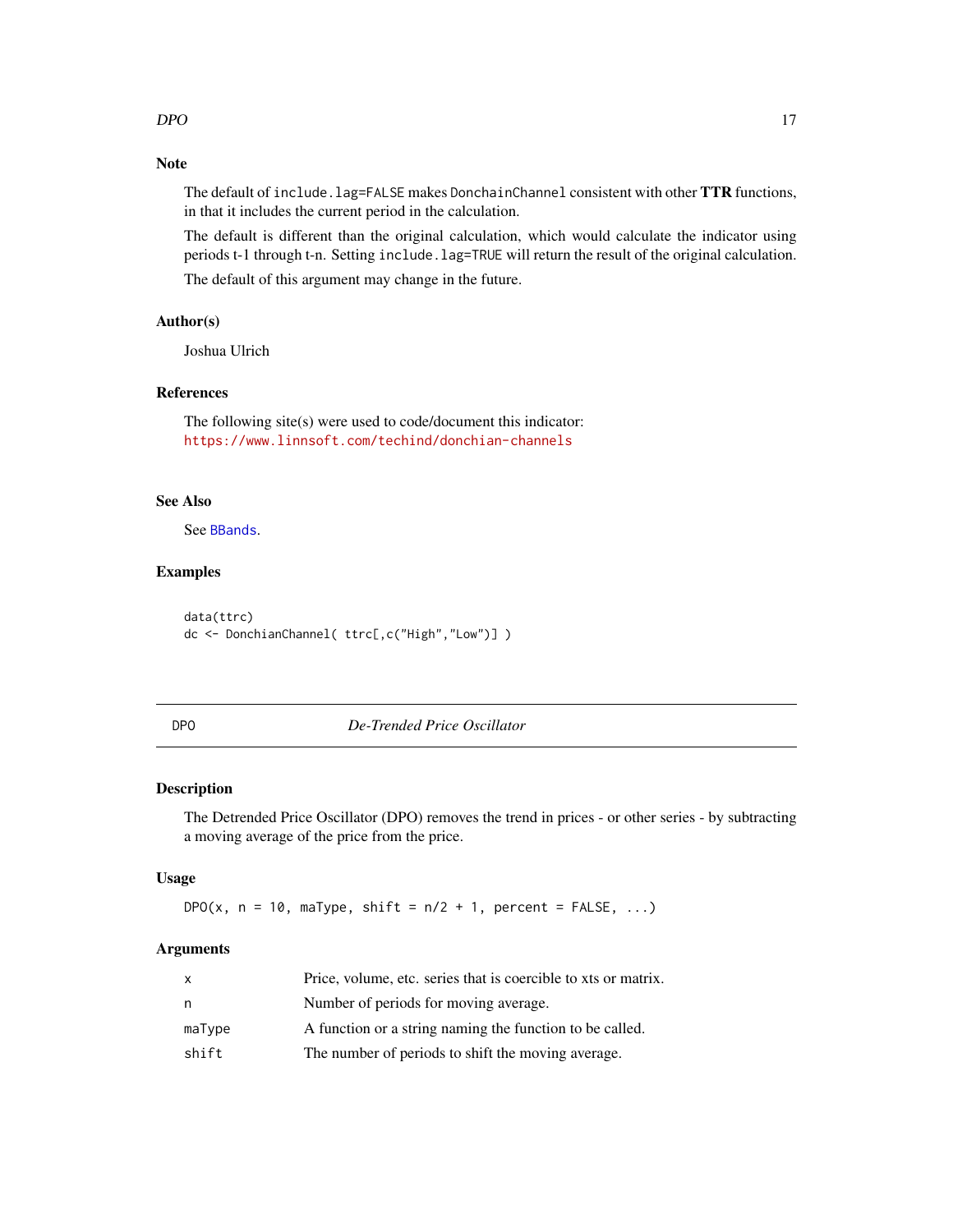<span id="page-17-0"></span>

| percent                 | logical; if TRUE, the percentage difference between the slow and fast moving<br>averages is returned, otherwise the difference between the respective averages is<br>returned. |
|-------------------------|--------------------------------------------------------------------------------------------------------------------------------------------------------------------------------|
| $\cdot$ $\cdot$ $\cdot$ | Other arguments to be passed to the maType function.                                                                                                                           |

# Details

The Detrended Price shows cycles and overbought / oversold conditions.

# Value

A object of the same class as x or a vector (if try.xts fails) containing the DPO values.

#### Note

DPO does not extend to the last date because it is based on a displaced moving average. The calculation shifts the results shift periods, so the last shift periods will be zero. As stated above, the DPO can be used on any univariate series, not just price.

#### Author(s)

Joshua Ulrich

#### References

The following site(s) were used to code/document this indicator: <http://www.fmlabs.com/reference/DPO.htm> <https://www.metastock.com/Customer/Resources/TAAZ/?p=48> [http://www.stockcharts.com/school/doku.php?id=chart\\_school:technical\\_indicators:](http://www.stockcharts.com/school/doku.php?id=chart_school:technical_indicators:detrended_price_osci) [detrended\\_price\\_osci](http://www.stockcharts.com/school/doku.php?id=chart_school:technical_indicators:detrended_price_osci)

# See Also

See [EMA](#page-37-1), [SMA](#page-37-2), etc. for moving average options; and note Warning section. See [MACD](#page-24-1) for a general oscillator.

#### Examples

```
data(ttrc)
priceDPO <- DPO(ttrc[,"Close"])
volumeDPO <- DPO(ttrc[,"Volume"])
```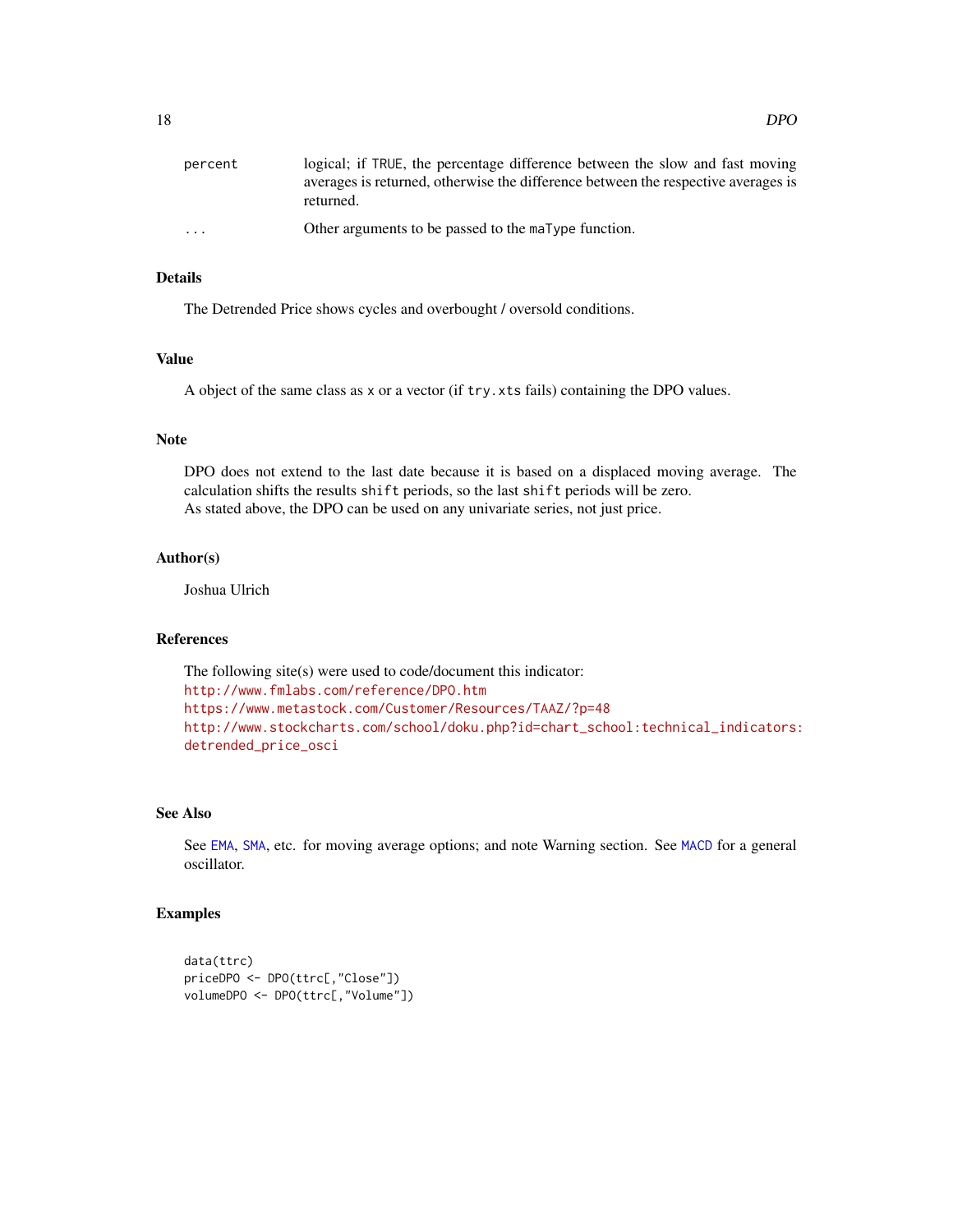#### <span id="page-18-0"></span>Description

The DV Intermediate oscillator (DVI) is a very smooth momentum oscillator that can also be used as a trend indicator. Created by David Varadi.

# Usage

```
DVI(price, n = 252, wts = c(0.8, 0.2), smooth = 3, magnitude = c(5, 100,
  5), stretch = c(10, 100, 2), exact.multiplier = 1)
```
#### Arguments

| price            | Price series that is coercible to xts or matrix.                                                                          |
|------------------|---------------------------------------------------------------------------------------------------------------------------|
| n                | Number of periods for the percent rank.                                                                                   |
| wts              | The weight given to the smoothed returns (magnitude) component and the up/down<br>days (stretch) component, respectively. |
| smooth           | The number of periods to smooth price.                                                                                    |
| magnitude        | A set of 3 periods used to smooth magnitude.                                                                              |
| stretch          | A set of 3 periods used to smooth stretch.                                                                                |
| exact.multiplier |                                                                                                                           |
|                  |                                                                                                                           |

The weight applied to identical values in the window. See runPercentRank.

# Details

The DVI combines smoothed returns over different time windows and the relative number of up versus down days (stretch) over different time windows.

#### Value

A object of the same class as price or a vector (if try.xts fails) containing the DVI values.

# Author(s)

Joshua Ulrich

# References

The following site(s) were used to code/document this indicator: <http://cssanalytics.wordpress.com/2009/12/13/what-is-the-dvi/> <http://marketsci.wordpress.com/2010/07/27/css-analytics%E2%80%99-dvi-indicator-revealed/>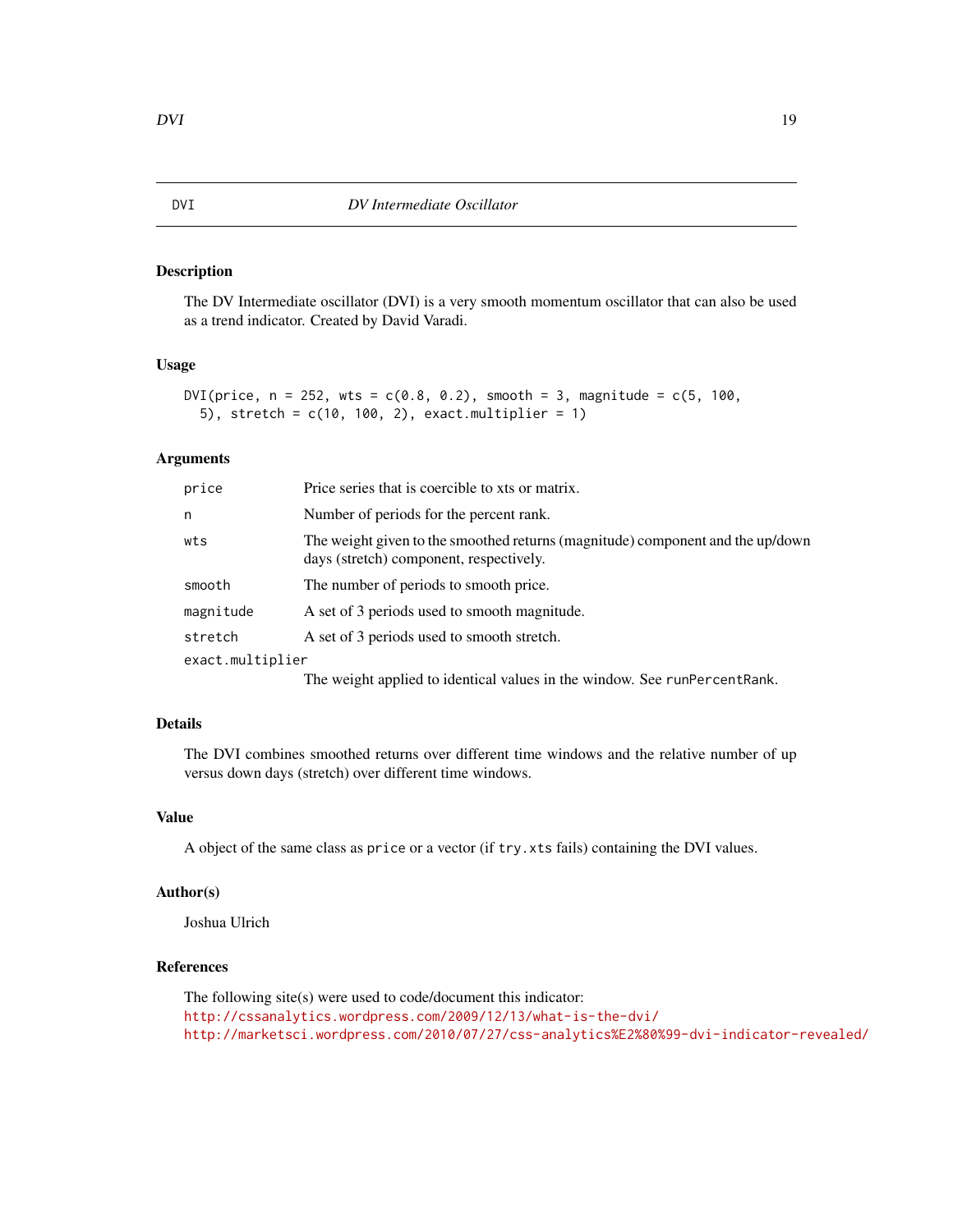#### Examples

```
data(ttrc)
dvi <- DVI(ttrc[,"Close"])
```
#### EMV *Arms' Ease of Movement Value*

#### Description

Arms' Ease of Movement Value (EMV) emphasizes days where the security moves easily and minimizes days where the security does not move easily. Developed by Richard W. Arms, Jr.

#### Usage

EMV(HL, volume,  $n = 9$ , maType, vol.divisor = 10000, ...)

#### Arguments

| HL.         | Object that is coercible to xts or matrix and contains High-Low prices. |
|-------------|-------------------------------------------------------------------------|
| volume      | Vector or matrix of volume observations corresponding to the HL object. |
| n           | Number of periods for moving average.                                   |
| maType      | A function or a string naming the function to be called.                |
| vol.divisor | An increment to make the results larger and easier to work with.        |
|             | Other arguments to be passed to the maType function.                    |

#### Details

The EMV is calculated by dividing the midpoint  $([high + low]/2)$  move by the 'Box Ratio' (volume divided by the high minus low).

## Value

A object of the same class as HL and volume or a matrix (if try.xts fails) containing the columns:

emv The ease of movement values.

maEMV The smoothed (as specified by ma) ease of movement values.

#### Note

A buy/sell signal is generated when the EMV crosses above/below zero. When the EMV hovers around zero, there are small price movements and/or high volume, and the price is not moving easily.

<span id="page-19-0"></span>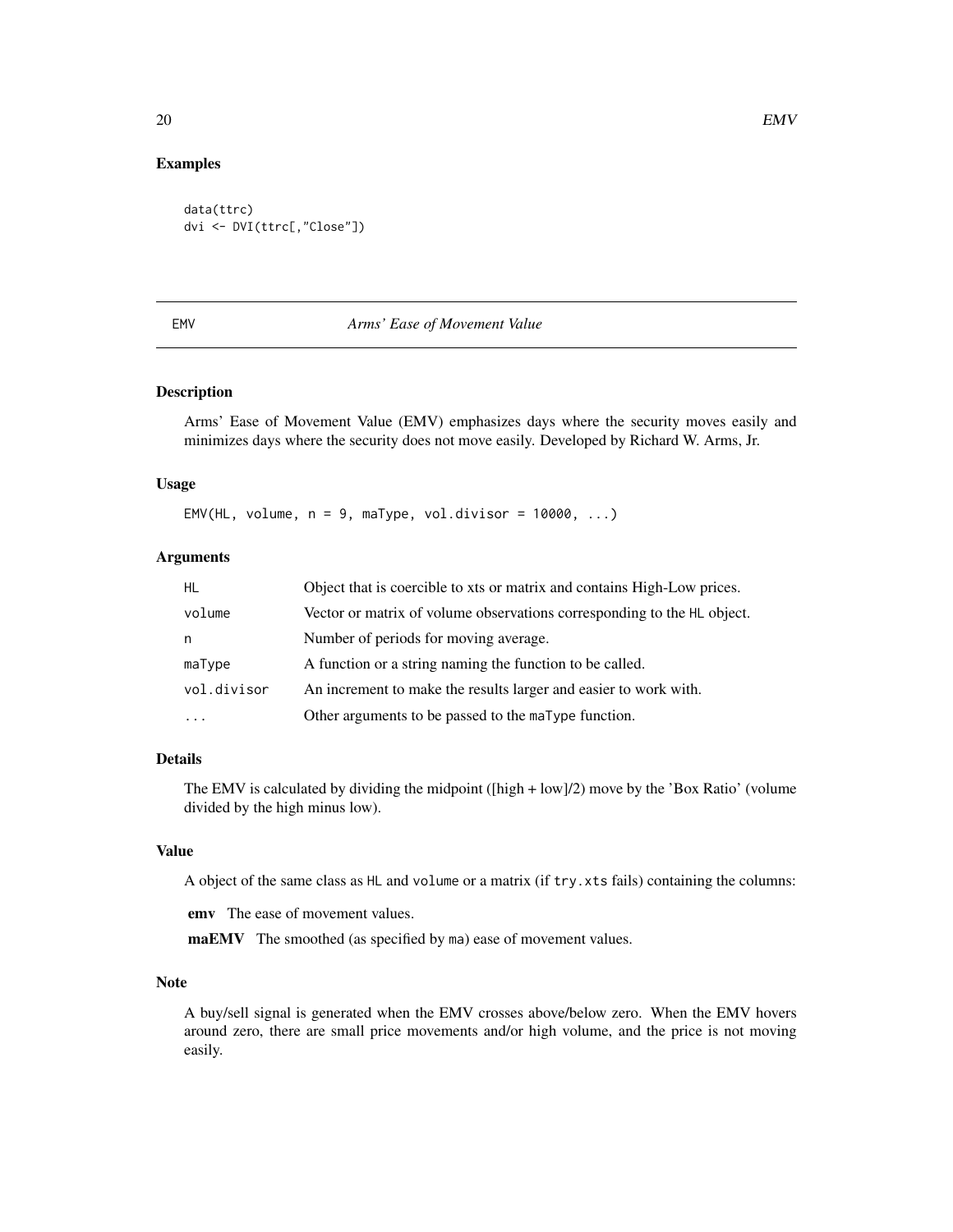#### <span id="page-20-0"></span> $GMMA$  21

# Author(s)

Joshua Ulrich

# References

The following site(s) were used to code/document this indicator: <http://www.fmlabs.com/reference/ArmsEMV.htm> <https://www.metastock.com/Customer/Resources/TAAZ/?p=51> <https://www.linnsoft.com/techind/arms-ease-movement>

# See Also

See [EMA](#page-37-1), [SMA](#page-37-2), etc. for moving average options; and note Warning section.

### Examples

```
data(ttrc)
emv <- EMV(ttrc[,c("High","Low")], ttrc[,"Volume"])
```
<span id="page-20-1"></span>GMMA *Guppy Multiple Moving Averages*

# Description

Calculate the Guppy Multiple Moving Average of a series.

#### Usage

```
GMMA(x, short = c(3, 5, 8, 10, 12, 15), long = c(30, 35, 40, 45, 50, 60),maType)
```
# Arguments

| x      | Price, volume, etc. series that is coercible to xts or matrix.                                                                             |
|--------|--------------------------------------------------------------------------------------------------------------------------------------------|
| short  | Vector of short-term periods.                                                                                                              |
| long   | Vector of long-term periods.                                                                                                               |
| maType | Either:                                                                                                                                    |
|        | 1. A function or a string naming the function to be called.                                                                                |
|        | 2. A <i>list</i> with the first component like (1) above, and additional parameters<br>specified as <i>named</i> components. See Examples. |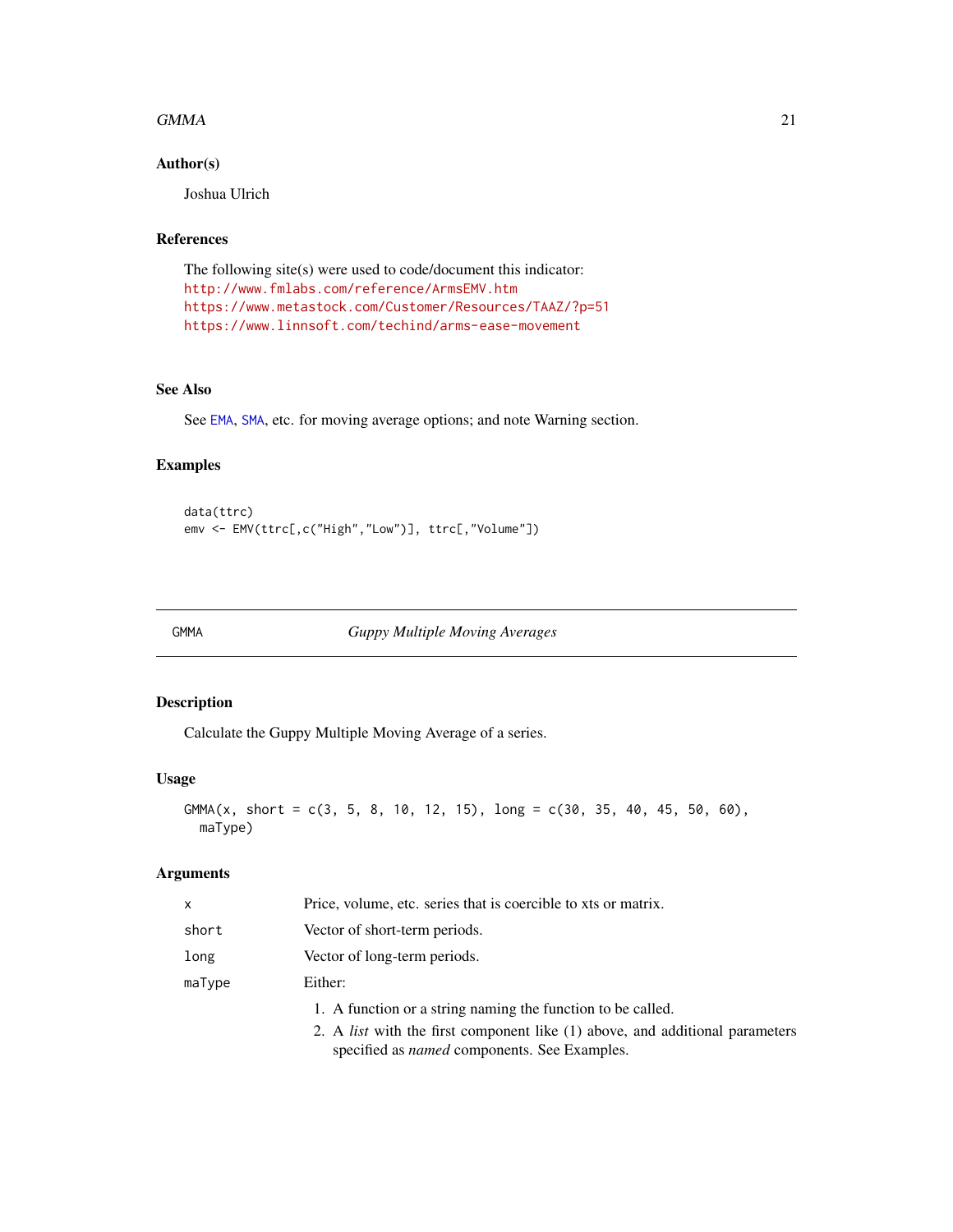# <span id="page-21-0"></span>Details

The Guppy Multiple Moving Average signals a changing trend when the short and long groups of moving averages intersect. An up/down trend exists when the short/long-term moving averages are greater than the long/short-term averages.

#### Value

A object of the same class as x or price or a vector (if try.xts fails) containing the Guppy Multiple Moving Average.

#### Author(s)

Joshua Ulrich

# References

The following site(s) were used to code/document this indicator: <http://www.investopedia.com/terms/g/guppy-multiple-moving-average.asp>

# See Also

See [aroon](#page-4-1), [CCI](#page-8-1), [ADX](#page-2-1), [VHF](#page-51-1), [TDI](#page-45-1) for other indicators that measure trend direction/strength.

#### Examples

```
data(ttrc)
gmma <- GMMA(ttrc[,"Close"])
```
KST *Know Sure Thing*

#### Description

The Know Sure Thing (KST) is a smooth, summed, rate of change indicator. Developed by Martin Pring.

#### Usage

```
KST(price, n = c(10, 10, 10, 15), nROC = c(10, 15, 20, 30), nSig = 9,
  maType, wts = 1:NROW(n), ...
```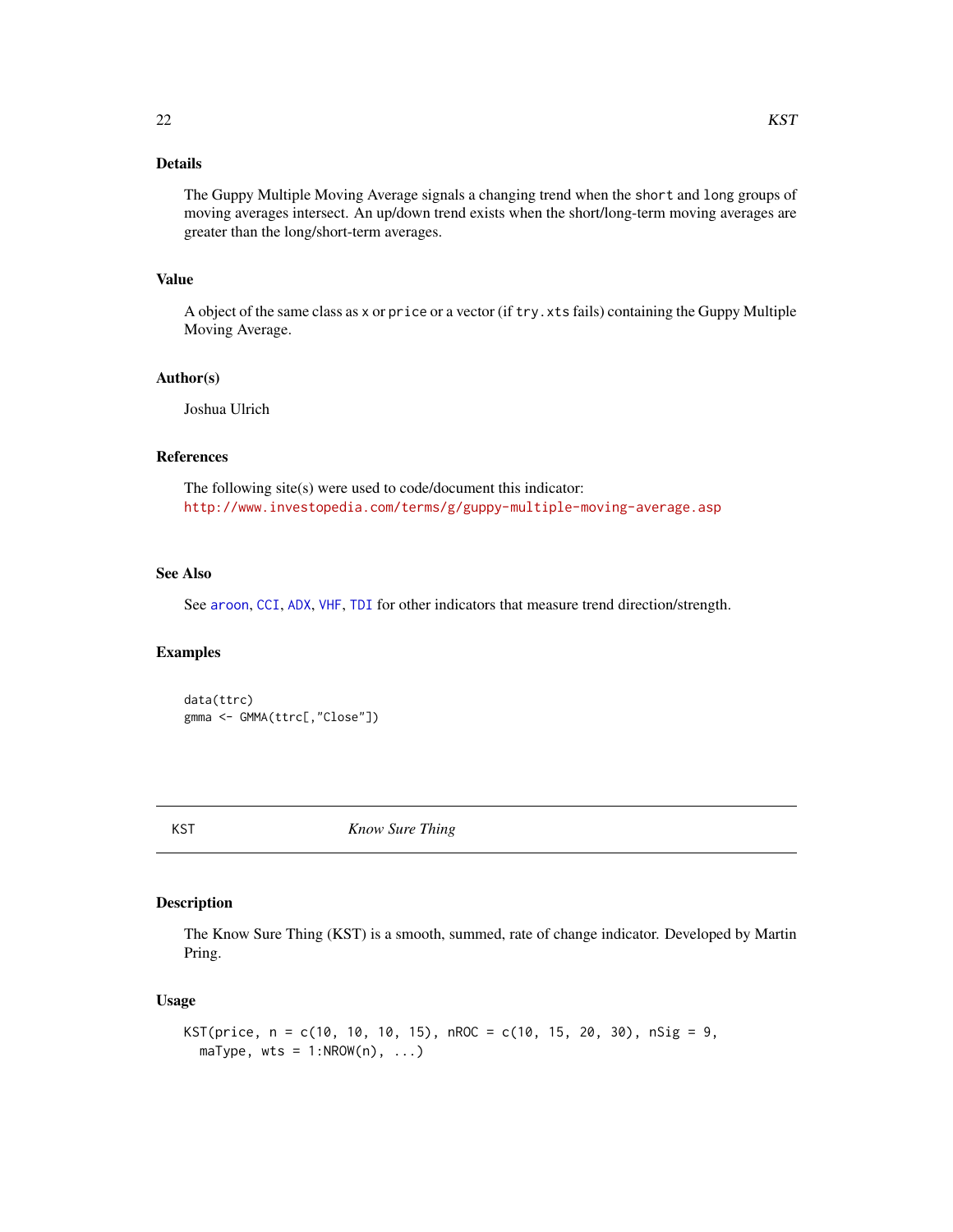#### $KST$  23

#### Arguments

| price   | Price series that is coercible to xts or matrix.                                                                                           |
|---------|--------------------------------------------------------------------------------------------------------------------------------------------|
| n       | A vector of the number of periods to use in the MA calculations.                                                                           |
| nROC    | A vector of the number of periods to use in the ROC calculations.                                                                          |
| nSig    | The number of periods to use for the KST signal line.                                                                                      |
| maType  | Either:                                                                                                                                    |
|         | 1. A function or a string naming the function to be called.                                                                                |
|         | 2. A <i>list</i> with the first component like (1) above, and additional parameters<br>specified as <i>named</i> components. See Examples. |
| wts     | A vector the same length as n, of the weight for each period (need not sum to<br>one).                                                     |
| $\cdot$ | Other arguments to be passed to the maType function in case $(1)$ above.                                                                   |

#### Details

For each day (week, month, etc.), the KST calculates the ROC over several periods. Those ROCs are smoothed using the given moving averages, then multiplied by their respective weighting values. The resulting values are summed for each day (month, week, etc.).

# Value

A object of the same class as price or a vector (if try.xts fails) containing the Know Sure Thing values.

#### Note

The KST indicates bullish/bearish momentum as it crosses above/below its moving average. Because the KST tends to lead price action, look for trend confirmation in the price.

The default arguments are for the daily KST. There is also the Long-Term KST, with arguments: n=c(9, 12, 18, 24) - where the periods are months, not days - and the moving average periods are 6, 6, 6, and 9 months, respectively.

#### Author(s)

Joshua Ulrich

# References

The following site(s) were used to code/document this indicator:

[https://web.archive.org/web/20110715112957/http://www.pring.com/movieweb/daily\\_k](https://web.archive.org/web/20110715112957/http://www.pring.com/movieweb/daily_kst.htm)st. [htm](https://web.archive.org/web/20110715112957/http://www.pring.com/movieweb/daily_kst.htm)

[https://web.archive.org/web/20100101162707/http://www.pring.com/movieweb/KST\\_MCM](https://web.archive.org/web/20100101162707/http://www.pring.com/movieweb/KST_MCM.htm). [htm](https://web.archive.org/web/20100101162707/http://www.pring.com/movieweb/KST_MCM.htm)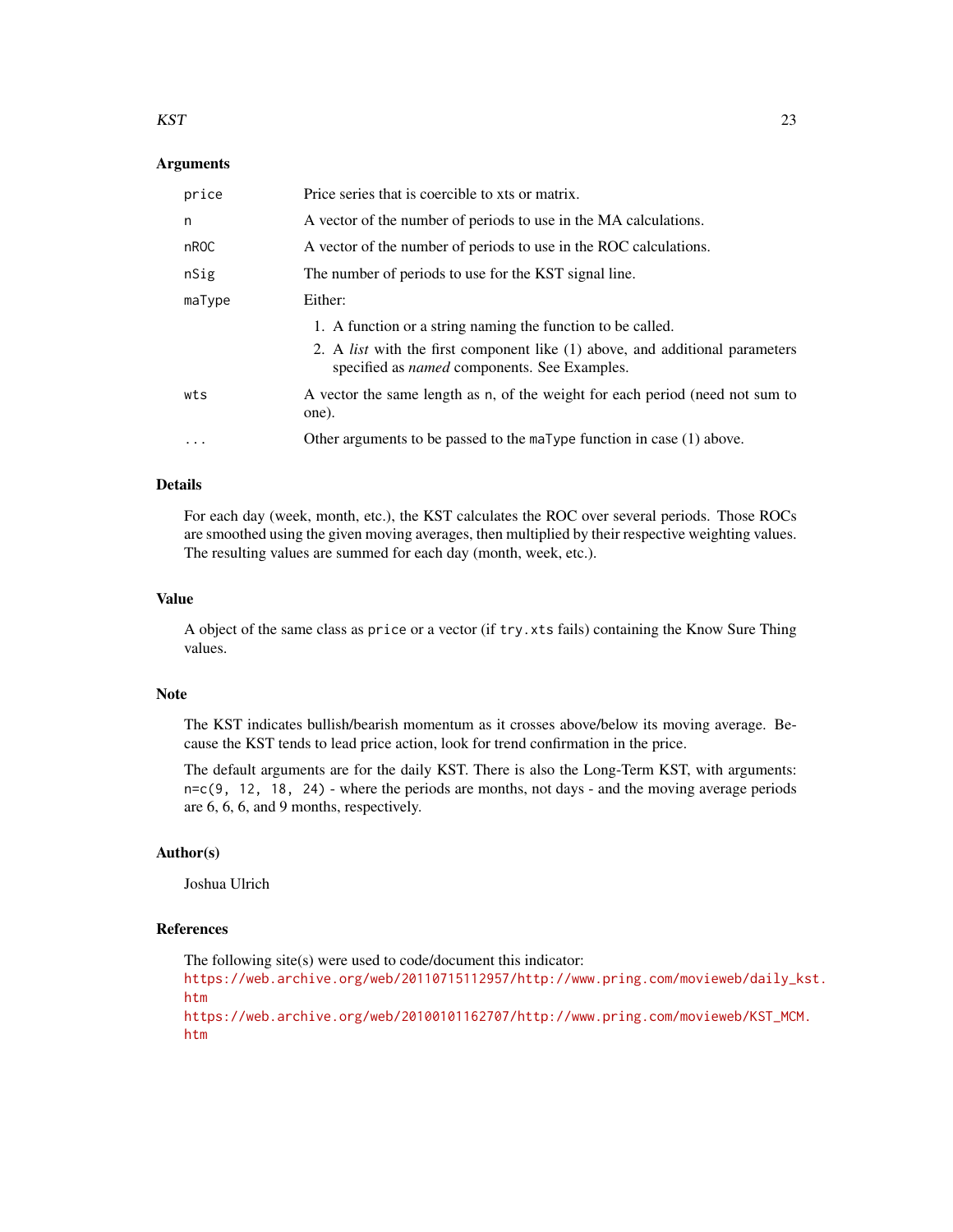# <span id="page-23-0"></span>See Also

See [EMA](#page-37-1), [SMA](#page-37-2), etc. for moving average options; and note Warning section. See [ROC](#page-30-1) for the rate-ofchange function. See [MACD](#page-24-1) for a generic oscillator.

# Examples

```
data(ttrc)
kst <- KST(ttrc[,"Close"])
kst4MA <- KST(ttrc[,"Close"],
  maType=list(list(SMA),list(EMA),list(DEMA),list(WMA)))
```
lags *Miscellaneous Tools*

# Description

Various functions that may be useful in designing technical trading rules.

#### Usage

```
lags(x, n = 1)growth(price, signals, ...)
n = c(k(x, n = 0))
```
# Arguments

| X        | Object that is coercible to xts or matrix.                                                                                   |
|----------|------------------------------------------------------------------------------------------------------------------------------|
| n        | Number of periods to use.                                                                                                    |
| price    | Price series that is coercible to xts or matrix.                                                                             |
| signals  | Signals to use (defaults to vector of ones). Use '0' for no position, '1' for long<br>position, and '-1' for short position. |
| $\cdots$ | Further arguments to be passed from or to other methods.                                                                     |

# Details

growth calculates the growth of an investment using given prices and signals. lags calculates the lags of a given series.

# Value

growth returns a vector of the growth of the investment. lags returns a matrix of lagged values of the original vector.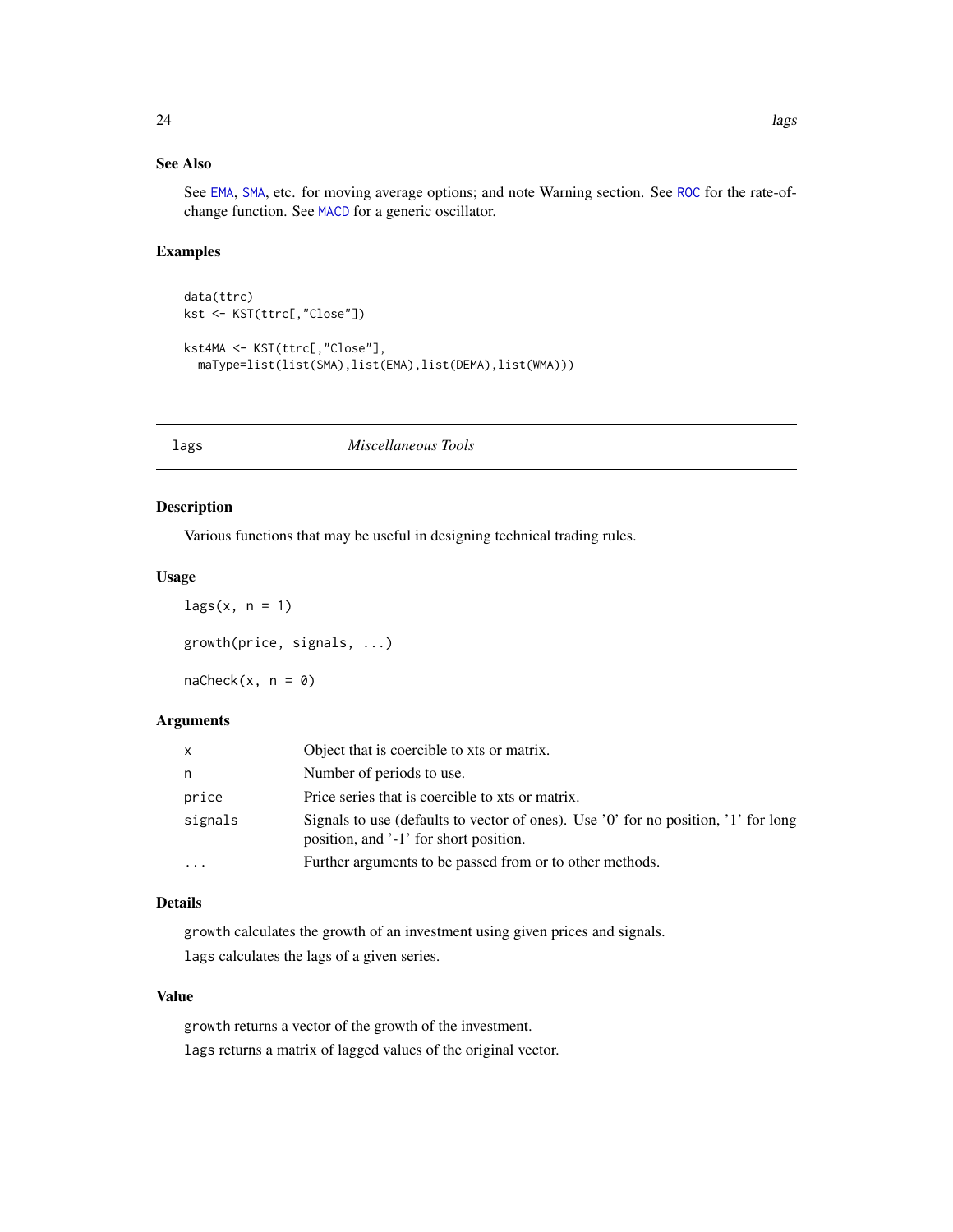#### <span id="page-24-0"></span> $MACD$  25

# Note

In growth you can specify the number of periods and type of compounding to use when calculating returns of the price series via the '...' argument.

# Author(s)

Joshua Ulrich

<span id="page-24-1"></span>MACD *MACD Oscillator*

# Description

The MACD was developed by Gerald Appel and is probably the most popular price oscillator. The MACD function documented in this page compares a fast moving average (MA) of a series with a slow MA of the same series. It can be used as a generic oscillator for any univariate series, not only price.

#### Usage

```
MACD(x, nFast = 12, nSlow = 26, nSig = 9, maType, percent = TRUE, \ldots)
```
#### Arguments

| $\mathsf{x}$ | Object that is coercible to xts or matrix; usually price, but can be volume, etc.                                                                                                                         |
|--------------|-----------------------------------------------------------------------------------------------------------------------------------------------------------------------------------------------------------|
| nFast        | Number of periods for fast moving average.                                                                                                                                                                |
| nSlow        | Number of periods for slow moving average.                                                                                                                                                                |
| nSig         | Number of periods for signal moving average.                                                                                                                                                              |
| maType       | Either:                                                                                                                                                                                                   |
|              | 1. A function or a string naming the function to be called.<br>2. A <i>list</i> with the first component like (1) above, and additional parameters<br>specified as <i>named</i> components. See Examples. |
| percent      | logical; if TRUE, the percentage difference between the fast and slow moving<br>averages is returned, otherwise the difference between the respective averages is<br>returned.                            |
| $\cdot$      | Other arguments to be passed to the maType function in case $(1)$ above.                                                                                                                                  |
|              |                                                                                                                                                                                                           |

# Details

The MACD function either subtracts the fast MA from the slow MA, or finds the rate of change between the fast MA and the slow MA.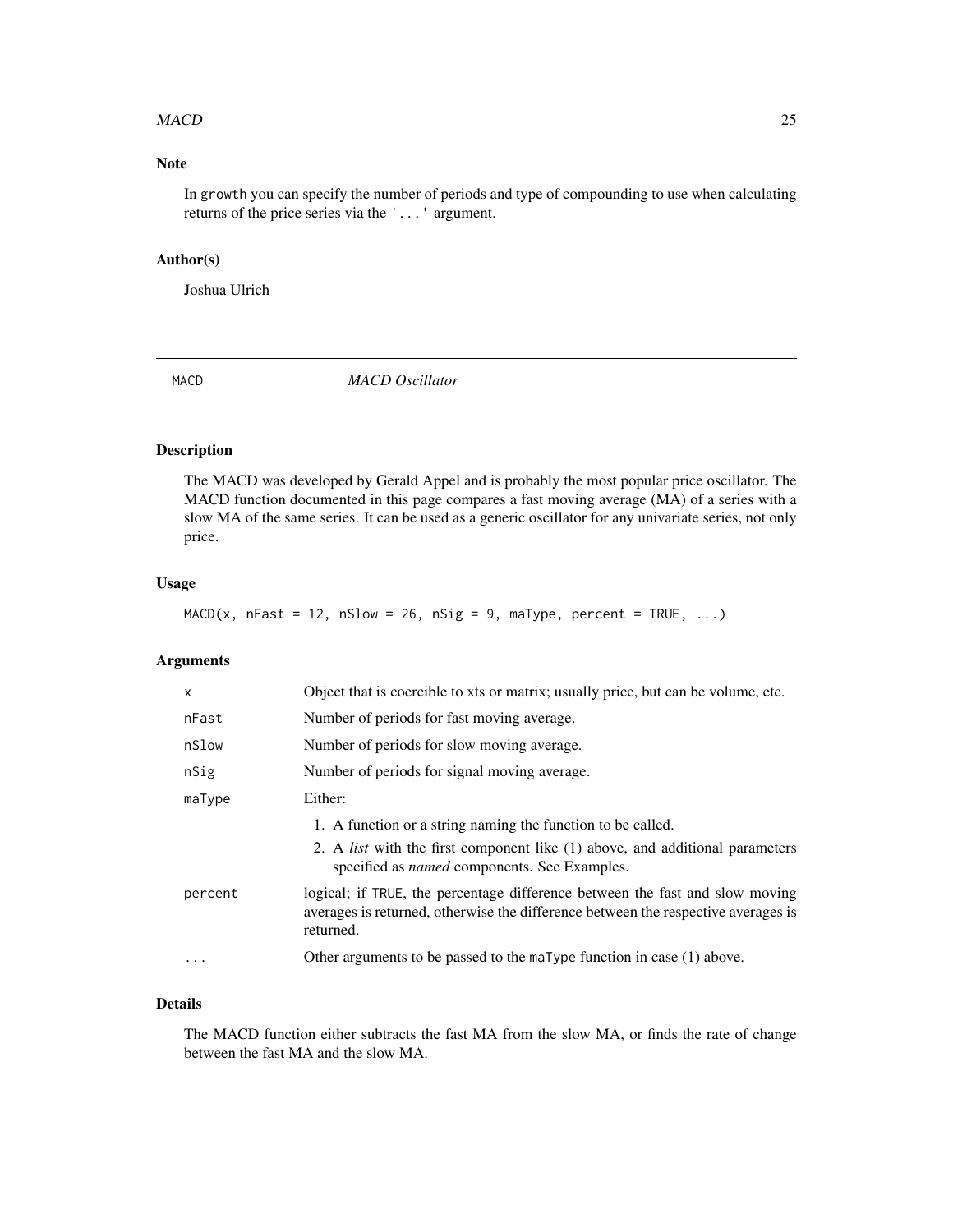<span id="page-25-0"></span>A object of the same class as x or a matrix (if try.xts fails) containing the columns:

macd The price (volume, etc.) oscillator.

signal The oscillator signal line (a moving average of the oscillator).

# Note

The MACD is a special case of the general oscillator applied to price. The MACD can be used as a general oscillator applied to any series. Time periods for the MACD are often given as 26 and 12, but the original formula used exponential constants of 0.075 and 0.15, which are closer to 25.6667 and 12.3333 periods.

#### Author(s)

Joshua Ulrich

#### References

The following site(s) were used to code/document this indicator: Moving Average Convergence/Divergence (MACD): <http://www.fmlabs.com/reference/MACD.htm> <https://www.metastock.com/Customer/Resources/TAAZ/?p=66> <https://www.linnsoft.com/techind/macd> [http://www.stockcharts.com/school/doku.php?id=chart\\_school:technical\\_indicators:](http://www.stockcharts.com/school/doku.php?id=chart_school:technical_indicators:moving_average_convergence_divergence_macd) [moving\\_average\\_convergence\\_divergence\\_macd](http://www.stockcharts.com/school/doku.php?id=chart_school:technical_indicators:moving_average_convergence_divergence_macd)

#### Price Oscillator:

```
http://www.fmlabs.com/reference/PriceOscillator.htm
http://www.fmlabs.com/reference/PriceOscillatorPct.htm
https://www.metastock.com/Customer/Resources/TAAZ/?p=94
http://www.stockcharts.com/school/doku.php?id=chart_school:technical_indicators:
price_oscillators_ppo
```
Volume Oscillator:

<http://www.fmlabs.com/reference/PVO.htm> <https://www.metastock.com/Customer/Resources/TAAZ/?p=122>

#### See Also

See [EMA](#page-37-1), [SMA](#page-37-2), etc. for moving average options; and note Warning section.

# Examples

```
data(ttrc)
```

```
macd <- MACD( ttrc[,"Close"], 12, 26, 9, maType="EMA" )
```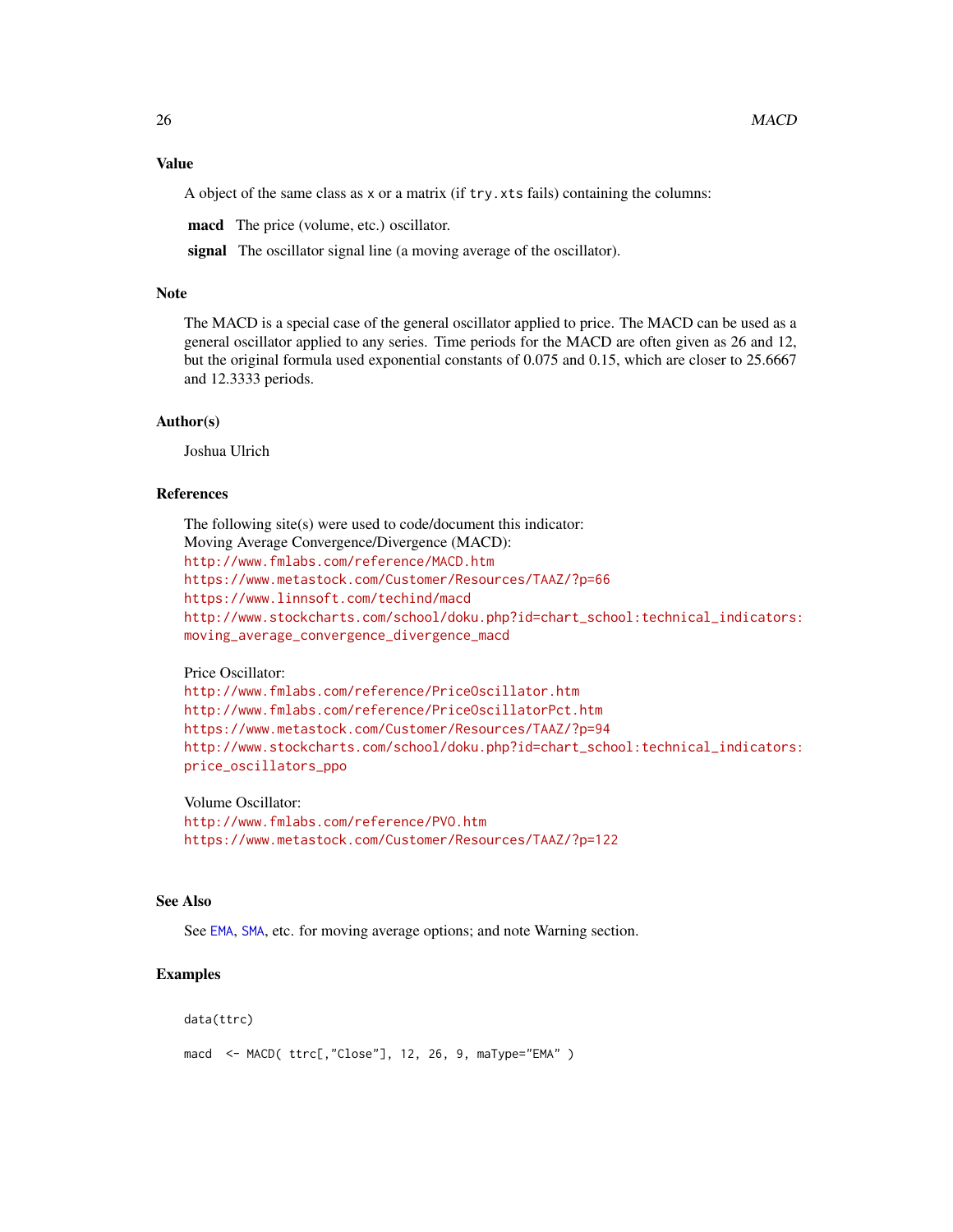```
macd2 <- MACD( ttrc[,"Close"], 12, 26, 9,
        maType=list(list(SMA), list(EMA, wilder=TRUE), list(SMA)) )
```
MFI *Money Flow Index*

# Description

The MFI is a ratio of positive and negative money flow over time.

#### Usage

MFI(HLC, volume, n = 14)

#### Arguments

| HLC.   | Object that is coercible to xts or matrix and contains High-Low-Close prices. If<br>only a univariate series is given, it will be used. See details. |
|--------|------------------------------------------------------------------------------------------------------------------------------------------------------|
| volume | Vector or matrix of volume observations corresponding to HLC object.                                                                                 |
| n      | Number of periods to use.                                                                                                                            |

# Details

Money Flow (MF) is the product of price and volume. Positive/negative MF occur when today's price is higher/lower than yesterday's price. The MFI is calculated by dividing positive MF by negative MF for the past n periods. It is then scaled between 0 and 100.

MFI is usually calculated using the typical price, but if a univariate series (e.g. Close, Weighted Close, Median Price, etc.) is provided, it will be used instead.

# Value

A object of the same class as HLC and volume or a vector (if try.xts fails) containing the MFI values.

# Note

Divergence between MFI and price can be indicative of a reversal. In addition, values above/below 80/20 indicate market tops/bottoms.

#### Author(s)

Joshua Ulrich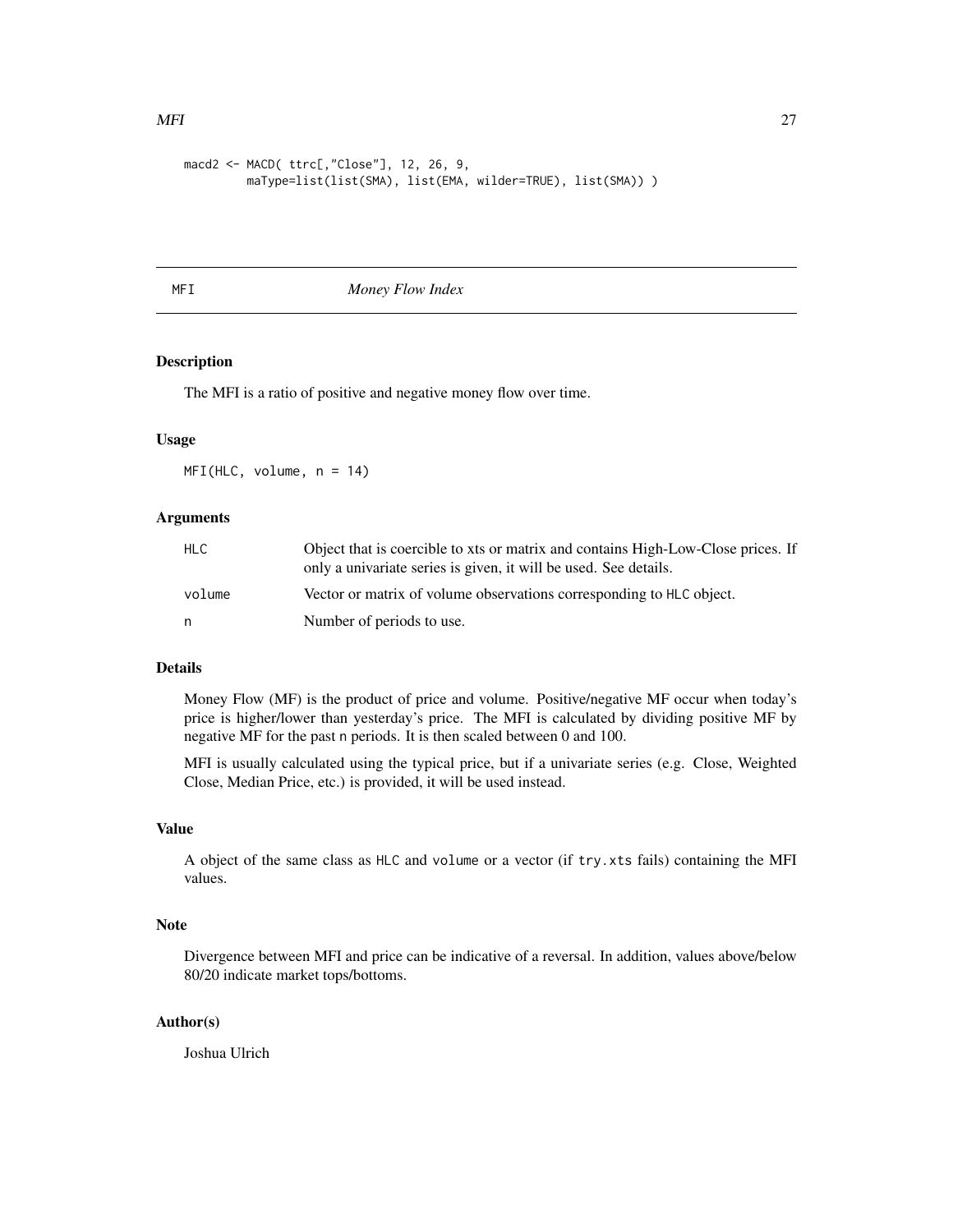# <span id="page-27-0"></span>References

```
The following site(s) were used to code/document this indicator:
http://www.fmlabs.com/reference/default.htm?url=MoneyFlowIndex.htm
https://www.linnsoft.com/techind/money-flow-index-mfi
http://stockcharts.com/school/doku.php?id=chart_school:technical_indicators:money_
flow_index_mfi
```
#### See Also

See [OBV](#page-27-1) and [CMF](#page-13-1).

#### Examples

data(ttrc) mfi <- MFI(ttrc[,c("High","Low","Close")], ttrc[,"Volume"])

<span id="page-27-1"></span>

OBV *On Balance Volume (OBV)*

# Description

On Balance Volume (OBV) is a measure of the money flowing into or out of a security. It is similar to Chaikin Accumulation / Distribution.

# Usage

OBV(price, volume)

#### Arguments

| price  | Price series that is coercible to xts or matrix.                                    |
|--------|-------------------------------------------------------------------------------------|
| volume | Volume series that is coercible to xts or matrix, that corresponds to price object. |

# Details

OBV is calculated by adding (subtracting) each day's volume to a running cumulative total when the security's price closes higher (lower).

# Value

A object of the same class as price and volume or a vector (if try.xts fails) containing the OBV values.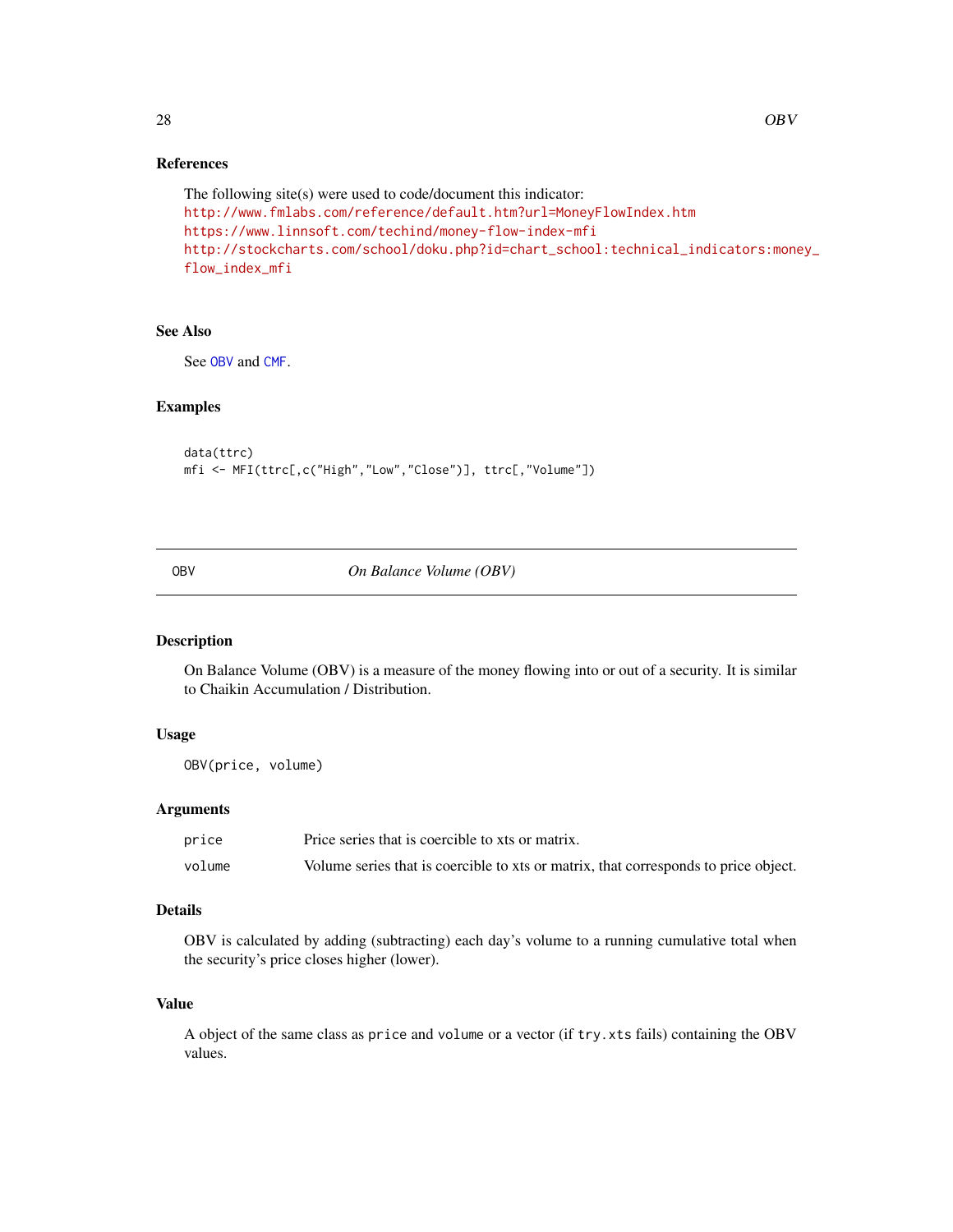#### <span id="page-28-0"></span>**PBands** 29

# Note

OBV is usually compared with the price chart of the underlying security to look for divergences/confirmation.

# Author(s)

Joshua Ulrich

#### References

```
The following site(s) were used to code/document this indicator:
http://www.fmlabs.com/reference/OBV.htm
https://www.metastock.com/Customer/Resources/TAAZ/?p=82
https://www.linnsoft.com/techind/balance-open-interest
http://www.stockcharts.com/school/doku.php?id=chart_school:technical_indicators:
on_balance_volume_obv
```
# See Also

See [chaikinAD](#page-9-1).

#### Examples

data(ttrc) obv <- OBV(ttrc[,"Close"], ttrc[,"Volume"])

PBands *Construct (optionally further smoothed and centered ) volatility bands around prices*

# Description

John Bollinger's famous adaptive volatility bands most often use the typical price of an HLC series, or may be calculated on a univariate price series (see [BBands](#page-6-1)).

# Usage

```
PBands(prices, n = 20, maType = "SMA", sd = 2, ..., fastn = 2,
  centered = FALSE, lavg = FALSE)
```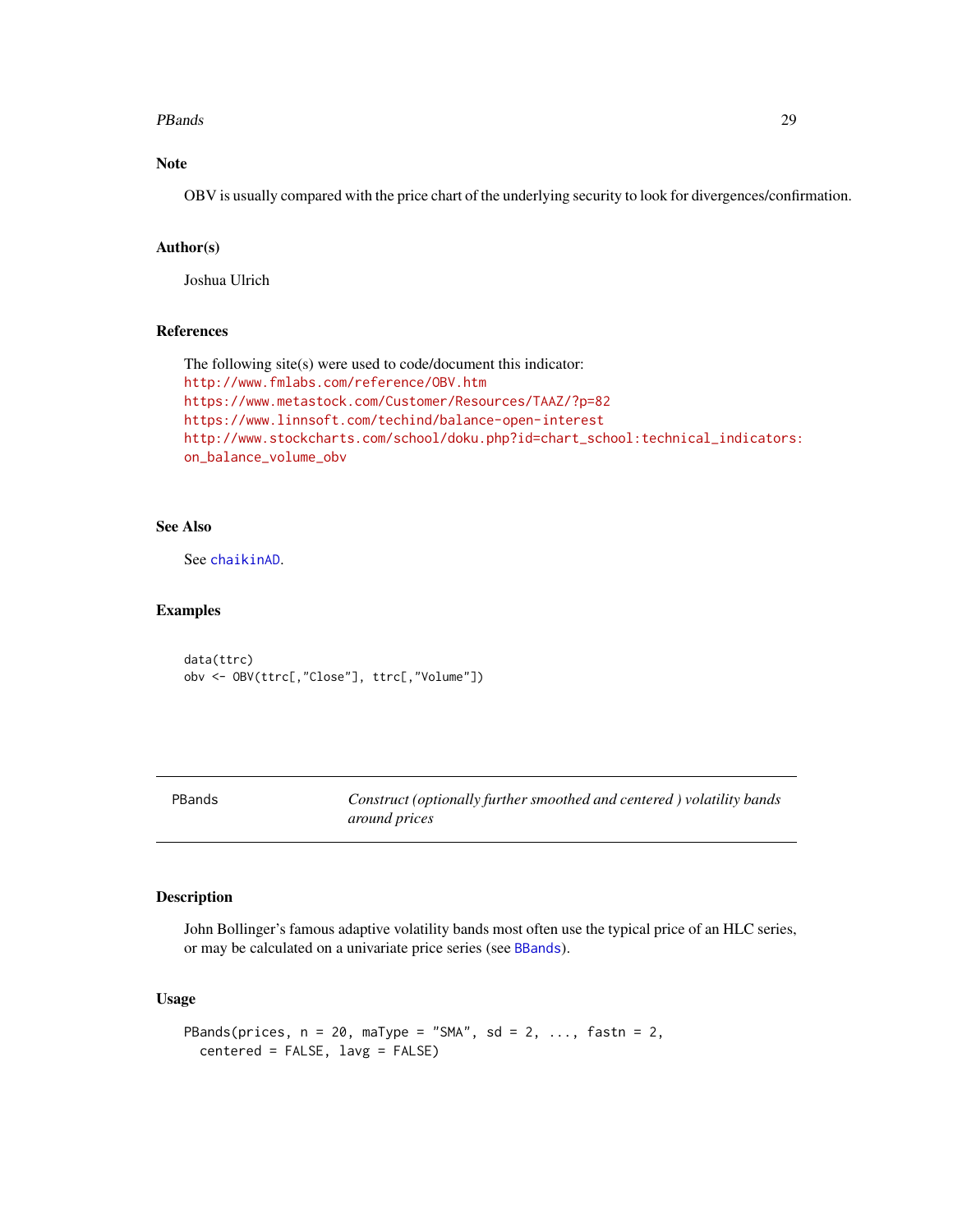#### <span id="page-29-0"></span>Arguments

| prices   | A univariate series of prices.                                                                   |
|----------|--------------------------------------------------------------------------------------------------|
| n        | Number of periods to average over.                                                               |
| maType   | A function or a string naming the function to be called.                                         |
| sd       | The number of standard deviations to use.                                                        |
| .        | any other pass-thru parameters, usually for function named by maType.                            |
| fastn    | Number of periods to use for smoothing higher-frequency 'noise'.                                 |
| centered | Whether to center the bands around a series adjusted for high frequency noise,<br>default FALSE. |
| lavg     | Whether to use a longer $(n \times 2)$ smoothing period for centering, default FALSE.            |

# Details

This function applies a second moving average denoted by fastn to filter out higher-frequency noise, making the bands somewhat more stable to temporary fluctuations and spikes.

If centered is TRUE, the function also further smoothes and centers the bands around a centerline adjusted to remove this higher frequency noise. If lavg is also TRUE, the smoothing applied for the middle band (but not the volatility bands) is doubled to further smooth the price-response function.

If you have multiple different price series in prices, and want to use this function, call this functions using lapply(prices,PBands,...).

### Value

A object of the same class as prices or a matrix (if try.xts fails) containing the columns:

dn The lower price volatility Band.

center The smoothed centerline (see details).

up The upper price volatility Band.

#### Author(s)

Brian G. Peterson

#### See Also

[BBands](#page-6-1)

#### Examples

```
data(ttrc)
pbands.close <- PBands( ttrc[,"Close"] )
```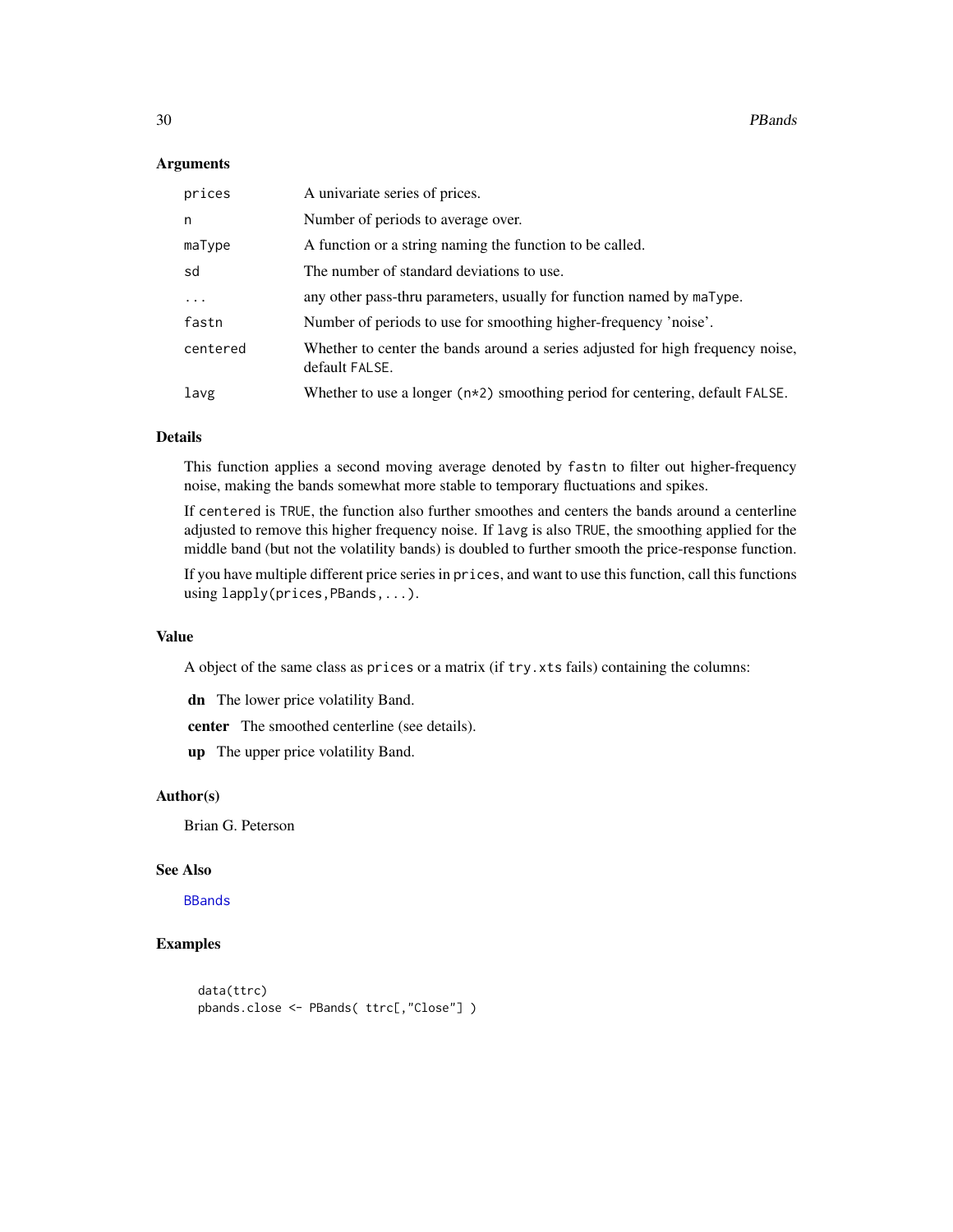# <span id="page-30-2"></span><span id="page-30-1"></span><span id="page-30-0"></span>Description

Calculate the (rate of) change of a series over n periods.

# Usage

```
ROC(x, n = 1, type = c("continuous", "discrete"), na-pad = TRUE)
```
momentum $(x, n = 1, na.pad = TRUE)$ 

# Arguments

| x      | Price, volume, etc. series that is coercible to xts or matrix.     |
|--------|--------------------------------------------------------------------|
| n      | Number of periods to use.                                          |
| type   | Compounding type; either "continuous" (the default) or "discrete". |
| na.pad | Should periods prior to n be appended? Default is TRUE.            |

# Details

The ROC indicator provides the percentage difference of a series over two observations, while the momentum indicator simply provides the difference.

# Value

A object of the same class as x or a vector (if try.xts fails) containing the rate-of-change (or return) values for ROC or a vector containing the differenced price series for momentum.

# Author(s)

Joshua Ulrich

# Examples

```
data(ttrc)
roc <- ROC(ttrc[,"Close"])
mom <- momentum(ttrc[,"Close"])
```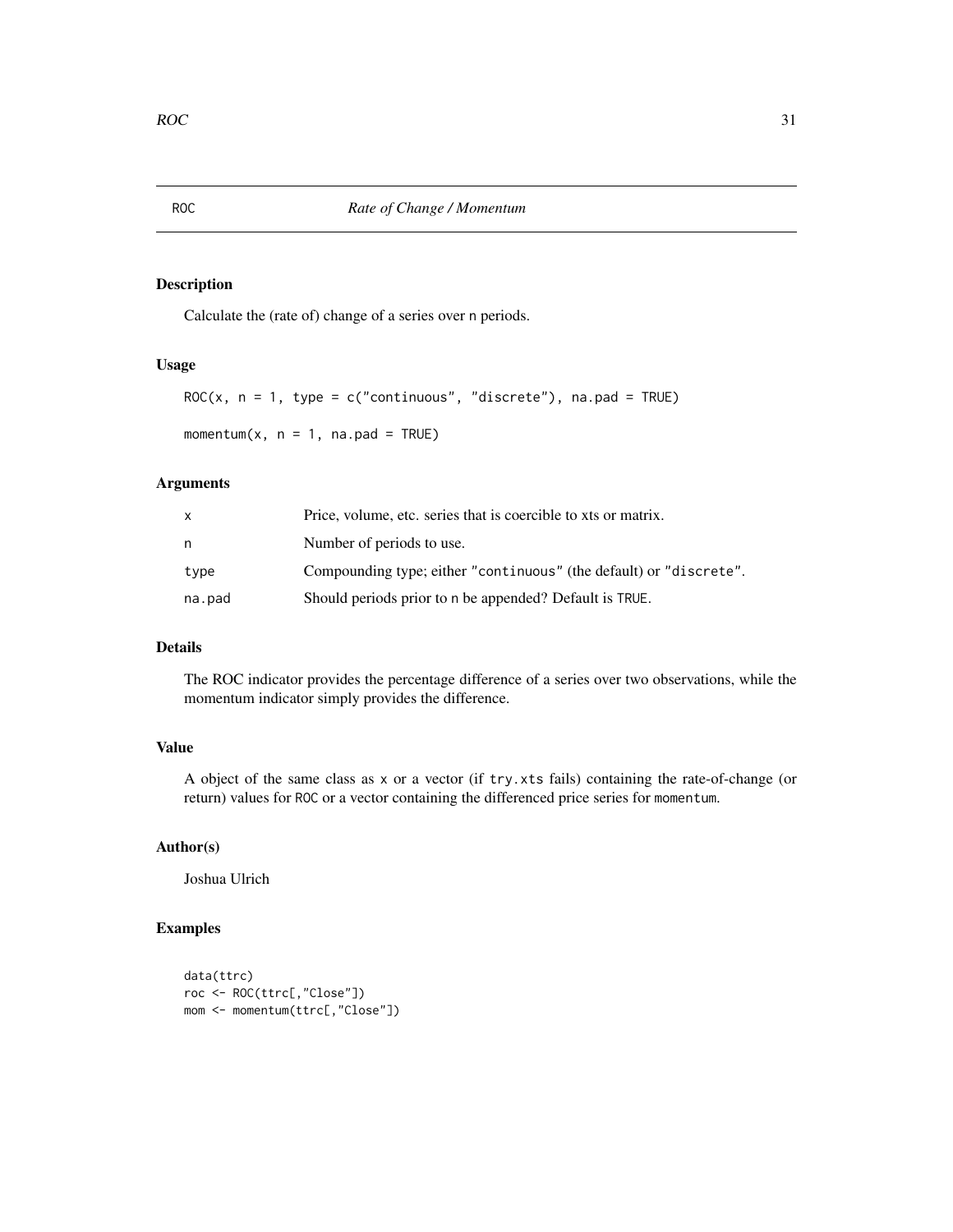<span id="page-31-0"></span>

# Description

Various functions to analyze data over a moving window of periods.

# Usage

rollSFM(Ra, Rb, n = 60)

#### Arguments

| Ra | Object coercible to xts or matrix, containing the excess return for an individual<br>security |
|----|-----------------------------------------------------------------------------------------------|
| Rh | Object coercible to xts or matrix, containing the market / benchmark return                   |
| n  | Number of periods to use in the window                                                        |

#### Value

A object of the same class as Ra (and Rb?) or a vector (if try.xts fails).

rollSFM returns single-factor model parameters and R-squared over a n-period moving window.

#### Author(s)

Joshua Ulrich

# References

The following site(s) were used to code/document this indicator: [http://en.wikipedia.org/](http://en.wikipedia.org/wiki/Simple_linear_regression) [wiki/Simple\\_linear\\_regression](http://en.wikipedia.org/wiki/Simple_linear_regression)

<span id="page-31-1"></span>RSI *Relative Strength Index*

# Description

The Relative Strength Index (RSI) calculates a ratio of the recent upward price movements to the absolute price movement. Developed by J. Welles Wilder.

#### Usage

RSI(price,  $n = 14$ , maType, ...)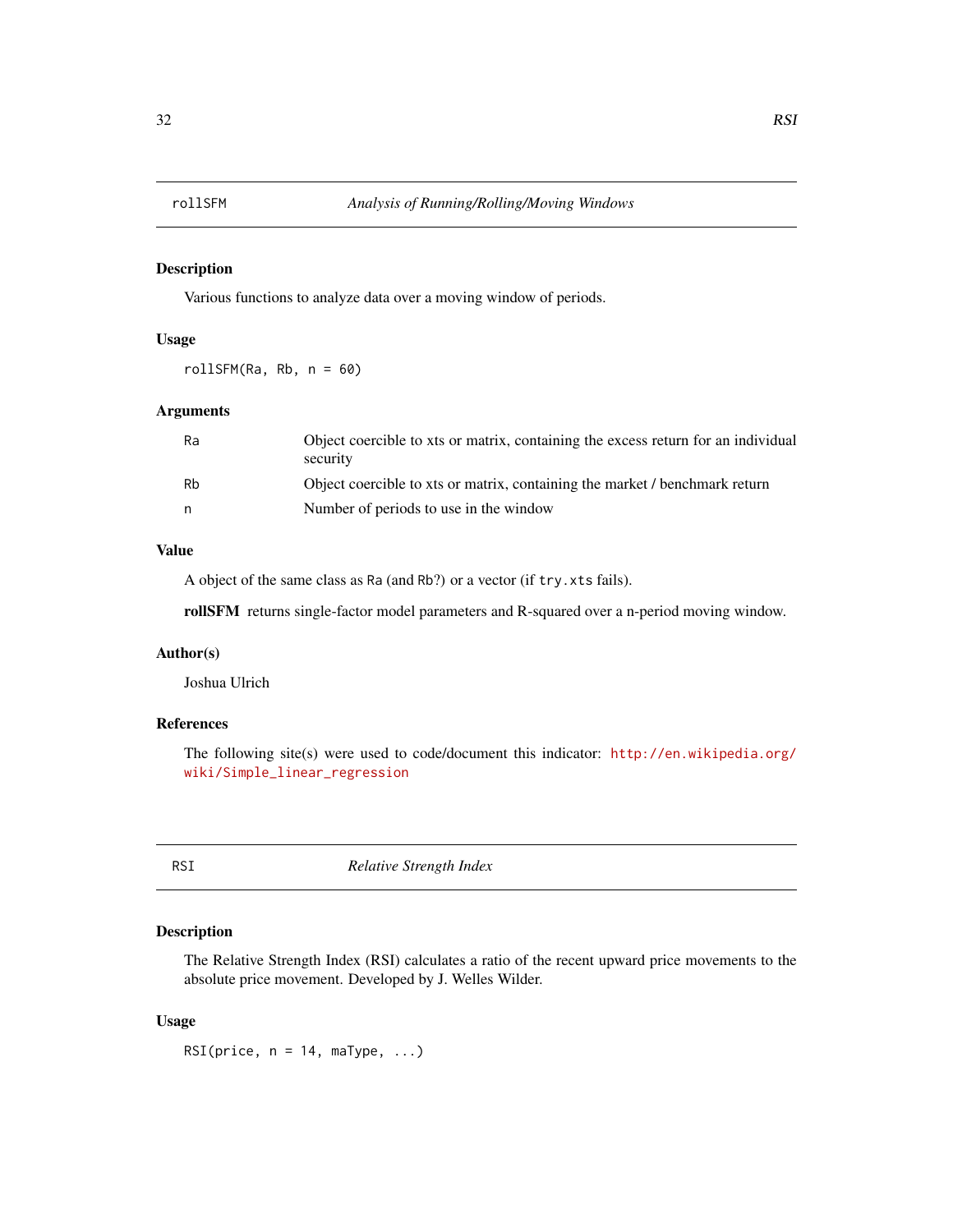#### <span id="page-32-0"></span>Arguments

| price   | Price series that is coercible to xts or matrix.                                                                                           |
|---------|--------------------------------------------------------------------------------------------------------------------------------------------|
| n       | Number of periods for moving averages.                                                                                                     |
| maType  | Either:                                                                                                                                    |
|         | 1. A function or a string naming the function to be called.                                                                                |
|         | 2. A <i>list</i> with the first component like (1) above, and additional parameters<br>specified as <i>named</i> components. See Examples. |
| $\cdot$ | Other arguments to be passed to the $m = T$ function in case (1) above.                                                                    |

#### Details

The RSI calculation is RSI = 100 - 100 / (1 + RS), where RS is the smoothed ratio of 'average' gains over 'average' losses. The 'averages' aren't true averages, since they're divided by the value of n and not the number of periods in which there are gains/losses.

### Value

A object of the same class as price or a vector (if try.xts fails) containing the RSI values.

#### Note

The RSI is usually interpreted as an overbought/oversold (over 70 / below 30) indicator. Divergence with price may also be useful. For example, if price is making new highs/lows, but RSI is not, it could indicate a reversal.

You can calculate a [stoch](#page-41-1)astic RSI by using the function stoch on RSI values.

#### Author(s)

Joshua Ulrich

#### References

The following site(s) were used to code/document this indicator: Relative Strength Index: <http://www.fmlabs.com/reference/RSI.htm> <https://www.metastock.com/Customer/Resources/TAAZ/?p=100> <https://www.linnsoft.com/techind/relative-strength-index-rsi> [http://www.stockcharts.com/school/doku.php?id=chart\\_school:technical\\_indicators:](http://www.stockcharts.com/school/doku.php?id=chart_school:technical_indicators:relative_strength_index_rsi) [relative\\_strength\\_index\\_rsi](http://www.stockcharts.com/school/doku.php?id=chart_school:technical_indicators:relative_strength_index_rsi)

Stochastic RSI: <http://www.fmlabs.com/reference/StochRSI.htm> [http://www.stockcharts.com/school/doku.php?id=chart\\_school:technical\\_indicators:](http://www.stockcharts.com/school/doku.php?id=chart_school:technical_indicators:stochrsi) [stochrsi](http://www.stockcharts.com/school/doku.php?id=chart_school:technical_indicators:stochrsi)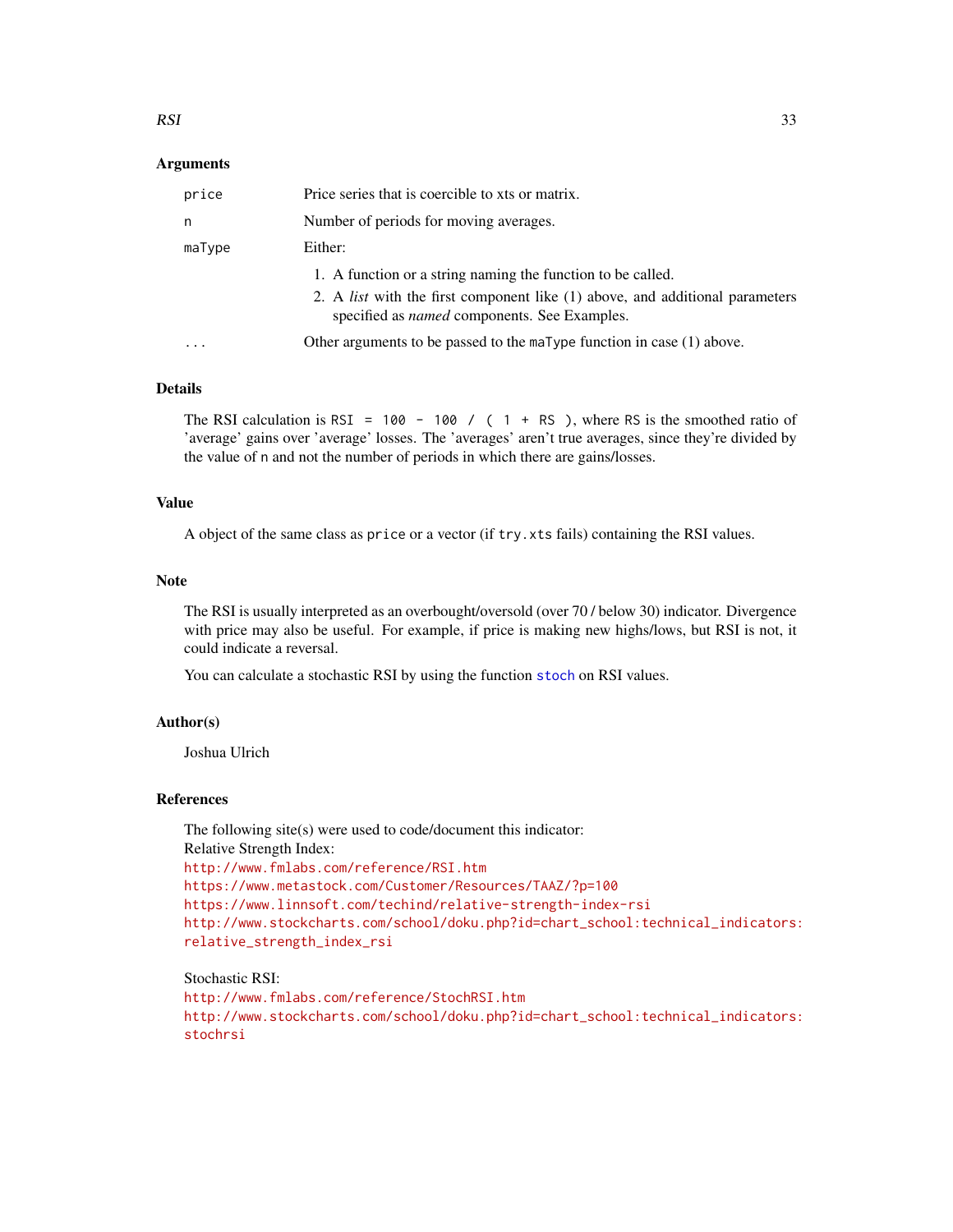# See Also

See [EMA](#page-37-1), [SMA](#page-37-2), etc. for moving average options; and note Warning section. See [CMO](#page-14-1) for a variation on RSI.

# Examples

```
data(ttrc)
price <- ttrc[,"Close"]
# Default case
rsi <- RSI(price)
# Case of one 'maType' for both MAs
rsiMA1 <- RSI(price, n=14, maType="WMA", wts=ttrc[,"Volume"])
# Case of two different 'maType's for both MAs
rsiMA2 <- RSI(price, n=14, maType=list(maUp=list(EMA,ratio=1/5),
             maDown=list(WMA,wts=1:10)))
```
runPercentRank *Percent Rank over a Moving Window*

#### Description

This function computes a running/rolling percentage rank.

#### Usage

```
runPercentRank(x, n = 260, cumulative = FALSE, exact.multiplier = 0.5)
```
#### Arguments

| X                | Object coercible to xts or matrix.                                                                                                                                                       |
|------------------|------------------------------------------------------------------------------------------------------------------------------------------------------------------------------------------|
| n                | Number of periods to use in the window or, if cumulative=TRUE, the number<br>of observations to use before the first result is returned. Must be between 1 and<br>$nrow(x)$ , inclusive. |
| cumulative       | Logical, use from-inception calculation?                                                                                                                                                 |
| exact.multiplier |                                                                                                                                                                                          |
|                  | The weight applied to identical values in the window. Must be between 0 and 1,<br>inclusive. See details.                                                                                |

#### Details

The computation for a percentage rank can vary depending on the weight given to values in the window identical to the value being ranked. This weight can be set using the exact.multiplier argument which defaults to 0.5.

<span id="page-33-0"></span>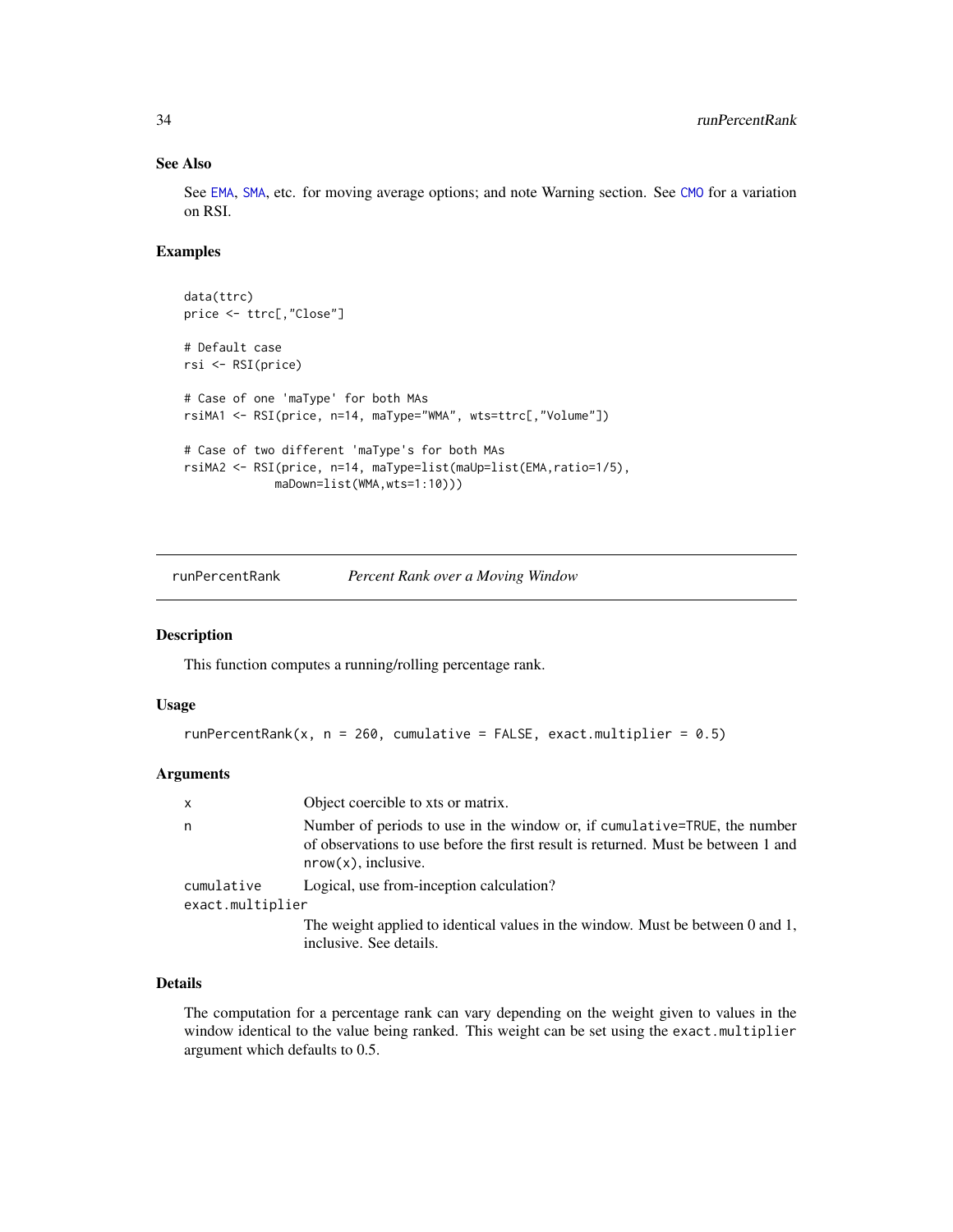#### <span id="page-34-0"></span>runSum 35

# Value

A object of percent ranks over a n-period moving window of the same class as x and y or a vector (if try.xts fails).

#### Note

It may be important to note that this computation is different from the one used in Microsoft Excel's PERCENTRANK formula. Excel's computation is rather strange and gives inconsistent results as it uses interpolation to rank values that are not found within the lookback window.

#### Author(s)

Charlie Friedemann

#### References

The following site(s) were used to code/document this indicator: [http://en.wikipedia.org/wiki/Percentile\\_rank](http://en.wikipedia.org/wiki/Percentile_rank)

runSum *Analysis of Running/Rolling/Moving Windows*

#### <span id="page-34-1"></span>Description

Various functions to analyze data over a moving window of periods.

#### Usage

 $runSum(x, n = 10, cumulative = FALSE)$  $runMin(x, n = 10, cumulative = FALSE)$  $runMax(x, n = 10, cumulative = FALSE)$  $runMean(x, n = 10, cumulative = FALSE)$ runMedian( $x$ ,  $n = 10$ , non.unique = "mean", cumulative = FALSE)  $runCov(x, y, n = 10, use = "all.obs", sample = TRUE, cumulative = FALSE)$ runCor(x, y,  $n = 10$ , use = "all.obs", sample = TRUE, cumulative = FALSE)  $runVar(x, y = NULL, n = 10, sample = TRUE, cumulative = FALSE)$  $runSD(x, n = 10, sample = TRUE, cumulative = FALSE)$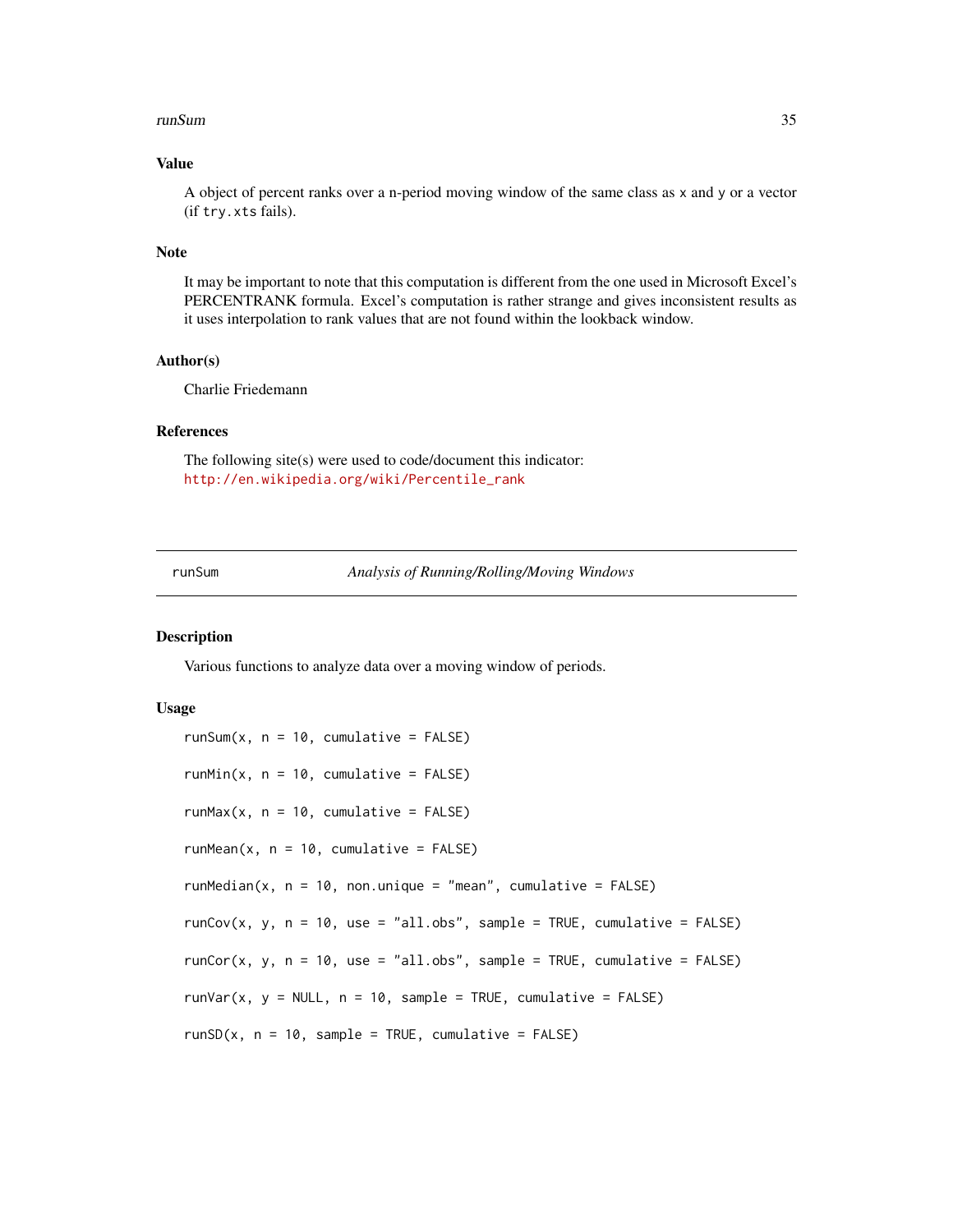#### 36 runSum and the contract of the contract of the contract of the contract of the contract of the contract of the contract of the contract of the contract of the contract of the contract of the contract of the contract of

```
runMAD(x, n = 10, center = NULL, stat = "median", constant = 1.4826,
 non.unique = "mean", cumulative = FALSE)
```
wilderSum $(x, n = 10)$ 

#### Arguments

| $\boldsymbol{\mathsf{x}}$ | Object coercible to xts or matrix.                                                                                                                                                       |
|---------------------------|------------------------------------------------------------------------------------------------------------------------------------------------------------------------------------------|
| n                         | Number of periods to use in the window or, if cumulative=TRUE, the number<br>of observations to use before the first result is returned. Must be between 1 and<br>$nrow(x)$ , inclusive. |
| cumulative                | Logical, use from-inception calculation?                                                                                                                                                 |
| non.unique                | One of 'mean', 'max', or 'min'; which compute their respective statistics for the<br>two middle values of even-sized samples.                                                            |
| y                         | Object coercible to xts or matrix.                                                                                                                                                       |
| use                       | Only "all.obs" currently implemented.                                                                                                                                                    |
| sample                    | Logical, sample covariance if $TRUE$ (denominator of $n-1$ )                                                                                                                             |
| center                    | The values to use as the measure of central tendency, around which to calculate<br>deviations. The default (NULL) uses the median.                                                       |
| stat                      | Statistic to calculate, one of 'median' or 'mean' (e.g. median absolute deviation<br>or mean absolute deviation, respectively.)                                                          |
| constant                  | Scale factor applied to approximate the standard deviation.                                                                                                                              |

# Value

A object of the same class as x and y or a vector (if try.xts fails).

runSum returns sums over a n-period moving window.

runMin returns minimums over a n-period moving window.

runMax returns maximums over a n-period moving window.

runMean returns means over a n-period moving window.

runMedian returns medians over a n-period moving window.

runCov returns covariances over a n-period moving window.

runCor returns correlations over a n-period moving window.

runVar returns variances over a n-period moving window.

runSD returns standard deviations over a n-period moving window.

runMAD returns median/mean absolute deviations over a n-period moving window.

wilderSum retuns a Welles Wilder style weighted sum over a n-period moving window.

# Author(s)

Joshua Ulrich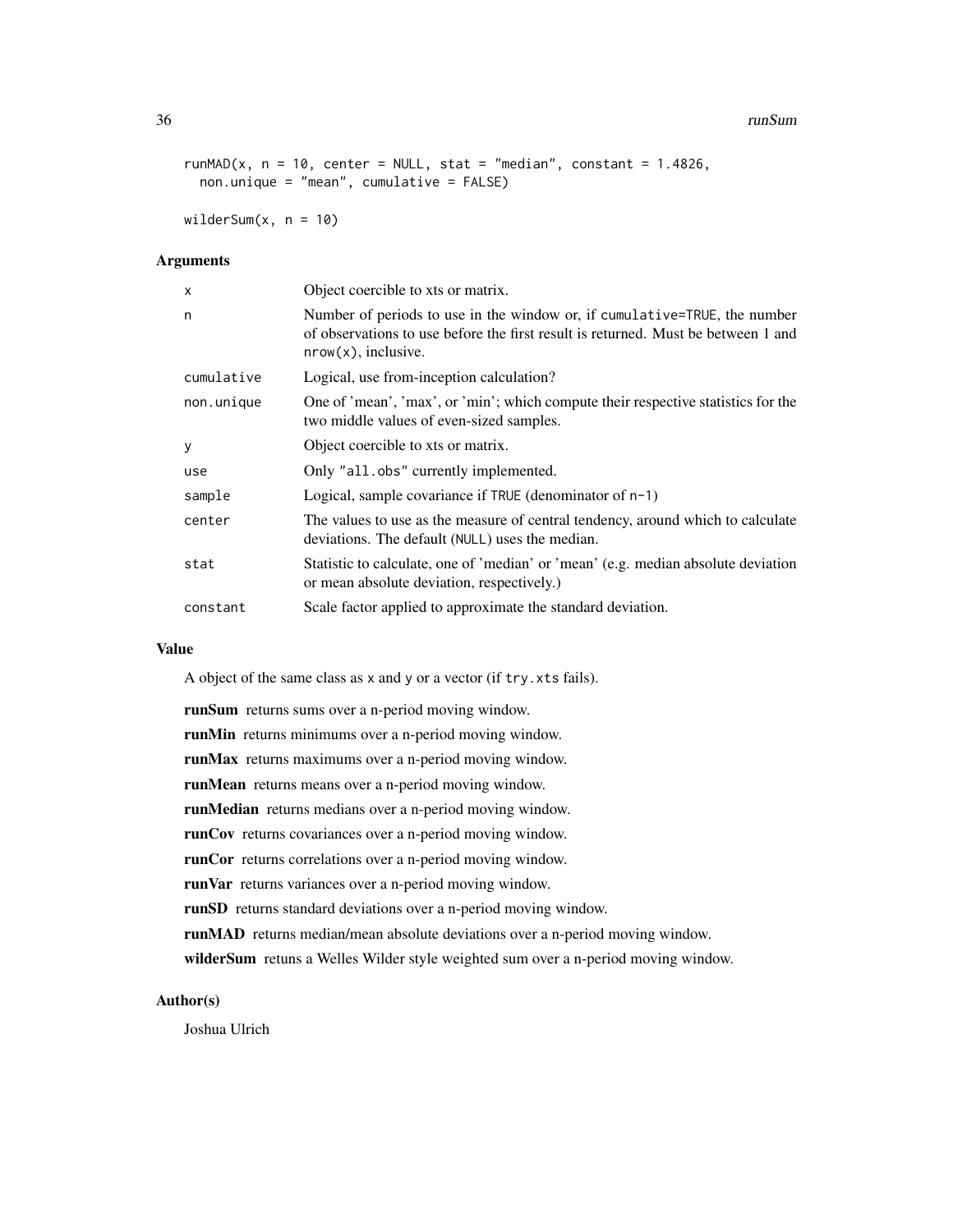# Description

The Parabolic Stop-and-Reverse calculates a trailing stop. Developed by J. Welles Wilder.

# Usage

 $SAR(HL, accel = c(0.02, 0.2))$ 

#### Arguments

| HL    | Object that is coercible to xts or matrix and contains High-Low prices. |
|-------|-------------------------------------------------------------------------|
| accel | accel <sup>[1]</sup> : Acceleration factor.                             |
|       | accel <sup>[2]</sup> : Maximum acceleration factor.                     |

#### Details

The calculation for the SAR is quite complex. See the URLs in the references section for calculation notes.

The SAR assumes that you are always in the market, and calculates the Stop And Reverse point when you would close a long position and open a short position or vice versa.

# Value

A object of the same class as HL or a vector (if try.xts fails) containing the Parabolic Stop and Reverse values.

#### Author(s)

Joshua Ulrich

# References

The following site(s) were used to code/document this indicator: <https://www.linnsoft.com/techind/parabolic-sar-sar> <http://www.fmlabs.com/reference/SAR.htm> [http://www.stockcharts.com/school/doku.php?id=chart\\_school:technical\\_indicators:](http://www.stockcharts.com/school/doku.php?id=chart_school:technical_indicators:parabolic_sar) [parabolic\\_sar](http://www.stockcharts.com/school/doku.php?id=chart_school:technical_indicators:parabolic_sar) <https://www.metastock.com/Customer/Resources/TAAZ/?p=87>

# See Also

See [ATR](#page-5-1) and [ADX](#page-2-1), which were also developed by Welles Wilder.

<span id="page-36-0"></span>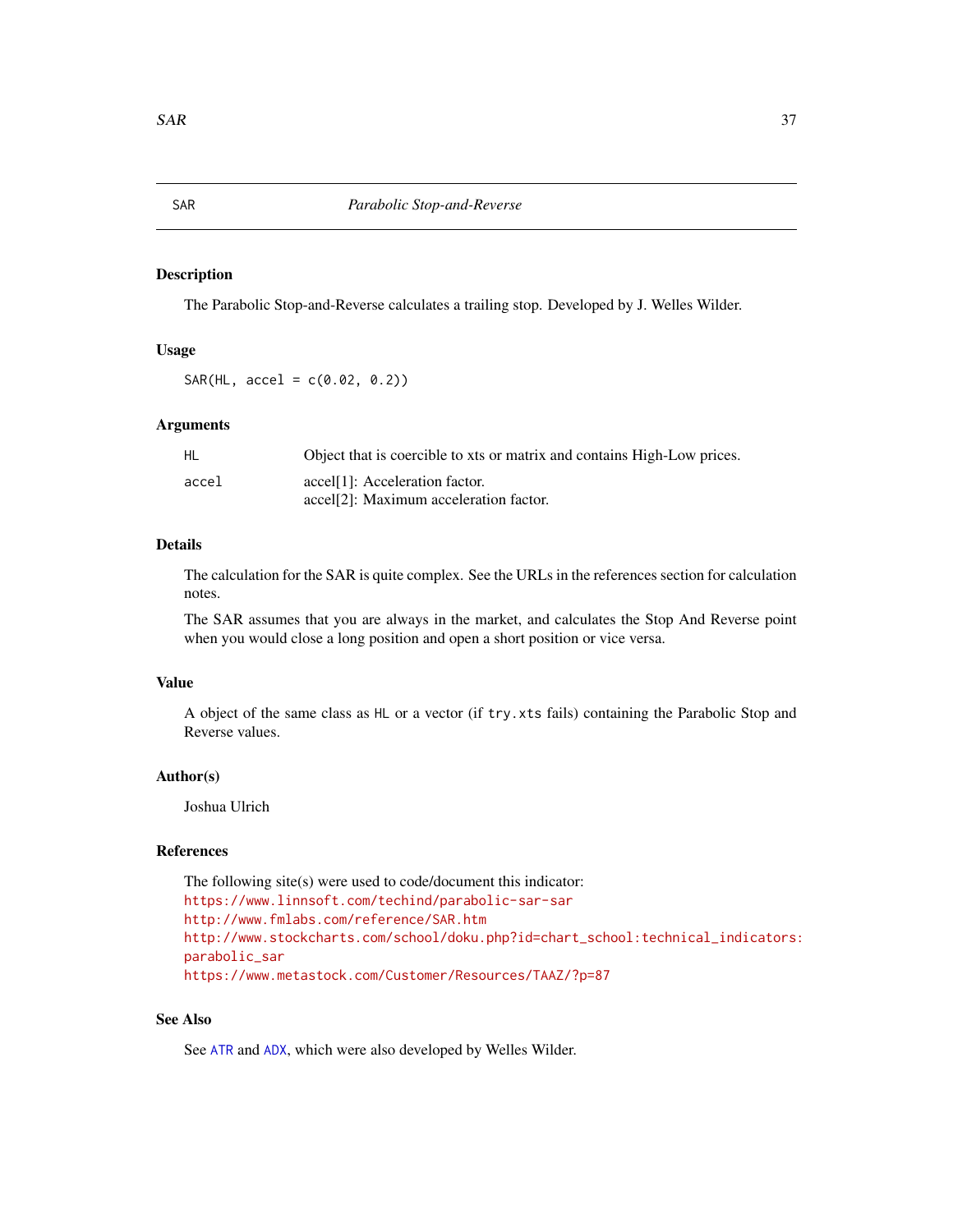# Examples

```
data(ttrc)
sar <- SAR(ttrc[,c("High","Low")])
```
# <span id="page-37-2"></span>SMA *Moving Averages*

# <span id="page-37-1"></span>Description

Calculate various moving averages (MA) of a series.

#### Usage

 $SMA(x, n = 10, ...)$  $EMA(x, n = 10, wilder = FALSE, ratio = NULL, ...)$ DEMA(x,  $n = 10$ ,  $v = 1$ , wilder = FALSE, ratio = NULL)  $WMA(x, n = 10, wts = 1:n, ...)$ EVWMA(price, volume,  $n = 10, ...$ )  $ZLEMA(x, n = 10, ratio = NULL, ...)$  $VWAP(price, volume, n = 10, ...)$  $VMA(x, w, ratio = 1, ...)$  $HMA(x, n = 20, ...)$ ALMA(x,  $n = 9$ , offset = 0.85, sigma = 6, ...)

# Arguments

| X        | Price, volume, etc. series that is coercible to xts or matrix.                                         |
|----------|--------------------------------------------------------------------------------------------------------|
| n        | Number of periods to average over. Must be between 1 and $nrow(x)$ , inclusive.                        |
| $\ddots$ | any other passthrough parameters                                                                       |
| wilder   | logical; if TRUE, a Welles Wilder type EMA will be calculated; see notes.                              |
| ratio    | A smoothing/decay ratio. ratio overrides wilder in EMA, and provides addi-<br>tional smoothing in VMA. |
| v        | The 'volume factor' (a number in [0,1]). See Notes.                                                    |

<span id="page-37-0"></span>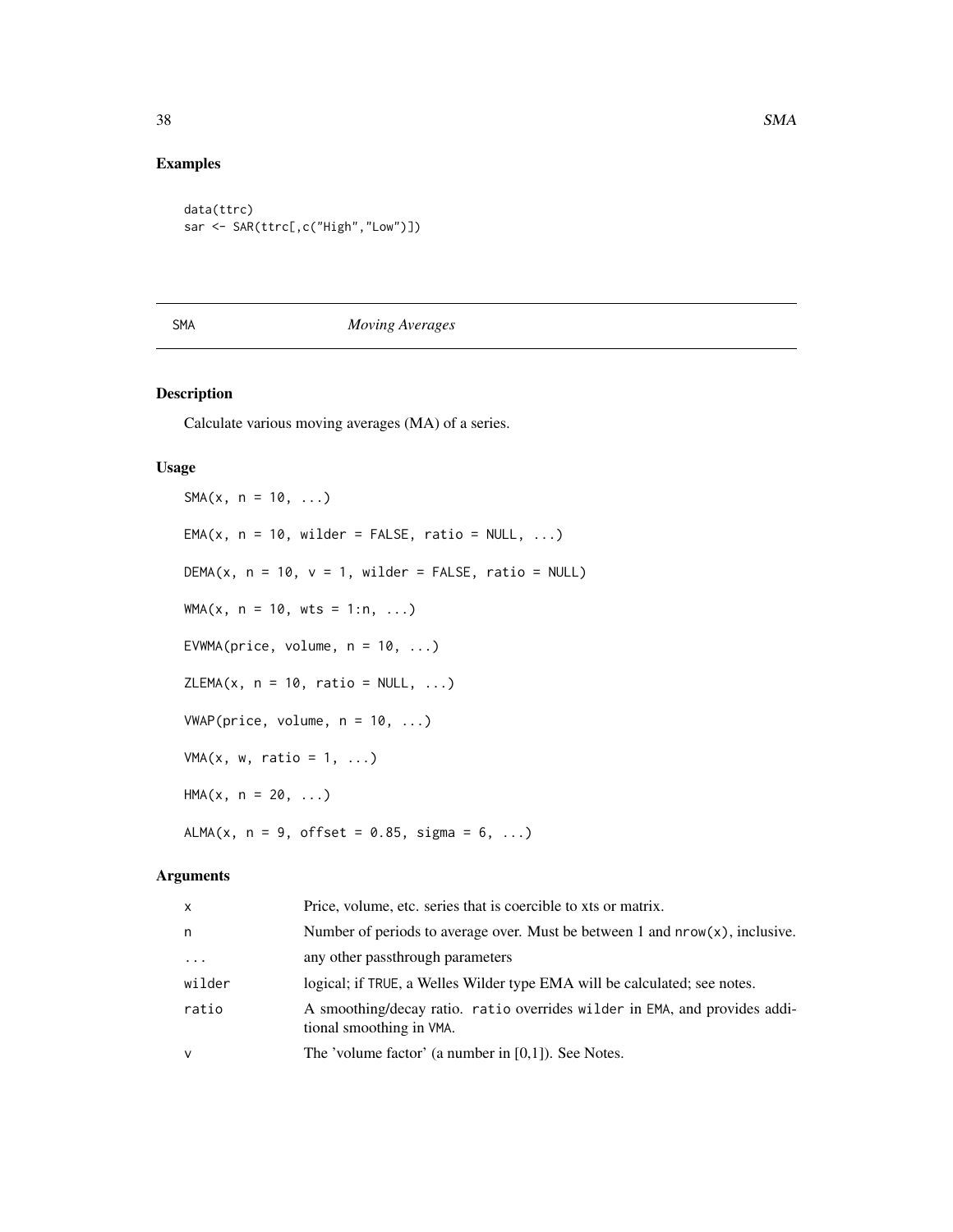| wts    | Vector of weights. Length of wts vector must equal the length of x, or n (the<br>default).                       |
|--------|------------------------------------------------------------------------------------------------------------------|
| price  | Price series that is coercible to xts or matrix.                                                                 |
| volume | Volume series that is coercible to xts or matrix, that corresponds to price series,<br>or a constant. See Notes. |
| W      | Vector of weights (in $[0,1]$ ) the same length as x.                                                            |
| offset | Percentile at which the center of the distribution should occur.                                                 |
| sigma  | Standard deviation of the distribution.                                                                          |
|        |                                                                                                                  |

# Details

SMA calculates the arithmetic mean of the series over the past n observations.

EMA calculates an exponentially-weighted mean, giving more weight to recent observations. See Warning section below.

WMA is similar to an EMA, but with linear weighting if the length of wts is equal to n. If the length of wts is equal to the length of x, the WMA will use the values of wts as weights.

DEMA is calculated as: DEMA =  $(1 + v) * EMA(x, n) - EMA(EMA(x, n), n) * v$  (with the corresponding wilder and ratio arguments).

EVWMA uses volume to define the period of the MA.

ZLEMA is similar to an EMA, as it gives more weight to recent observations, but attempts to remove lag by subtracting data prior to  $(n-1)/2$  periods (default) to minimize the cumulative effect.

VWMA and VWAP calculate the volume-weighted moving average price.

VMA calculate a variable-length moving average based on the absolute value of w. Higher (lower) values of w will cause VMA to react faster (slower).

HMA a WMA of the difference of two other WMAs, making it very reponsive.

ALMA inspired by Gaussian filters. Tends to put less weight on most recent observations, reducing tendency to overshoot.

# Value

A object of the same class as x or price or a vector (if try.xts fails) containing the columns:

SMA Simple moving average.

EMA Exponential moving average.

WMA Weighted moving average.

DEMA Double-exponential moving average.

EVWMA Elastic, volume-weighted moving average.

ZLEMA Zero lag exponential moving average.

VWMA Volume-weighed moving average (same as VWAP).

VWAP Volume-weighed average price (same as VWMA).

VWA Variable-length moving average.

HMA Hull moving average.

ALMA Arnaud Legoux moving average.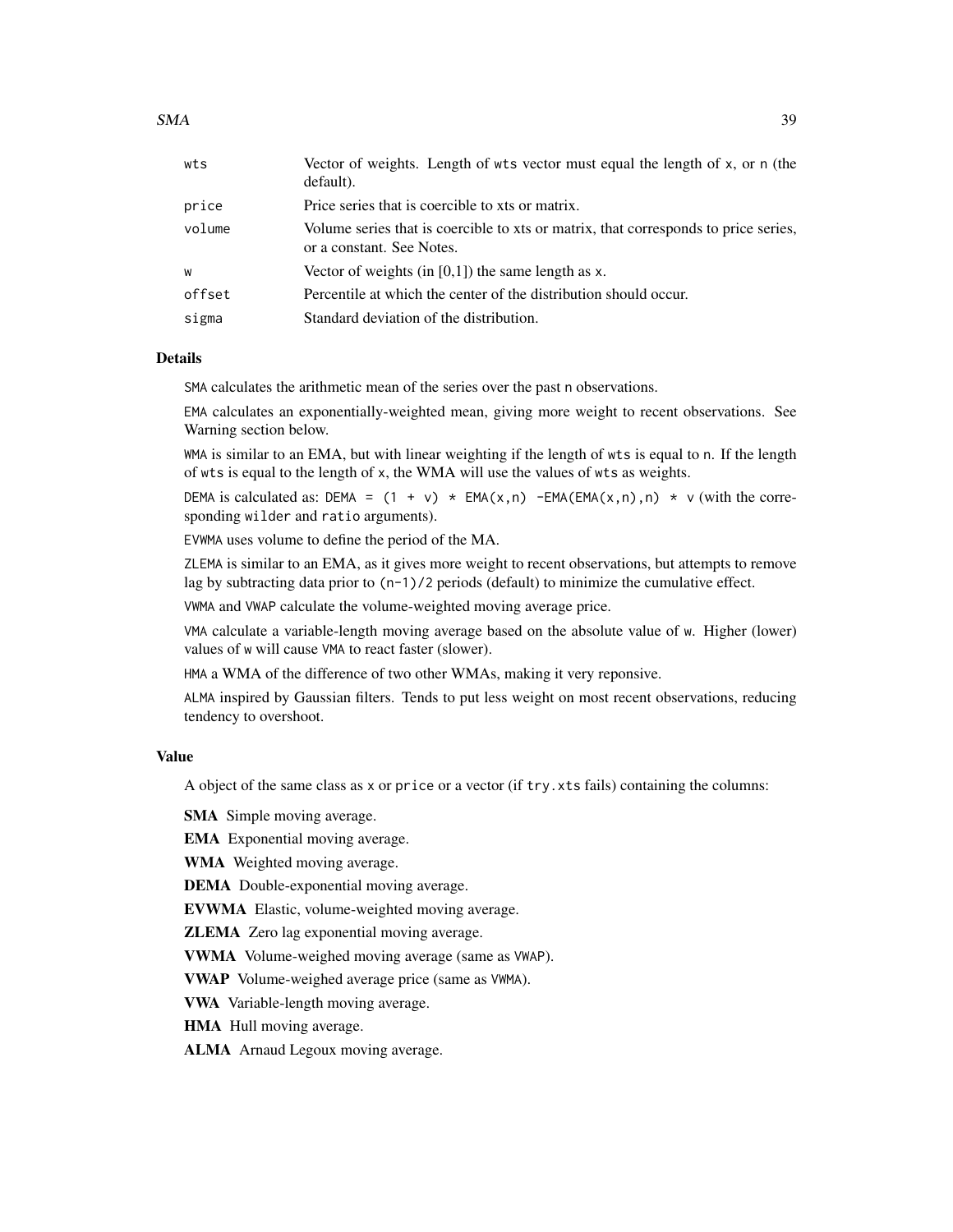#### <span id="page-39-0"></span>Warning

Some indicators (e.g. EMA, DEMA, EVWMA, etc.) are calculated using the indicators' own previous values, and are therefore unstable in the short-term. As the indicator receives more data, its output becomes more stable. See example below.

# Note

For EMA, wilder=FALSE (the default) uses an exponential smoothing ratio of 2/(n+1), while wilder=TRUE uses Welles Wilder's exponential smoothing ratio of 1/n. The EMA result is initialized with the nperiod sample average at period n. The exponential decay is applied from that point forward.

Since WMA can accept a weight vector of length equal to the length of x or of length n, it can be used as a regular weighted moving average (in the case wts=1:n) or as a moving average weighted by volume, another indicator, etc.

Since DEMA allows adjusting v, it is technically Tim Tillson's generalized DEMA (GD). When v=1 (the default), the result is the standard DEMA. When  $v=0$ , the result is a regular EMA. All other values of v return the GD result. This function can be used to calculate Tillson's T3 indicator (see example below). Thanks to John Gavin for suggesting the generalization.

For EVWMA, if volume is a series, n should be chosen so the sum of the volume for n periods approximates the total number of outstanding shares for the security being averaged. If volume is a constant, it should represent the total number of outstanding shares for the security being averaged.

### Author(s)

Joshua Ulrich, Ivan Popivanov (HMA, ALMA)

#### References

```
The following site(s) were used to code/document this indicator:
http://www.fmlabs.com/reference/ExpMA.htm
http://www.fmlabs.com/reference/WeightedMA.htm
http://www.fmlabs.com/reference/DEMA.htm
http://www.fmlabs.com/reference/T3.htm
https://www.linnsoft.com/techind/evwma-elastic-volume-weighted-moving-average
http://www.fmlabs.com/reference/ZeroLagExpMA.htm
http://www.fmlabs.com/reference/VIDYA.htm
http://www.traderslog.com/hullmovingaverage
http://www.arnaudlegoux.com/
```
#### See Also

See [wilderSum](#page-34-1), which is used in calculating a Welles Wilder type MA.

# Examples

```
data(ttrc)
ema.20 <- EMA(ttrc[,"Close"], 20)
```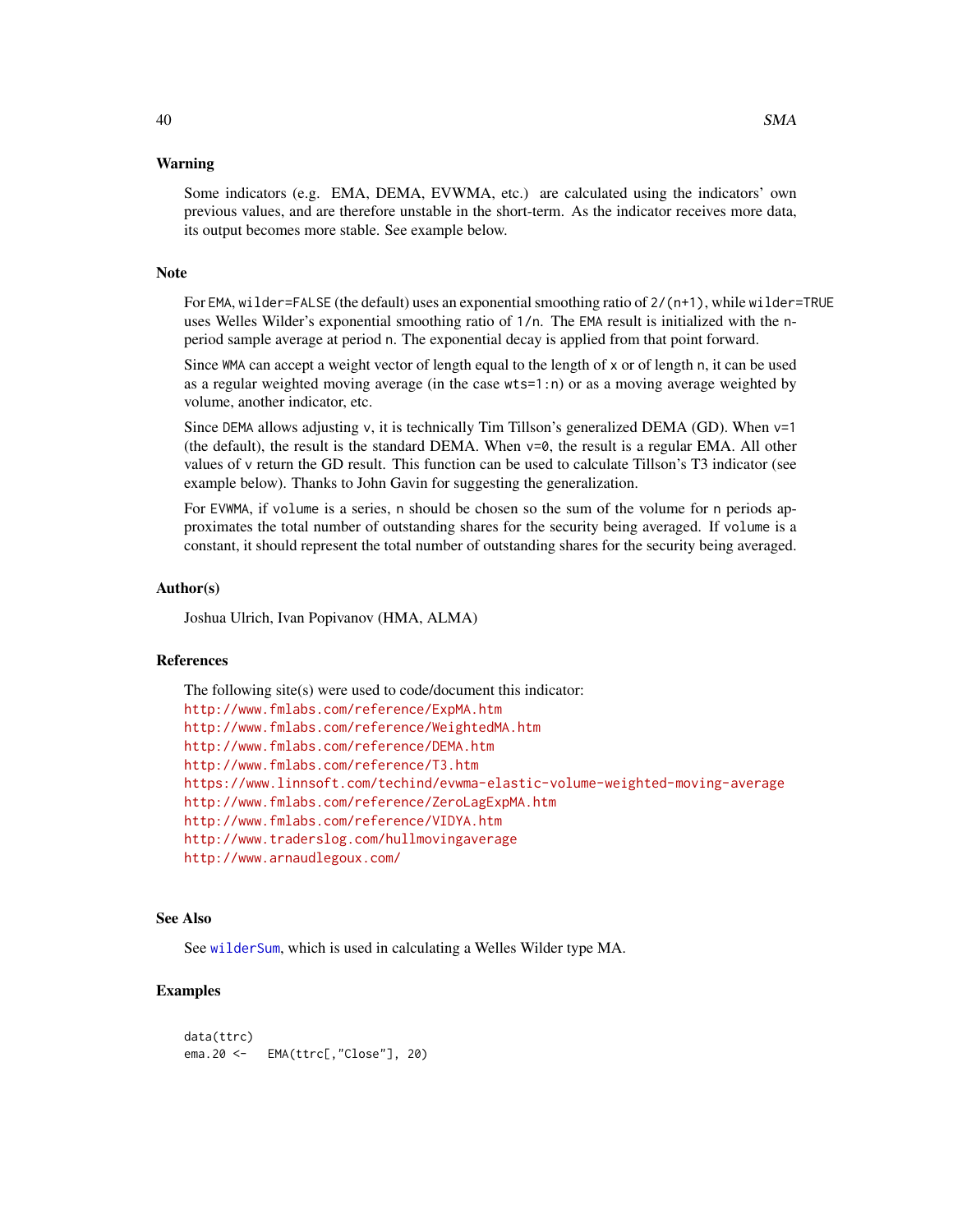```
sma.20 <- SMA(ttrc[,"Close"], 20)
dema.20 <- DEMA(ttrc[,"Close"], 20)
evwma.20 <- EVWMA(ttrc[,"Close"], ttrc[,"Volume"], 20)
zlema.20 <- ZLEMA(ttrc[,"Close"], 20)
alma <- ALMA(ttrc[,"Close"])
hma <- HMA(ttrc[,"Close"])
## Example of Tim Tillson's T3 indicator
T3 <- function(x, n=10, v=1) DEMA(DEMA(DEMA(x,n,v),n,v),n,v)
t3 <- T3(ttrc[,"Close"])
## Example of short-term instability of EMA
## (and other indicators mentioned above)
x < - rnorm(100)
tail( EMA(x[90:100],10), 1 )
tail( EMA(x[70:100],10), 1 )
tail( EMA(x[50:100],10), 1 )
tail( EMA(x[30:100],10), 1 )
tail( EMA(x[10:100],10), 1 )
tail( EMA(x[ 1:100],10), 1 )
```
SNR *Signal to Noise Ratio*

#### Description

The n-day SNR for a given market is calculated by taking the absolute price change over an n-day period and dividing it by the average n-day volatility.

#### Usage

 $SNR(HLC, n, ...)$ 

#### Arguments

| <b>HLC</b>              | Object that is coercible to xts or matrix and contains High-Low-Close prices. |
|-------------------------|-------------------------------------------------------------------------------|
| n,                      | Number of periods for moving average.                                         |
| $\cdot$ $\cdot$ $\cdot$ | Other arguments to be passed to ATR.                                          |

# Details

$$
SNR_n = \frac{|C_t - C_{t-n}|}{ATR_n}
$$

Using average true range as the volatility measure captures more of the intraday and overnight volatility in a way that a measurement of Close-to-Close price change does not.

The interpretation is then relatively intuitive: an SNR value of five indicates that the market has moved five times the volatility (average true range) over the given look-back period.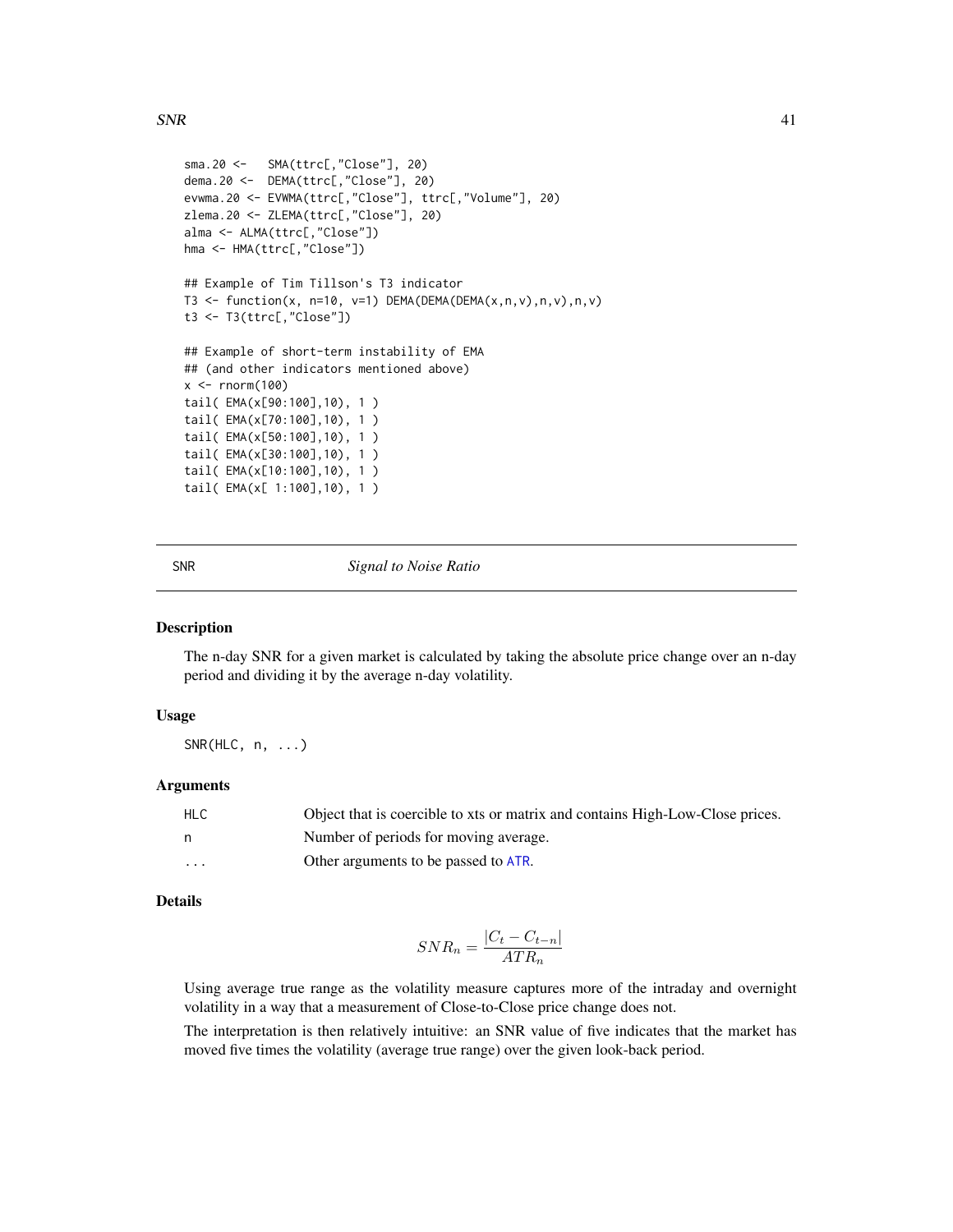<span id="page-41-0"></span>A object of the same class as HLC or a matrix (if try.xts fails) containing the signal to noise ratio.

#### Author(s)

Peter Carl

# References

Skeggs, James and Hill, Alex (2015). Back in Black Part 2: The Opportunity Set for Trend Following.

<span id="page-41-1"></span>stoch *Stochastic Oscillator / Stochastic Momentum Index*

#### Description

The stochastic oscillator is a momentum indicator that relates the location of each day's close relative to the high/low range over the past n periods. Developed by George C. Lane in the late 1950s. The SMI relates the close to the midpoint of the high/low range. Developed by William Blau in 1993.

#### Usage

stoch(HLC,  $nFastK = 14$ ,  $nFastD = 3$ ,  $nSlowD = 3$ ,  $maType$ , bounded = TRUE, smooth =  $1, ...$ )

```
SMI(HLC, n = 13, nFast = 2, nSlow = 25, nSig = 9, maType,
 bounded = TRUE, ...)
```
#### Arguments

| <b>HLC</b> | Object that is coercible to xts or matrix and contains High-Low-Close prices. If<br>only a univariate series is given, it will be used. See details. |
|------------|------------------------------------------------------------------------------------------------------------------------------------------------------|
| nFastK     | Number of periods for fast $%K$ (i.e. the number of past periods to use).                                                                            |
| nFastD     | Number of periods for fast $\%D$ (i.e. the number smoothing periods to apply to<br>fast $%K$ ).                                                      |
| nSlowD     | Number of periods for slow $\%D$ (i.e. the number smoothing periods to apply to<br>fast $\%D$ ).                                                     |
| maType     | Either:                                                                                                                                              |
|            | 1. A function or a string naming the function to be called.                                                                                          |
|            | 2. A <i>list</i> with the first component like (1) above, and additional parameters<br>specified as <i>named</i> components. See Examples.           |
| bounded    | Logical, should current period's values be used in the calculation?                                                                                  |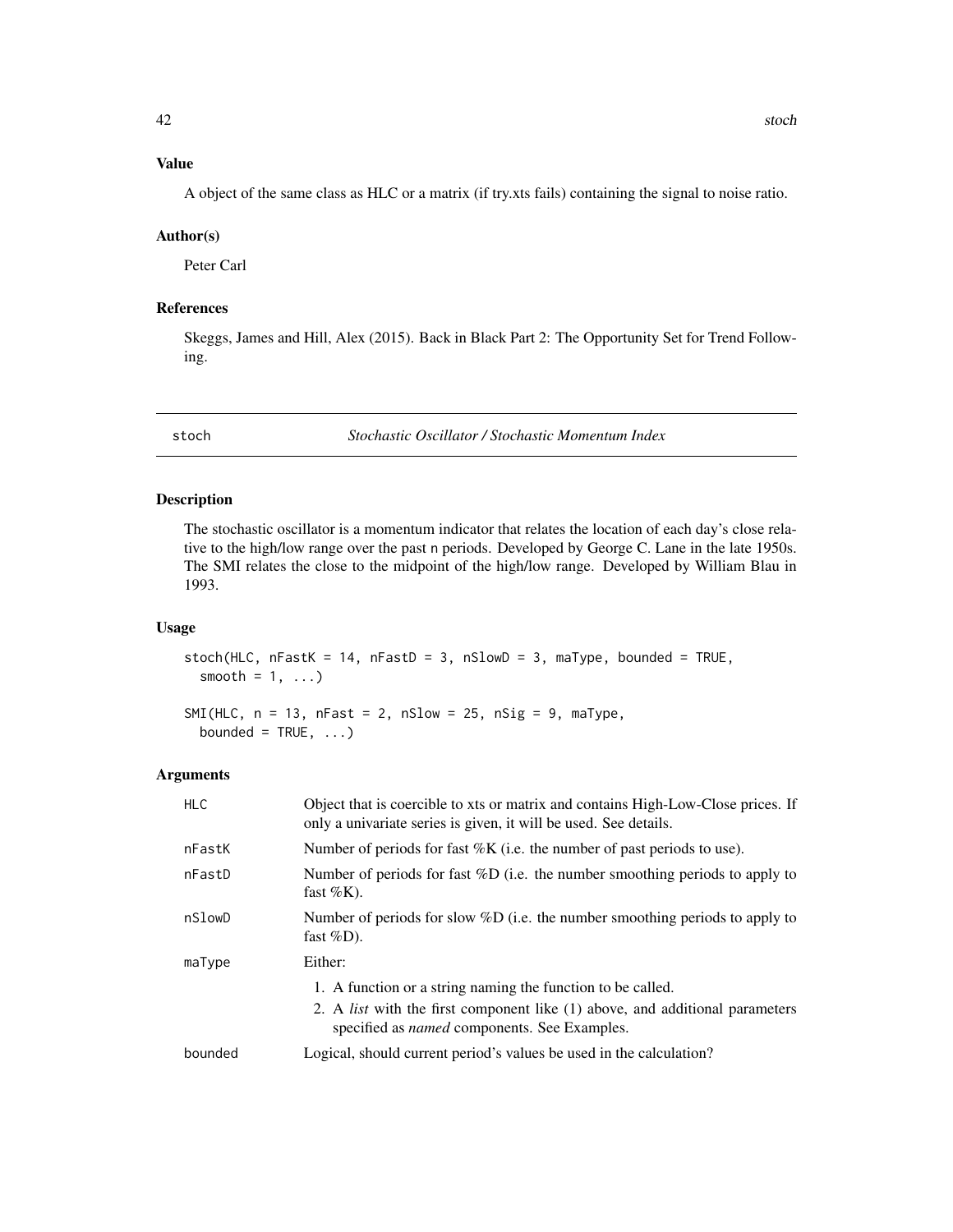#### stoch and the stoch and the stoch and the stoch and the stoch and the stoch and the stoch and the stoch and the stoch and the stoch and the stoch and the stoch and the stoch and the stoch and the stoch and the stochastic s

# Details

If a High-Low-Close series is provided, the indicator is calculated using the high/low values. If a vector is provided, the calculation only uses that series. This allows stochastics to be calculated for: (1) series that have no HLC definition (e.g. foreign exchange), and (2) stochastic indicators (e.g. stochastic RSI - see examples).

The smooth argument is the number of periods of internal smoothing to apply to the differences in the high-low-close range before calculating Fast K. Thanks to Stanley Neo for the suggestion.

#### Value

A object of the same class as HLC or a matrix (if try.xts fails) containing the columns:

fastK Stochastic Fast %K

fastD Stochastic Fast %D

slowD Stochastic Slow %D

SMI Stochastic Momentum Index

signal Stochastic Momentum Index signal line

#### Note

The calculation for William's  $%R$  is similar to that of stochastics' fast  $%K$ .

The value for fast %K will be 0.5 whenever the highest high and lowest low are the same over the last n periods.

The stochastic oscillator and SMI calculate relative value of the close versus the high/low range and the midpoint of the high/low range, respectively.

The stochastic oscillator and the stochastic momentum index are interpreted similarly. Readings below 20 (above 80) are considered oversold (overbought). However, readings below 20 (above 80) are not necessarily bearish (bullish). Lane believed some of the best sell (buy) signals occurred when the oscillator moved from overbought (oversold) back below 80 (above 20).

For the stochastic oscillator, buy (sell) signals can also be given when %K crosses above (below) %D. Crossover signals are quite frequent however, which may result in whipsaws.

#### Author(s)

Joshua Ulrich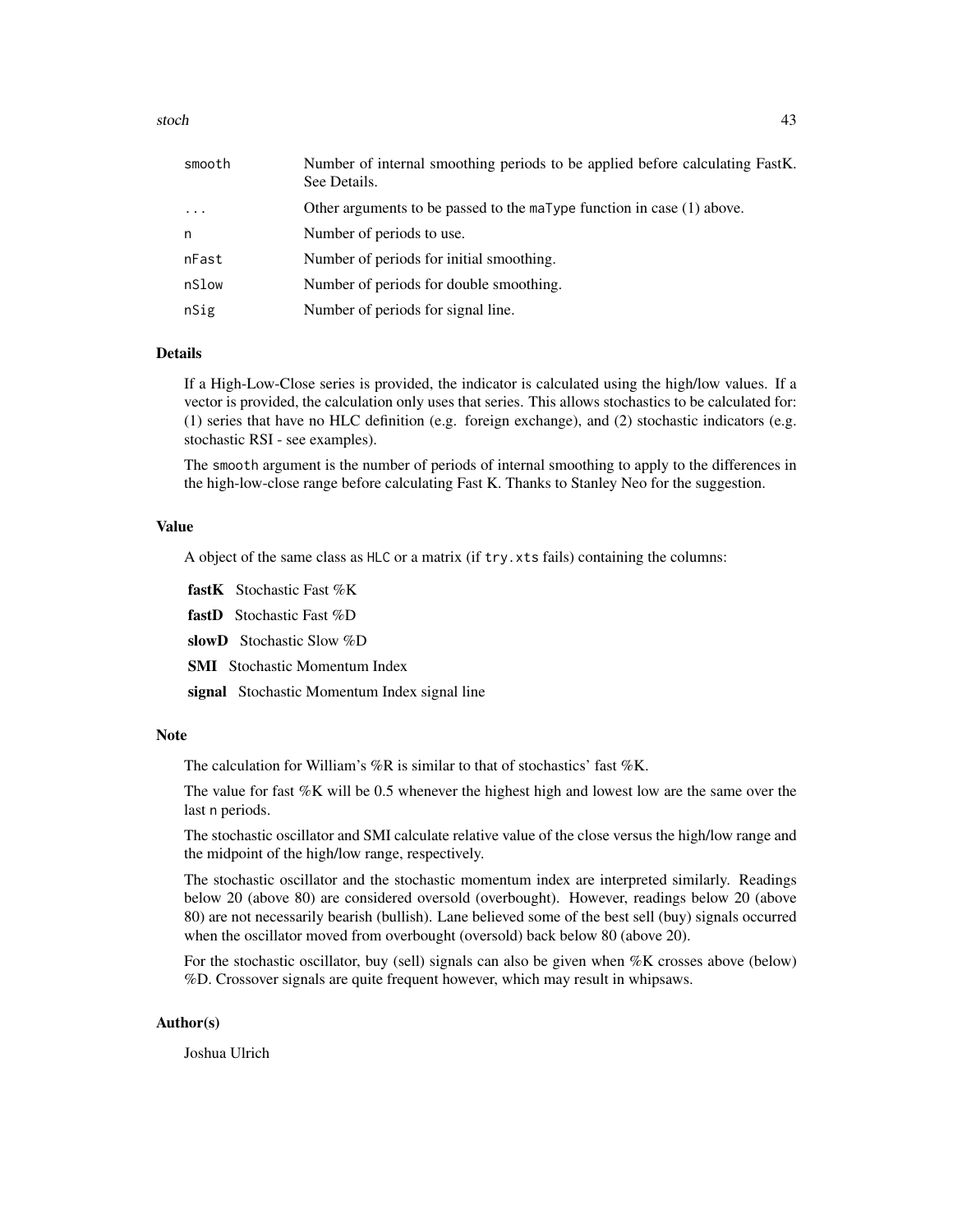#### References

The following site(s) were used to code/document these indicators: Stochastic Oscillator: <http://www.fmlabs.com/reference/StochasticOscillator.htm> <https://www.metastock.com/Customer/Resources/TAAZ/?p=106> <https://www.linnsoft.com/techind/stochastics> [http://www.stockcharts.com/school/doku.php?id=chart\\_school:technical\\_indicators:](http://www.stockcharts.com/school/doku.php?id=chart_school:technical_indicators:stochastic_oscillator_fast_slow_and_full) [stochastic\\_oscillator\\_fast\\_slow\\_and\\_full](http://www.stockcharts.com/school/doku.php?id=chart_school:technical_indicators:stochastic_oscillator_fast_slow_and_full)

# SMI:

<http://www.fmlabs.com/reference/default.htm?url=SMI.htm>

#### See Also

See [EMA](#page-37-1), [SMA](#page-37-2), etc. for moving average options; and note Warning section. See [WPR](#page-56-1) to compare it's results to fast %K.

# Examples

```
data(ttrc)
stochOSC <- stoch(ttrc[,c("High","Low","Close")])
stochWPR <- WPR(ttrc[,c("High","Low","Close")])
plot(tail(stochOSC[,"fastK"], 100), type="l",
   main="Fast %K and Williams %R", ylab="",
   ylim=range(cbind(stochOSC, stochWPR), na.rm=TRUE) )
lines(tail(stochWPR, 100), col="blue")
lines(tail(1-stochWPR, 100), col="red", lty="dashed")
stoch2MA <- stoch( ttrc[,c("High","Low","Close")],
    maType=list(list(SMA), list(EMA, wilder=TRUE), list(SMA)) )
SMI3MA <- SMI(ttrc[,c("High","Low","Close")],
   maType=list(list(SMA), list(EMA, wilder=TRUE), list(SMA)) )
stochRSI <- stoch( RSI(ttrc[,"Close"]) )
```
stockSymbols *Fetch Internet Data*

#### <span id="page-43-1"></span>**Description**

Get investment data from the internet.

<span id="page-43-0"></span>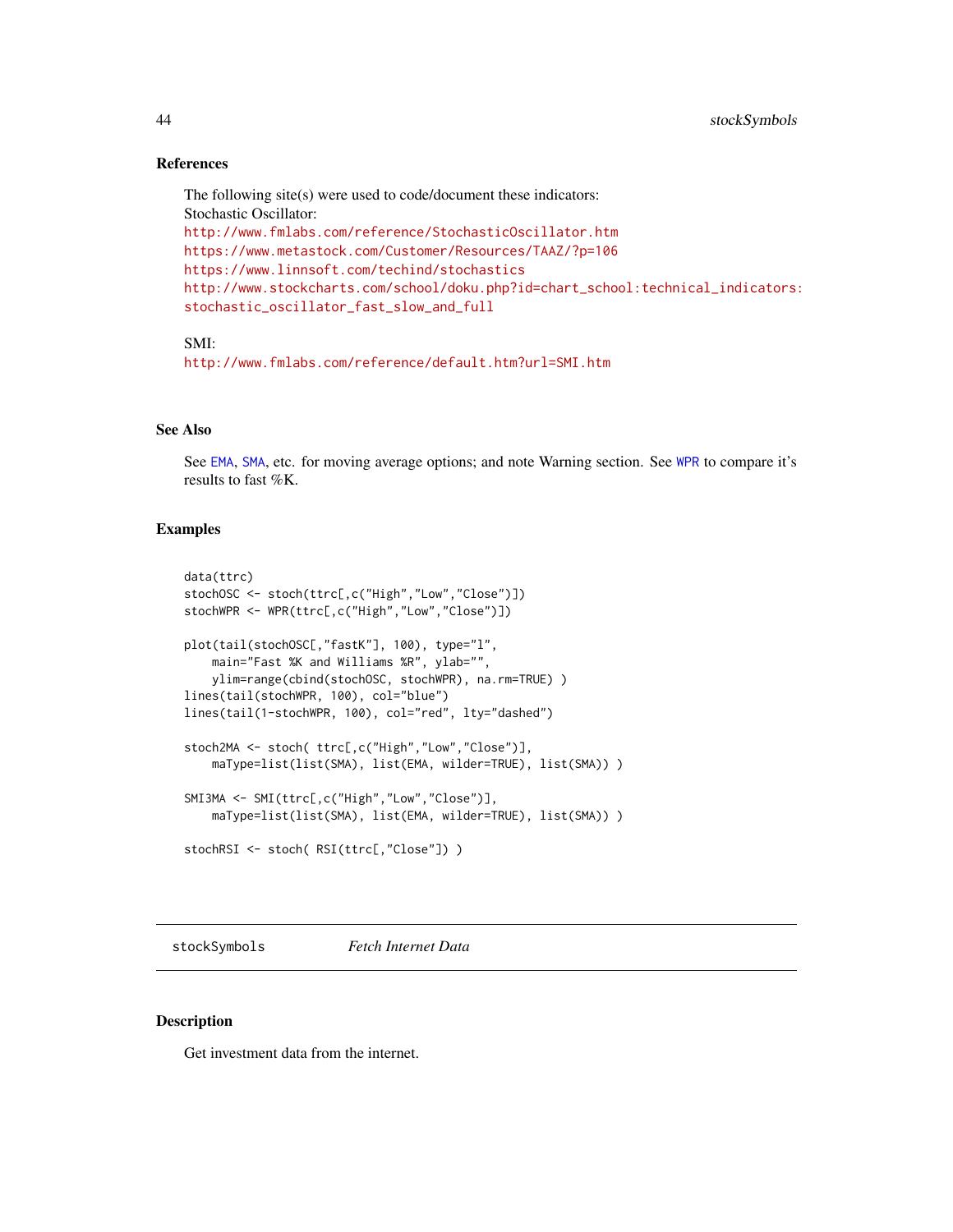# stockSymbols 45

#### Usage

```
stockSymbols(exchange = c("AMEX", "NASDAQ", "NYSE"), sort.by = c("Exchange",
  "Symbol"), quiet = FALSE)
```

```
getYahooData(symbol, start, end, freq = "daily", type = "price",
  adjust = TRUE, quiet = FALSE)
```
# Arguments

| exchange | Character vector of exchange names on which desired instrument symbols are<br>traded.                                                            |
|----------|--------------------------------------------------------------------------------------------------------------------------------------------------|
| sort.bv  | Character vector of columns by which returned data will be sorted. Must be one<br>or more of "Name", "Symbol", "Market.Cap", or "Exchange".      |
| quiet    | Logical; if TRUE, status messages will be printed to the console.                                                                                |
| svmbol   | Yahoo! Finance instrument symbol.                                                                                                                |
| start    | Numeric; first date of desired data, in YYYYMMDD format. Default is first<br>date of series.                                                     |
| end      | Numeric; last date of desired data, in YYYYMMDD format. Default is last date<br>of series.                                                       |
| freg     | Desired data frequency. One of "daily", "weekly", "monthly".                                                                                     |
| type     | Type of data to return. One of "price", or "split". type="split" will return<br>both split and dividend data.                                    |
| adjust   | Logical; if TRUE, the Open, High, Low, and Close prices will be adjusted for<br>dividends and splits, and Volume will be adjusted for dividends. |

# Details

getYahooData fetches individual stock data from the Yahoo! Finance website. It also adjusts price for splits and dividends, and volume for splits. See the Warning section, and note that it is deprecated in favor of getSymbols in the quantmod package.

stockSymbols fetches instrument symbols from the nasdaq.com website, and adjusts the symbols to be compatible with the Yahoo! Finance website.

#### Value

getYahooData returns an xts object containing the columns:

stockSymbols returns a character vector containing all the listed symbols for the given exchanges.

- Date Trade date, in CCYYMMDD format.
- Open Open price.
- High High price.
- Low Low price.
- Close Close price.
- Volume Volume.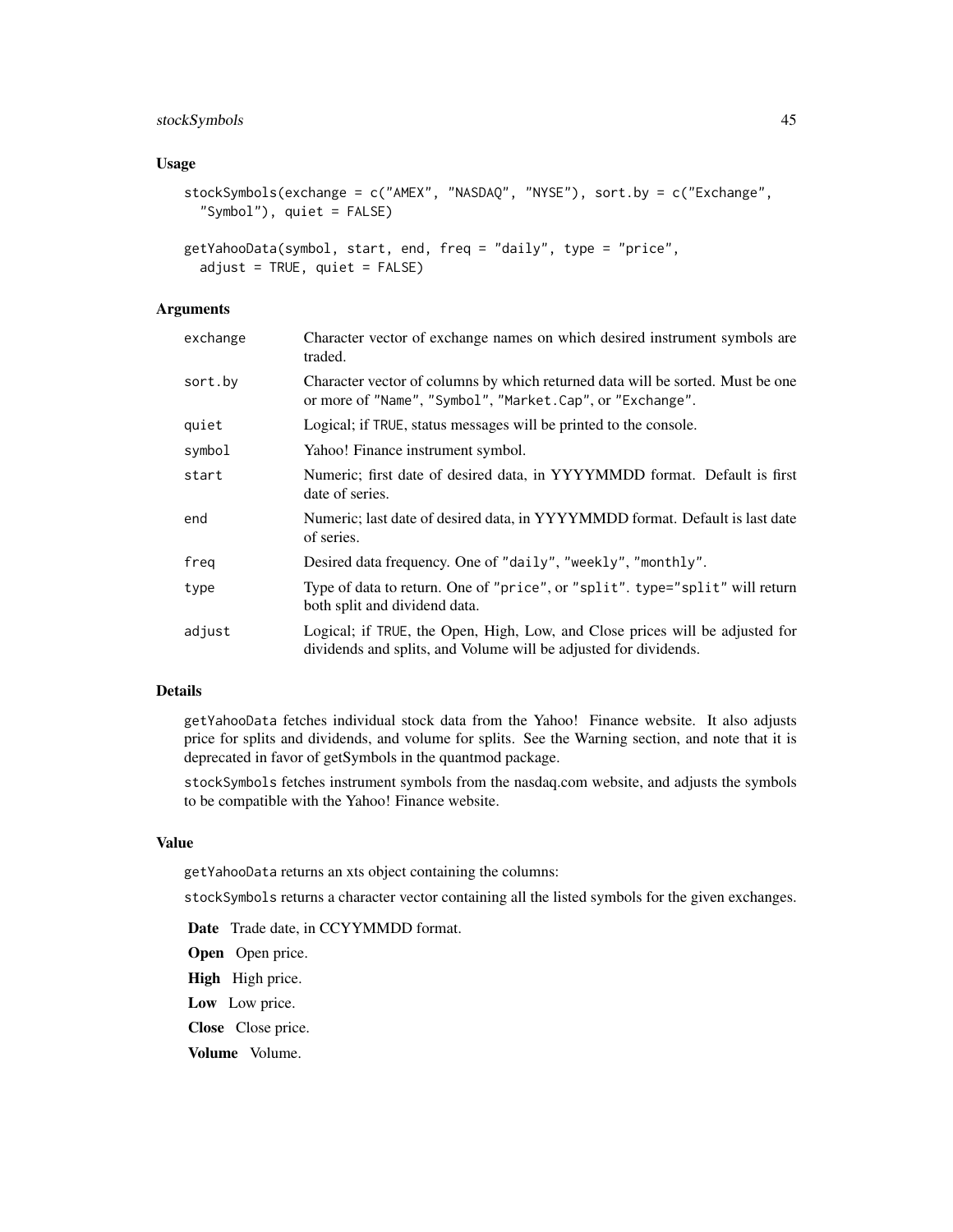As of TTR 0.23-2, getYahooData has been patched to work with changes to Yahoo Finance, which also included the following changes to the raw data:

- The adjusted close column appears to no longer include dividend adjustments
- The open, high, and low columns are adjusted for splits, and
- The raw data may contain missing values.
- The raw data may contain errors.

#### Note

The symbols returned by stockSymbols may not be in the format necessary to retrieve data using getYahooData.

getYahooData has only been tested on daily data. It isn't known if the function correctly adjusts data for any other frequency.

#### Author(s)

Joshua Ulrich

#### Examples

```
### Note: you must have a working internet
### connection for these examples to work!
if (interactive()) {
 ge <- getYahooData("GE", 19990404, 20050607, adjust = FALSE)
 nyse.symbols <- stockSymbols("NYSE")
}
```
<span id="page-45-1"></span>

TDI *Trend Detection Index*

# Description

The Trend Detection Index (TDI) attempts to identify starting and ending trends. Developed by M. H. Pee.

# Usage

TDI(price,  $n = 20$ , multiple = 2)

<span id="page-45-0"></span>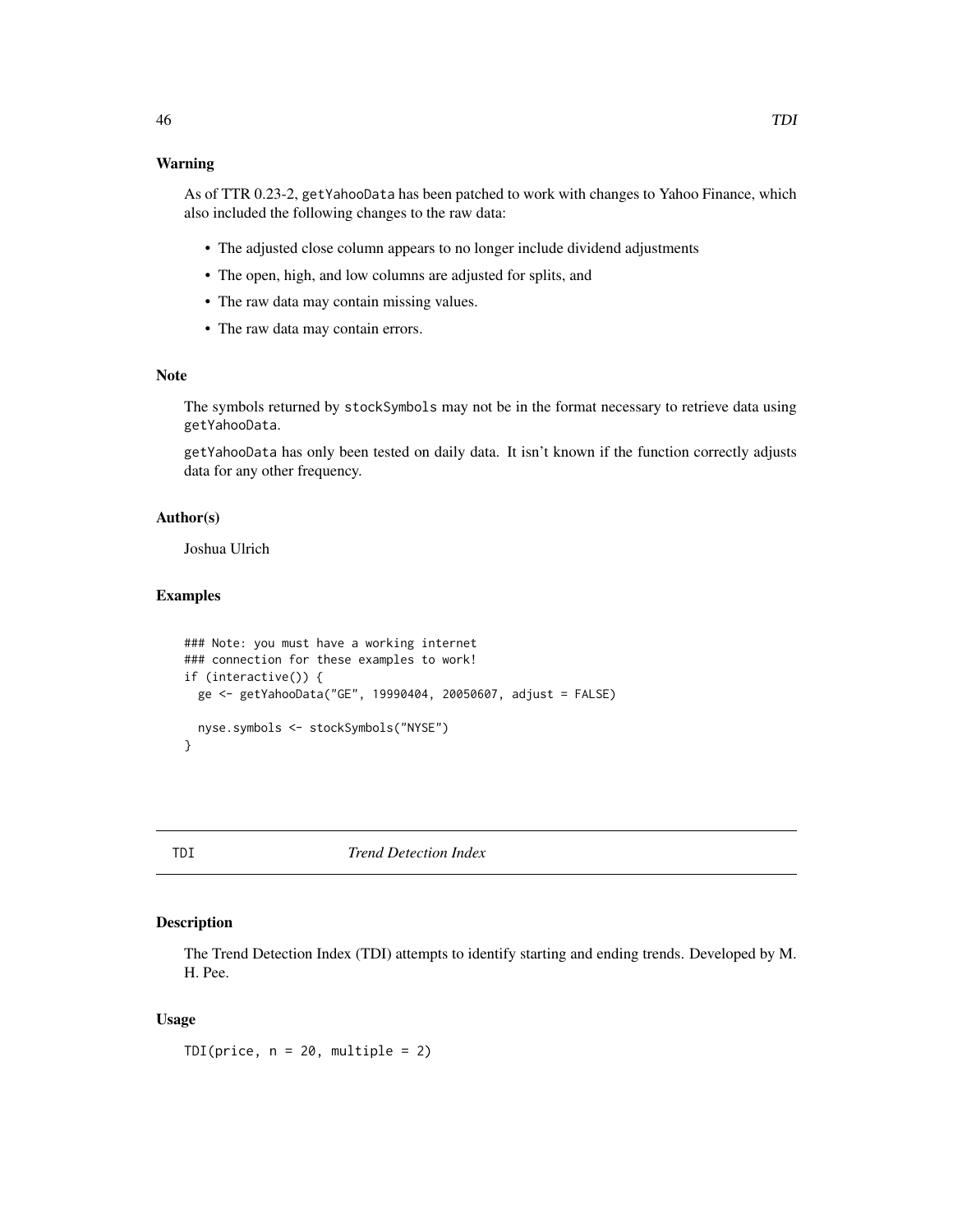#### <span id="page-46-0"></span>TDI  $^{47}$

#### Arguments

| price    | Price series that is coercible to xts or matrix. |
|----------|--------------------------------------------------|
| n        | Number of periods to use.                        |
| multiple | Multiple used to calculate (2).                  |

# Details

The TDI is the (1) absolute value of the n-day sum of the n-day momentum, minus the quantity of (2) multiple\*n-day sum of the absolute value of the n-day momentum, minus (3) n-day sum of the absolute value of the n-day momentum.

I.e. TDI =  $(1) - [(2) - (3)]$ 

The direction indicator is the sum of the n-day momentum over the last n days.

See URL in references section for further details.

# Value

A object of the same class as price or a matrix (if try.xts fails) containing the columns:

- tdi The Trend Detection Index.
- di The Direction Indicator.

#### Note

Positive/negative TDI values signal a trend/consolidation. A positive/ negative direction indicator signals a up/down trend. I.e. buy if the TDI and the direction indicator are positive, and sell if the TDI is positive while the direction indicator is negative.

# Author(s)

Joshua Ulrich

# References

The following site(s) were used to code/document this indicator: <https://www.linnsoft.com/techind/trend-detection-index-tdi>

# See Also

See [aroon](#page-4-1), [CCI](#page-8-1), [ADX](#page-2-1), [VHF](#page-51-1), [GMMA](#page-20-1) for other indicators that measure trend direction/strength.

#### Examples

```
data(ttrc)
tdi <- TDI(ttrc[,"Close"], n=30)
```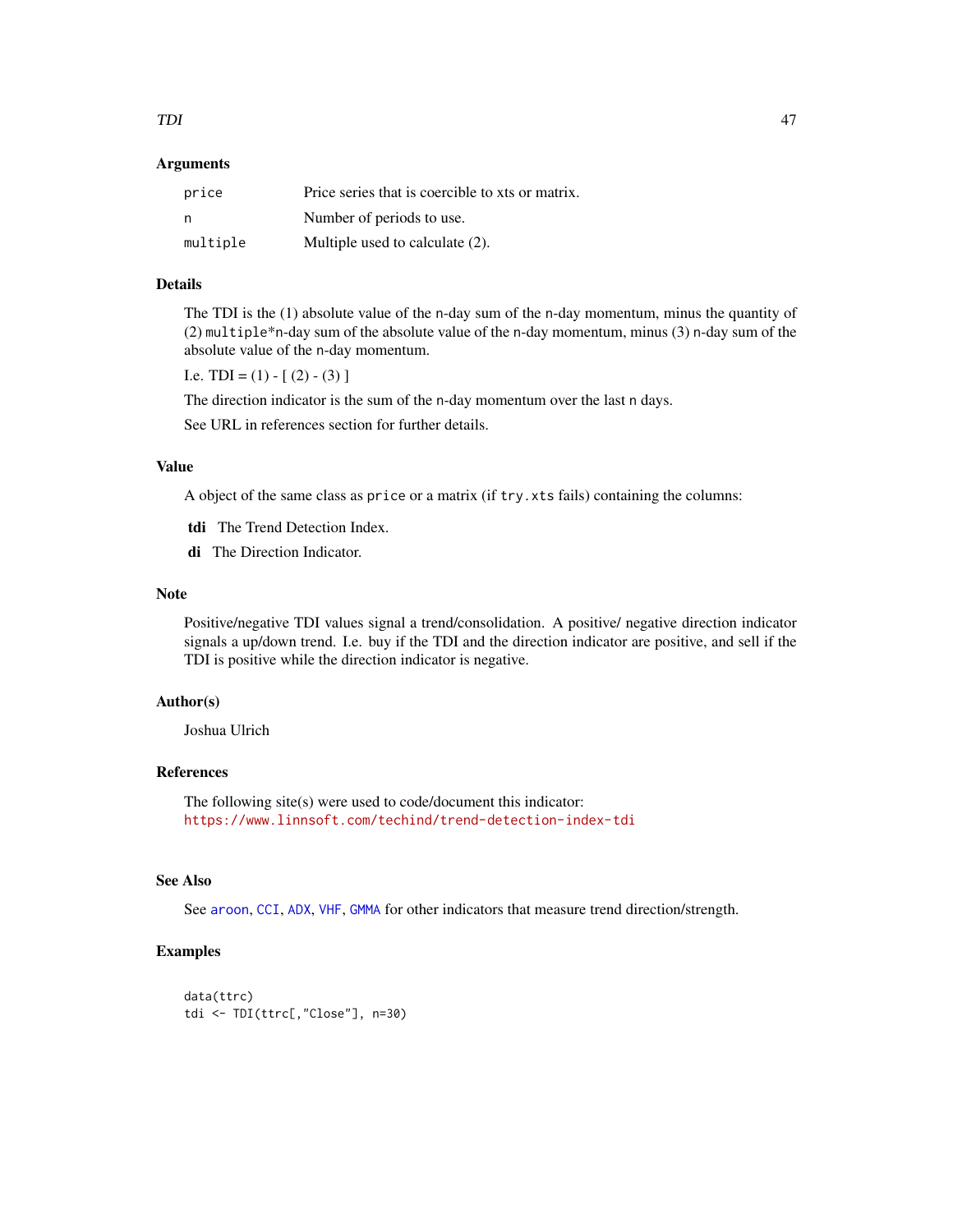# <span id="page-47-0"></span>Description

The TRIX indicator calculates the rate of change of a triple exponential moving average. Developed by Jack K. Hutson.

#### Usage

```
TRIX(price, n = 20, nSig = 9, marype, percent = TRUE, ...)
```
# Arguments

| price   | Price series that is coercible to xts or matrix.                                                                                           |
|---------|--------------------------------------------------------------------------------------------------------------------------------------------|
| n       | Number of periods for moving average.                                                                                                      |
| nSig    | Number of periods for signal line moving average.                                                                                          |
| maType  | Either:                                                                                                                                    |
|         | 1. A function or a string naming the function to be called.                                                                                |
|         | 2. A <i>list</i> with the first component like (1) above, and additional parameters<br>specified as <i>named</i> components. See Examples. |
| percent | logical; if TRUE, the rate of change is calculated using the ROC function, other-<br>wise the momentum function is used.                   |
| .       | Other arguments to be passed to the $m = T$ function in case (1) above.                                                                    |

# Details

The TRIX is calculated as follows:  $3MA = MA(MA(MA(price)))$ trix =  $100 * [3MA(t)/3MA(t-1) - 1]$ 

# Value

A object of the same class as price or a vector (if try.xts fails) containing the TRIX values.

#### Note

Buy/sell signals are generated when the TRIX crosses above/below zero. A nine-period EMA of the TRIX is used as a default signal line. Buy/sell signals are generated when the TRIX crosses above/below the signal line and is also above/below zero.

# Author(s)

Joshua Ulrich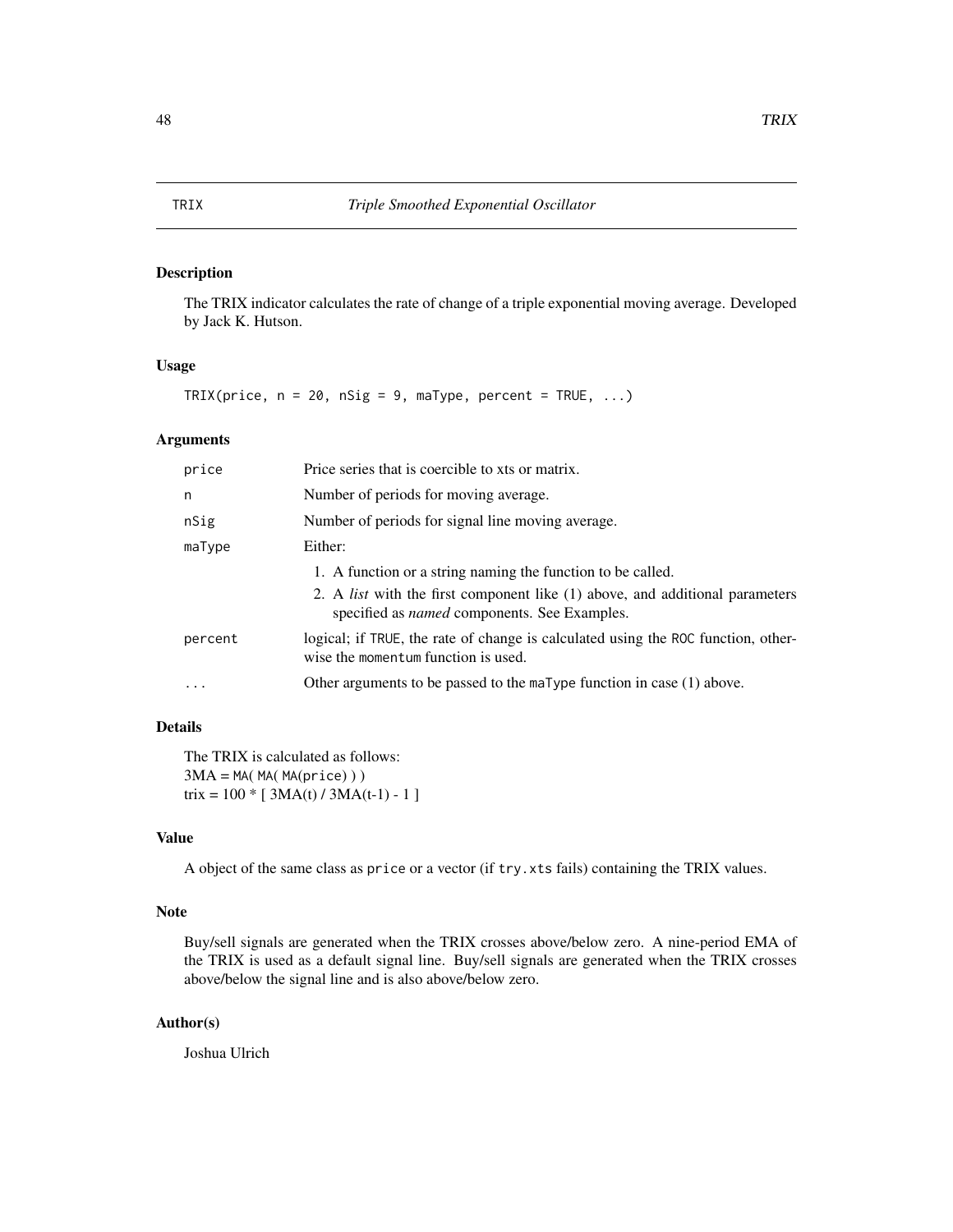# <span id="page-48-0"></span>TTR 49

# References

```
The following site(s) were used to code/document this indicator:
http://www.fmlabs.com/reference/default.htm?url=TRIX.htm
https://www.metastock.com/Customer/Resources/TAAZ/?p=114
https://www.linnsoft.com/techind/trix-triple-smoothed-exponential-oscillator
http://www.stockcharts.com/school/doku.php?id=chart_school:technical_indicators:
trix
```
# See Also

See [EMA](#page-37-1), [SMA](#page-37-2), etc. for moving average options; and note Warning section.

#### Examples

```
data(ttrc)
trix <- TRIX(ttrc[,"Close"])
trix4 <- TRIX(ttrc[,"Close"],
maType=list(list(SMA), list(EMA, wilder=TRUE), list(SMA), list(DEMA)))
```
TTR *Functions to create Technical Trading Rules (TTR)*

# Description

This package contains many of the most popular technical analysis functions, as well as functions to retrieve U.S. stock symbols, and data from Yahoo Finance.

#### Details

Users will probably be most interested in the following functions: [ADX](#page-2-1) [BBands](#page-6-1) [changes](#page-30-2) [MovingAverages](#page-37-1) **[MACD](#page-24-1) [RSI](#page-31-1)** [runFun](#page-34-1) [stoch](#page-41-1) [VWAP](#page-37-1) [WebData](#page-43-1)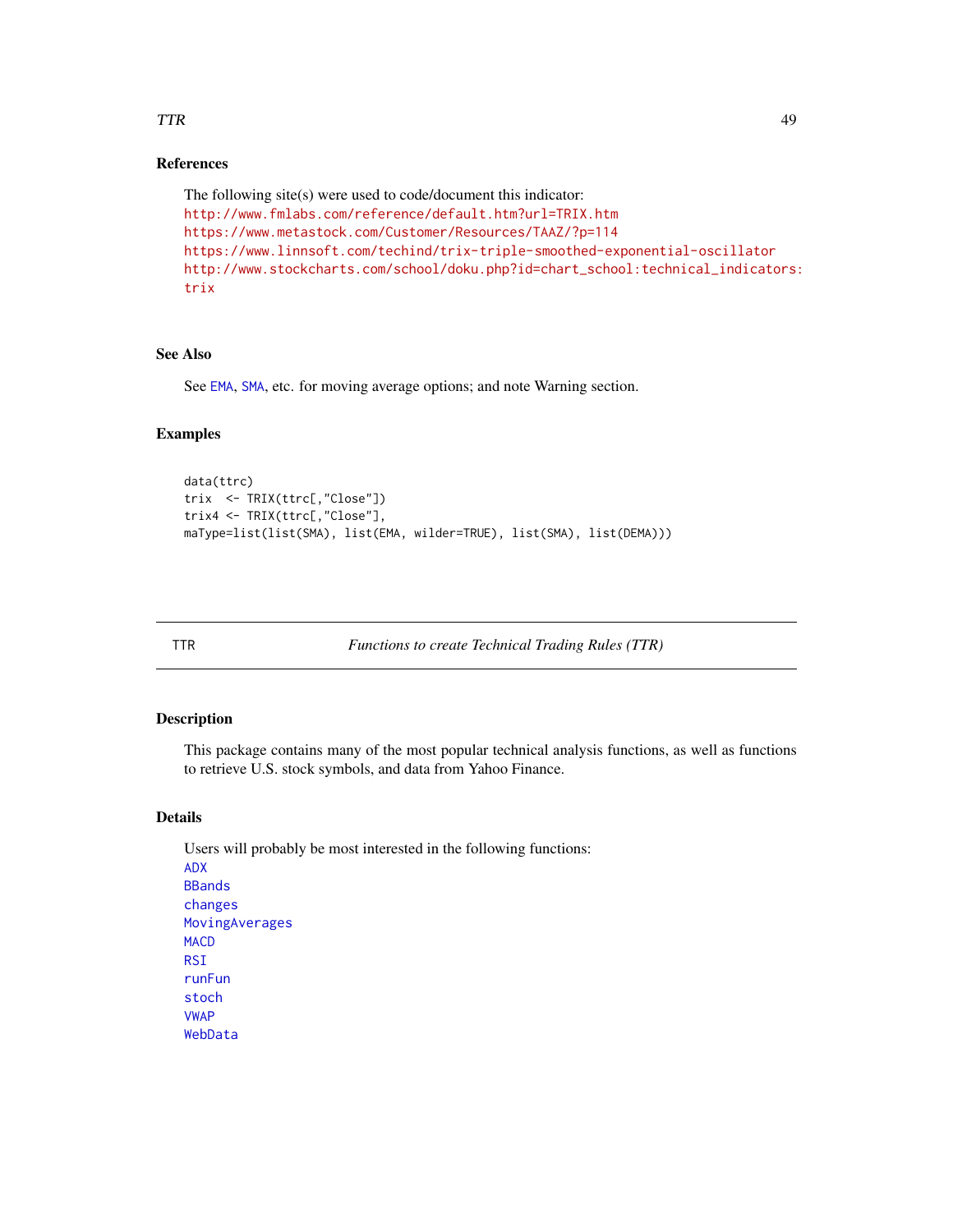#### Author(s)

Joshua Ulrich

Maintainer: Joshua Ulrich

#### References

```
The following sites were used to code/document this package:
http://www.fmlabs.com/reference/default.htm
https://www.metastock.com/Customer/Resources/TAAZ/
https://www.linnsoft.com/indicators
http://www.stockcharts.com/school/doku.php?id=chart_school:technical_indicators
```
#### Examples

```
data(ttrc)
# Bollinger Bands
bbands <- BBands( ttrc[,c("High","Low","Close")] )
# Directional Movement Index
adx <- ADX(ttrc[,c("High","Low","Close")])
# Moving Averages
ema <- EMA(ttrc[,"Close"], n=20)
sma <- SMA(ttrc[,"Close"], n=20)
# MACD
macd <- MACD( ttrc[,"Close"] )
# RSI
rsi <- RSI(ttrc[,"Close"])
# Stochastics
stochOsc <- stoch(ttrc[,c("High","Low","Close")])
### Note: you must have a working internet connection
### for the examples below to work!
if (interactive()) {
  # Fetch U.S. symbols from the internet
  nyseSymbols <- stockSymbols("NYSE")
  # Fetch Yahoo! Finance data from the internet
  ge <- getYahooData("GE", 19990404, 20050607, adjust = FALSE)
}
```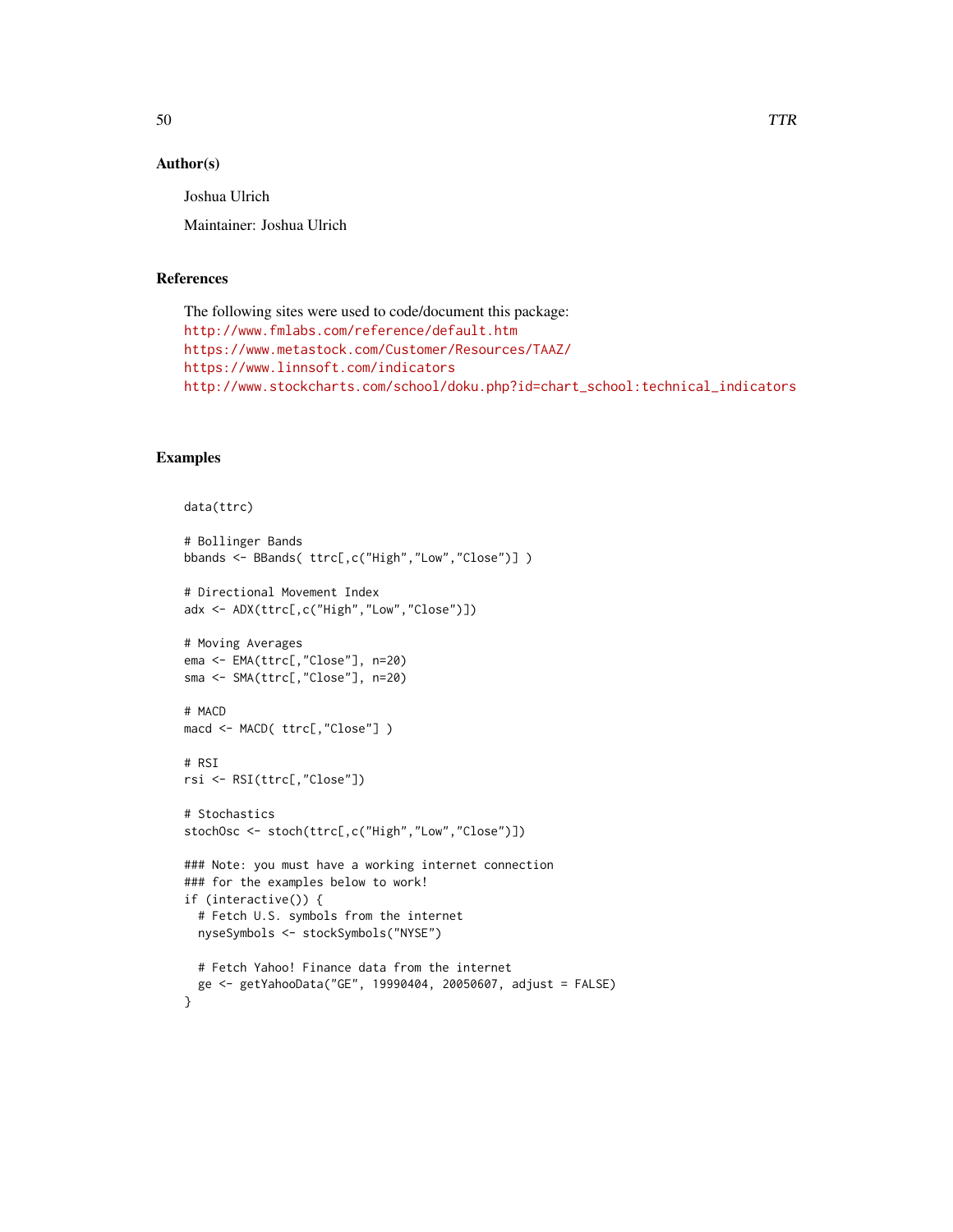<span id="page-50-0"></span>

# Description

Historical Open, High, Low, Close, and Volume data for the periods January 2, 1985 to December 31, 2006. Randomly generated.

#### Format

The format is:

| 1870906 3099506 2274157 2086758 2166348 |
|-----------------------------------------|
|                                         |

#### Details

These data do not represent an actual security. They are provided so examples do not necessitate an internet connection.

# Source

Randomly generated.

# Examples

```
data(ttrc)
plot(tail(ttrc[,"Close"],100), type="l")
```
ultimateOscillator *The Ultimate Oscillator*

# Description

The Ultimate Oscillator is a momentum oscillator designed to capture momentum across three different time frames.

#### Usage

```
ultimateOscillator(HLC, n = c(7, 14, 28), wts = c(4, 2, 1))
```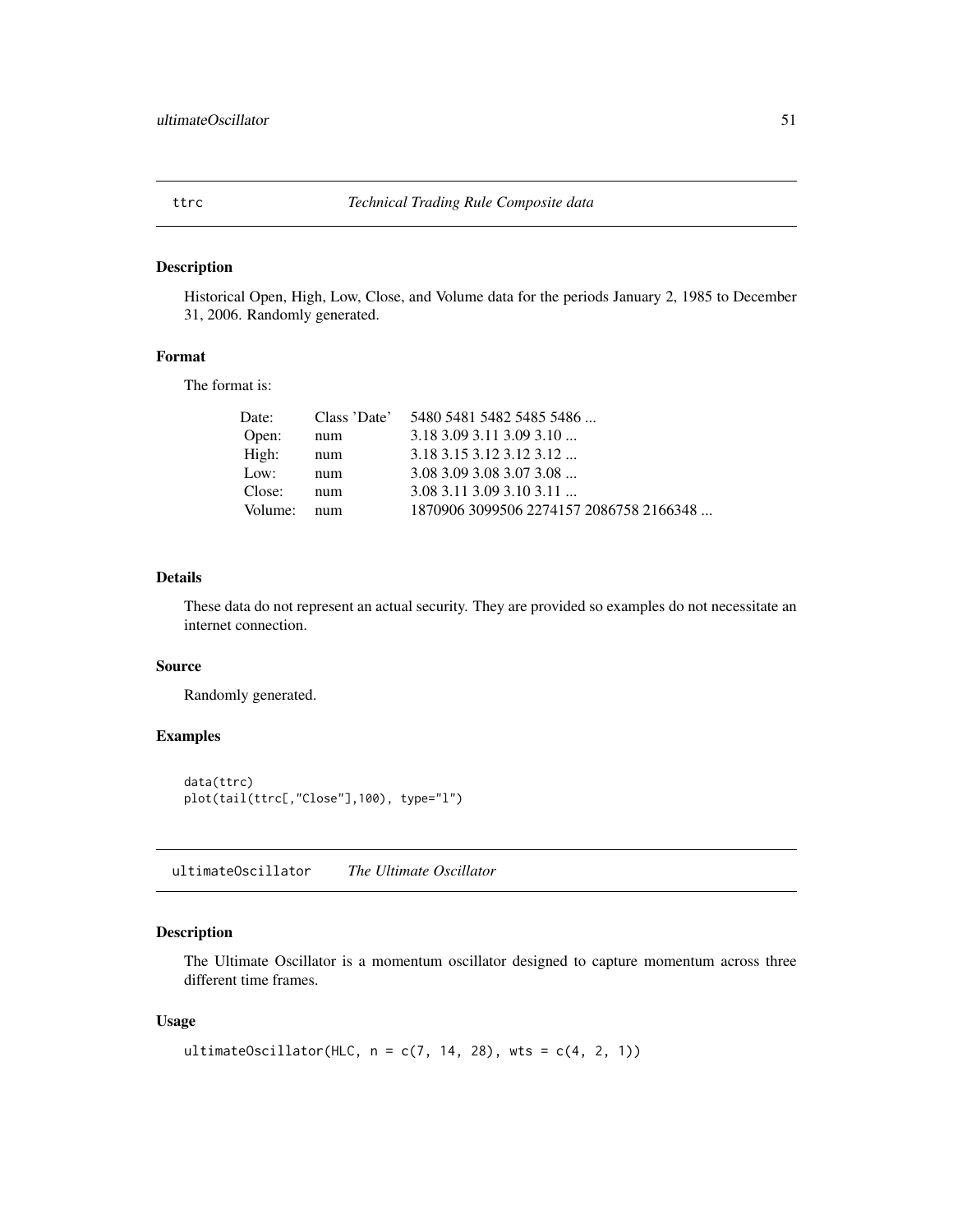# <span id="page-51-0"></span>Arguments

| HLC | Object that is coercible to xts or matrix and contains High-Low-Close prices. |
|-----|-------------------------------------------------------------------------------|
| n.  | A vector of the number of periods to use for each average calculation.        |
| wts | The weights applied to each average.                                          |

# Details

Created by Larry Williams in 1976.

#### Author(s)

Ivan Popivanov

# References

The following site(s) were used to code/document this indicator: [http://stockcharts.com/school/doku.php?id=chart\\_school:technical\\_indicators:ulti](http://stockcharts.com/school/doku.php?id=chart_school:technical_indicators:ultimate_oscillator)mate\_ [oscillator](http://stockcharts.com/school/doku.php?id=chart_school:technical_indicators:ultimate_oscillator)

# Examples

data(ttrc) ult.osc <- ultimateOscillator(ttrc[,c("High","Low","Close")])

<span id="page-51-1"></span>VHF *Vertical Horizontal Filter*

# Description

The Vertical Horizontal Filter (VHF) attempts to identify starting and ending trends. Developed by Adam White.

# Usage

 $VHF(price, n = 28)$ 

# Arguments

| price | Object that is coercible to xts or matrix and contains a Close price series, or a |
|-------|-----------------------------------------------------------------------------------|
|       | High-Low-Close price series.                                                      |
|       | Number of periods to use.                                                         |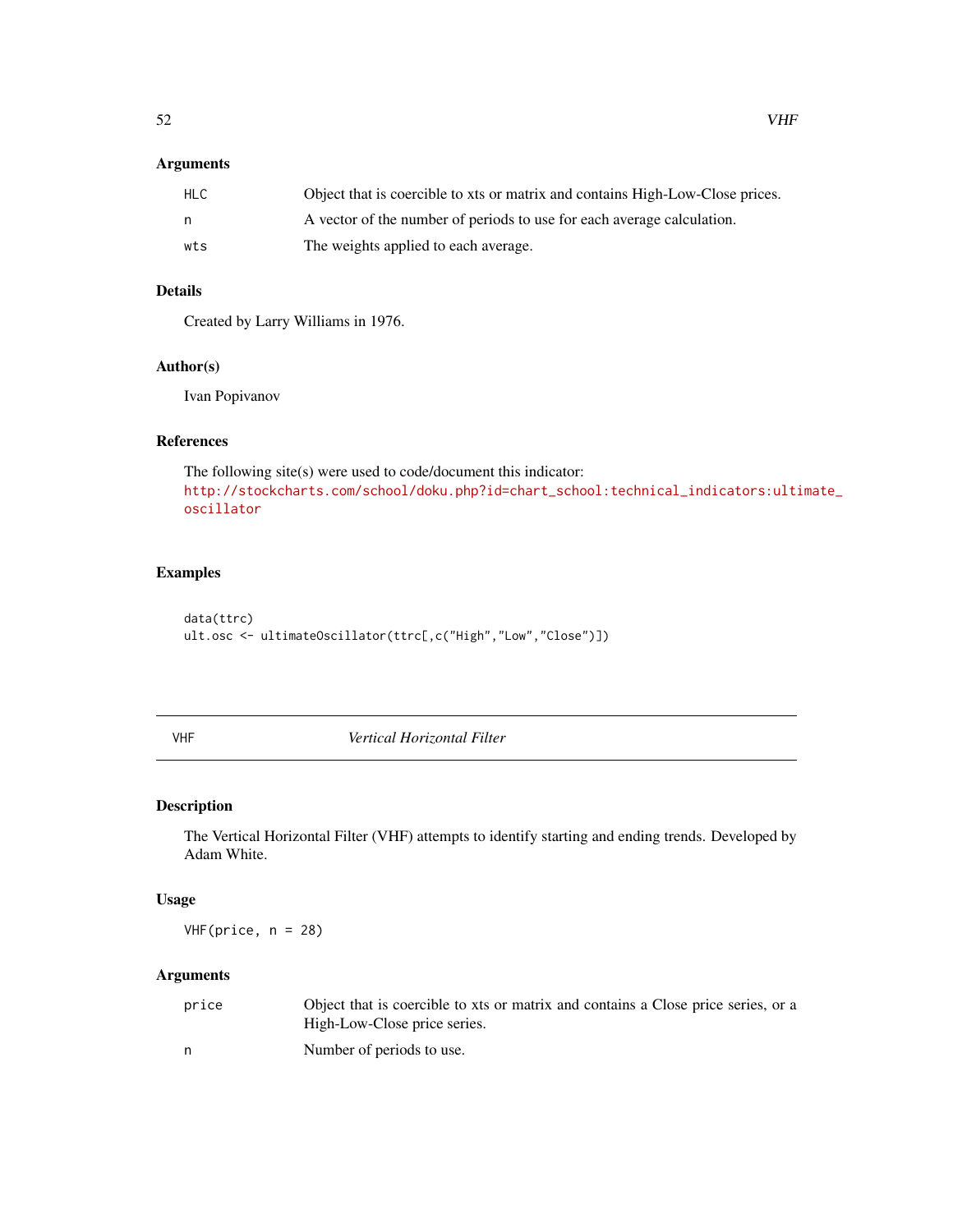#### <span id="page-52-0"></span>volatility 53

# Details

The VHF is calculated by subtracting the n-period lowest low from the n-period highest high and dividing that result by the n-period rolling sum of the close price changes.

# Value

A object of the same class as price or a vector (if try.xts fails) containing the VHF values.

#### Note

If Close prices are given, the function calculates the max/min using only those prices (the default). If HLC prices are given, the function calculates the max/min using the high/low prices (added for flexibility).

#### Author(s)

Joshua Ulrich

# References

The following site(s) were used to code/document this indicator: <http://www.metastock.com/Customer/Resources/TAAZ/#119>

# See Also

See [aroon](#page-4-1), [CCI](#page-8-1), [ADX](#page-2-1), [TDI](#page-45-1), [GMMA](#page-20-1) for other indicators that measure trend direction/strength.

#### Examples

```
data(ttrc)
vhf.close <- VHF(ttrc[,"Close"])
vhf.hilow <- VHF(ttrc[,c("High","Low","Close")])
```
volatility *Volatility*

#### Description

Selected volatility estimators/indicators; various authors.

#### Usage

```
volatility(OHLC, n = 10, calc = "close", N = 260, mean0 = FALSE, ...)
```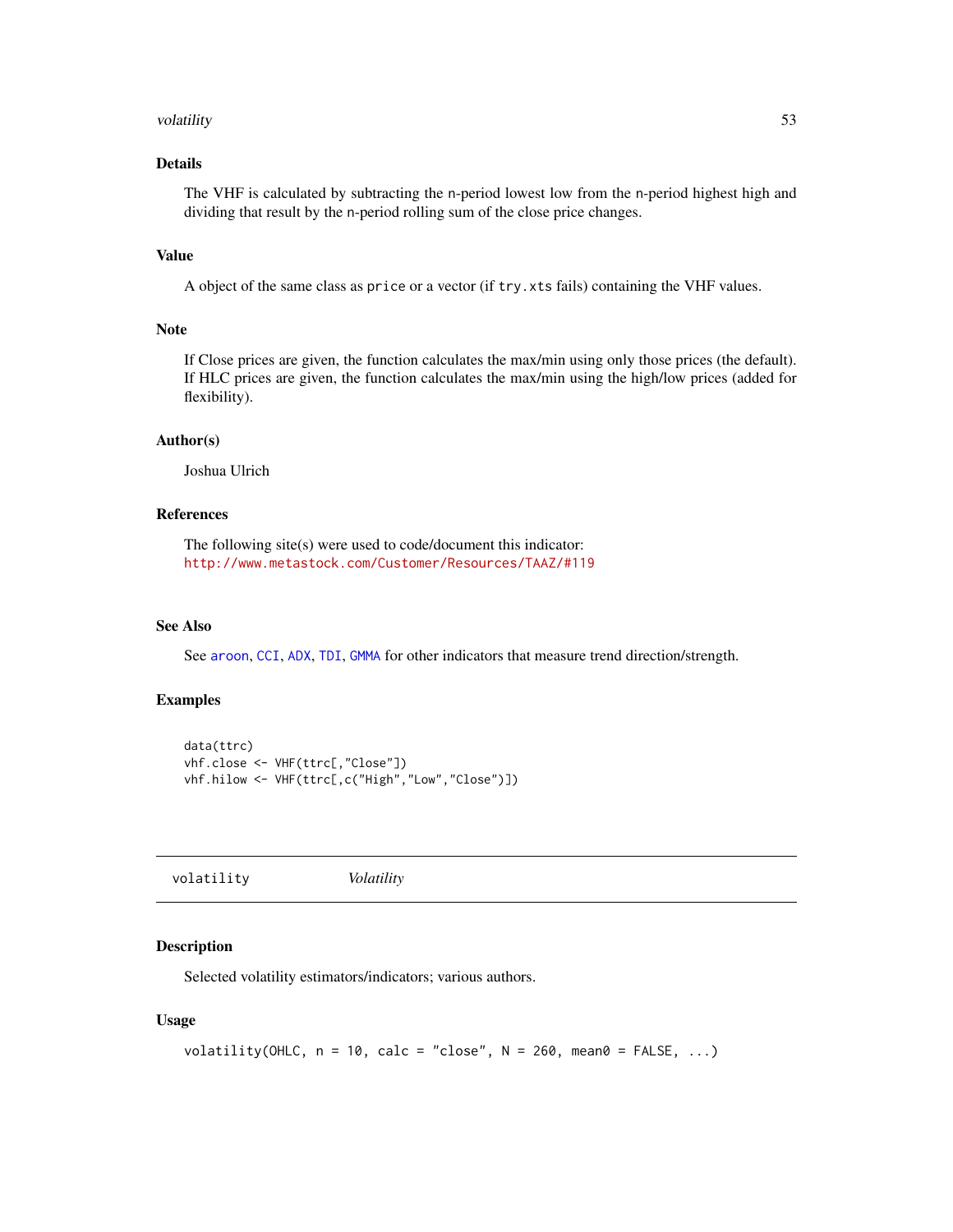# Arguments

| OHLC              | Object that is coercible to xts or matrix and contains Open-High-Low-Close<br>prices (or only Close prices, if calc="close"). |
|-------------------|-------------------------------------------------------------------------------------------------------------------------------|
| n                 | Number of periods for the volatility estimate.                                                                                |
| calc              | The calculation (type) of estimator to use.                                                                                   |
| N                 | Number of periods per year.                                                                                                   |
| mean <sub>0</sub> | Use a mean of 0 rather than the sample mean.                                                                                  |
| $\ddotsc$         | Arguments to be passed to/from other methods.                                                                                 |

# Details

• Close-to-Close Volatility (calc="close")

$$
\sigma_{cl} = \sqrt{\frac{N}{n-2} \sum_{i=1}^{n-1} (r_i - \bar{r})^2}
$$
  
where  $r_i = \log \left(\frac{C_i}{C_{i-1}}\right)$   
and  $\bar{r} = \frac{r_1 + r_2 + \ldots + r_{n-1}}{n-1}$ 

• OHLC Volatility: Garman and Klass (calc="garman.klass") The Garman and Klass estimator for estimating historical volatility assumes Brownian motion with zero drift and no opening jumps (i.e. the opening = close of the previous period). This estimator is 7.4 times more efficient than the close-to-close estimator.

$$
\sigma = \sqrt{\frac{N}{n} \sum \left[ \frac{1}{2} \left( \log \frac{H_i}{L_i} \right)^2 - (2 \log 2 - 1) \left( \log \frac{C_i}{O_i} \right)^2 \right]}
$$

• High-Low Volatility: Parkinson (calc="parkinson") The Parkinson formula for estimating the historical volatility of an underlying based on high and low prices.

$$
\sigma = \sqrt{\frac{N}{4n \times \log 2} \sum_{i=1}^{n} \left( \log \frac{H_i}{L_i} \right)^2}
$$

• OHLC Volatility: Rogers and Satchell (calc="rogers.satchell") The Roger and Satchell historical volatility estimator allows for non-zero drift, but assumed no opening jump.

$$
\sigma = \sqrt{\frac{N}{n}\sum\left[\log \frac{H_i}{C_i} \times \log \frac{H_i}{O_i} + \log \frac{L_i}{C_i} \times \log \frac{L_i}{O_i}\right]}
$$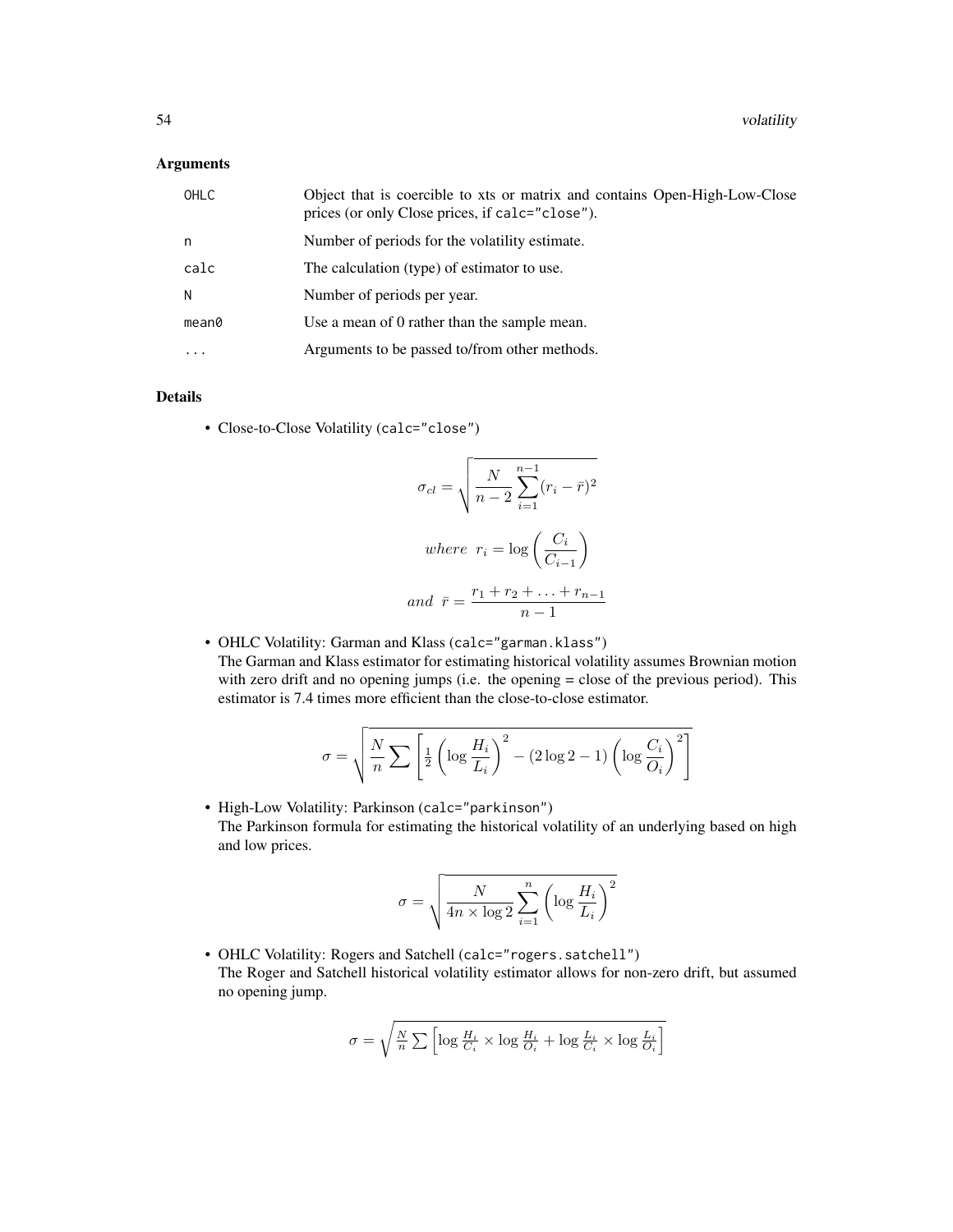• OHLC Volatility: Garman and Klass - Yang and Zhang (calc="gk.yz") This estimator is a modified version of the Garman and Klass estimator that allows for opening gaps.

$$
\sigma = \sqrt{\frac{N}{n} \sum \left[ \left( \log \frac{O_i}{C_{i-1}} \right)^2 + \frac{1}{2} \left( \log \frac{H_i}{L_i} \right)^2 - (2 \times \log 2 - 1) \left( \log \frac{C_i}{O_i} \right)^2 \right]}
$$

• OHLC Volatility: Yang and Zhang (calc="yang.zhang") The Yang and Zhang historical volatility estimator has minimum estimation error, and is independent of drift and opening gaps. It can be interpreted as a weighted average of the Rogers and Satchell estimator, the close-open volatility, and the open-close volatility.

Users may override the default values of  $\alpha$  (1.34 by default) or k used in the calculation by specifying alpha or k in ..., respectively. Specifying k will cause alpha to be ignored, if both are provided.

$$
\sigma^2 = \sigma_o^2 + k\sigma_c^2 + (1 - k)\sigma_{rs}^2
$$

$$
\sigma_o^2 = \frac{N}{n-1} \sum \left( \log \frac{O_i}{C_{i-1}} - \mu_o \right)^2
$$

$$
\mu_o = \frac{1}{n} \sum \log \frac{O_i}{C_{i-1}}
$$

$$
\sigma_c^2 = \frac{N}{n-1} \sum \left( \log \frac{C_i}{O_i} - \mu_c \right)^2
$$

$$
\mu_c = \frac{1}{n} \sum \log \frac{C_i}{O_i}
$$

$$
\sigma_{rs}^2 = \frac{N}{n} \sum \left( \log \frac{H_i}{C_i} \times \log \frac{H_i}{O_i} + \log \frac{L_i}{C_i} \times \log \frac{L_i}{O_i} \right)
$$

$$
k = \frac{\alpha - 1}{alpha + \frac{n+1}{n-1}}
$$

#### Value

A object of the same class as OHLC or a vector (if try.xts fails) containing the chosen volatility estimator values.

#### Author(s)

Joshua Ulrich

#### References

The following sites were used to code/document these indicators. All were created by Thijs van den Berg under the GNU Free Documentation License and were retrieved on 2008-04-20. The original links are dead, but can be accessed via internet archives.

Close-to-Close Volatility (calc="close"): <https://web.archive.org/web/20100421083157/http://www.sitmo.com/eq/172>

OHLC Volatility: Garman Klass (calc="garman.klass"): <https://web.archive.org/web/20100326172550/http://www.sitmo.com/eq/402>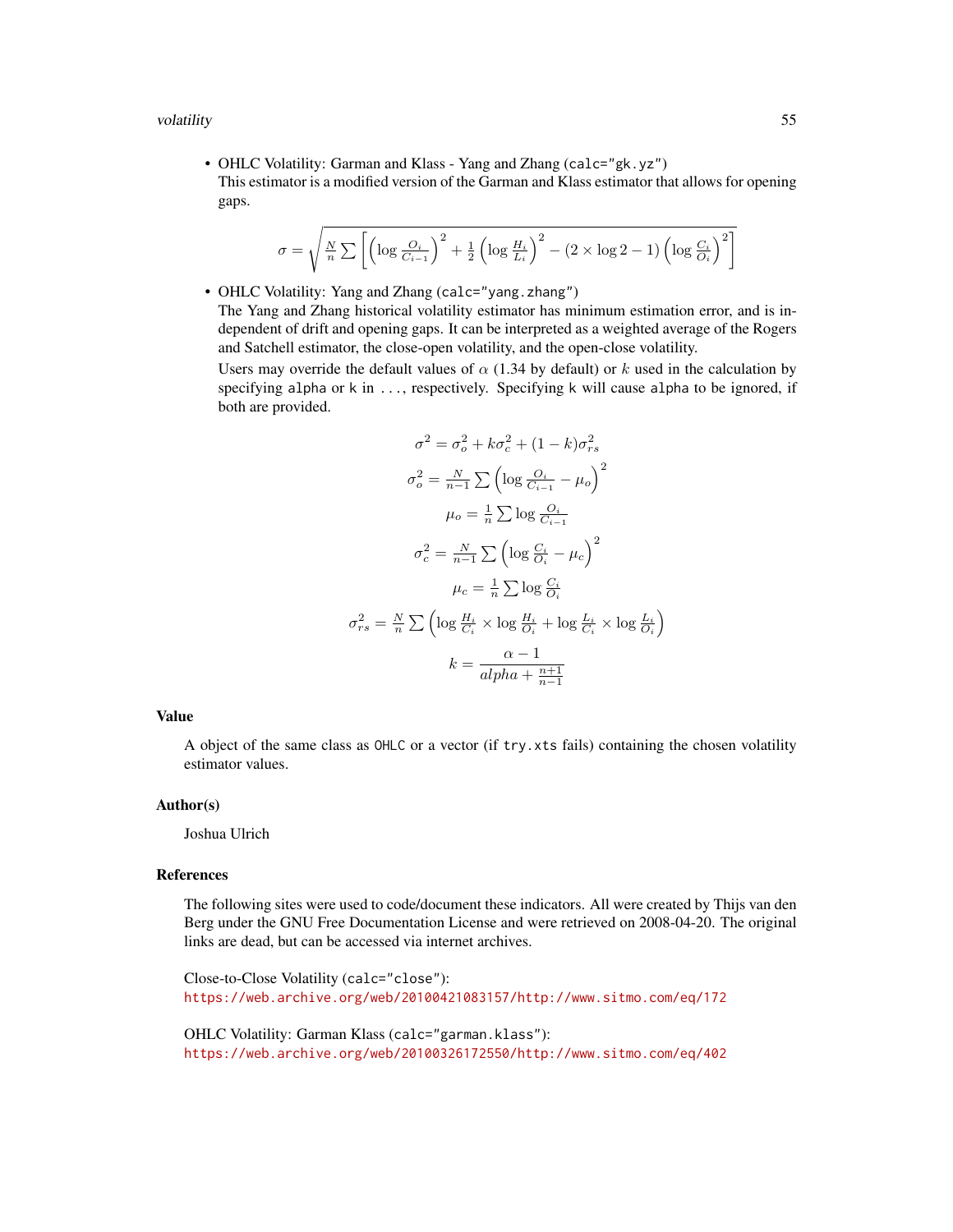```
High-Low Volatility: Parkinson (calc="parkinson"):
https://web.archive.org/web/20100328195855/http://www.sitmo.com/eq/173
```
OHLC Volatility: Rogers Satchell (calc="rogers.satchell"): <https://web.archive.org/web/20091002233833/http://www.sitmo.com/eq/414>

OHLC Volatility: Garman Klass - Yang Zhang (calc="gk.yz"): <https://web.archive.org/web/20100326215050/http://www.sitmo.com/eq/409>

OHLC Volatility: Yang Zhang (calc="yang.zhang"): <https://web.archive.org/web/20100326215050/http://www.sitmo.com/eq/409>

# See Also

See [TR](#page-5-2) and [chaikinVolatility](#page-10-1) for other volatility measures.

# **Examples**

```
data(ttrc)
ohlc <- ttrc[,c("Open","High","Low","Close")]
vClose <- volatility(ohlc, calc="close")
vClose0 <- volatility(ohlc, calc="close", mean0=TRUE)
vGK <- volatility(ohlc, calc="garman")
vParkinson <- volatility(ohlc, calc="parkinson")
vRS <- volatility(ohlc, calc="rogers")
```
#### williamsAD *Williams Accumulation / Distribution*

#### Description

The Williams Accumulation / Distribution (AD) line is a measure of market momentum. Developed by Larry Williams.

#### Usage

williamsAD(HLC)

#### Arguments

HLC Object that is coercible to xts or matrix and contains High-Low-Close prices.

### **Details**

The Williams AD line differs from OBV and chaikinAD in that it doesn't take volume into account.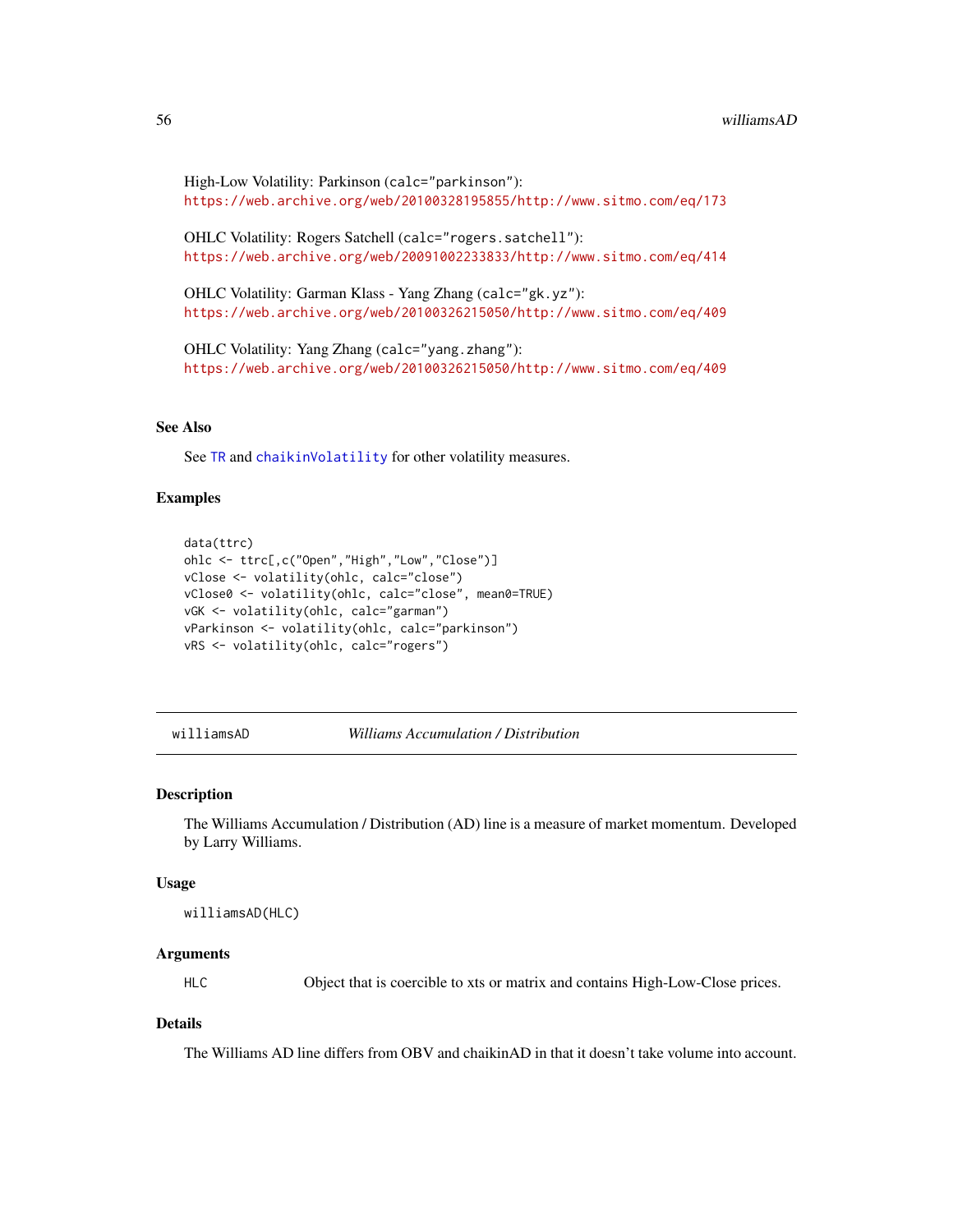#### <span id="page-56-0"></span> $WPR$  57

# Value

A object of the same class as HLC or a vector (if try.xts fails) containing the accumulation / distribution values.

#### Note

The Accumulation/Distribution Line is interpreted by looking for a divergence in the direction of the indicator relative to price.

# Author(s)

Joshua Ulrich

# References

The following site(s) were used to code/document this indicator: <http://www.fmlabs.com/reference/WilliamsAD.htm> <http://www.metastock.com/Customer/Resources/TAAZ/#125>

# See Also

See [OBV](#page-27-1), [chaikinAD](#page-9-1), and [ATR](#page-5-1).

# Examples

data(ttrc) ad <- williamsAD(ttrc[,c("High","Low","Close")])

<span id="page-56-1"></span>WPR *William's %R*

#### Description

William's % R.

#### Usage

 $WPR(HLC, n = 14)$ 

# Arguments

| HLC | Object that is coercible to xts or matrix and contains High-Low-Close prices. If<br>only a univariate series is given, it will be used. See details. |
|-----|------------------------------------------------------------------------------------------------------------------------------------------------------|
| n.  | Number of periods to use.                                                                                                                            |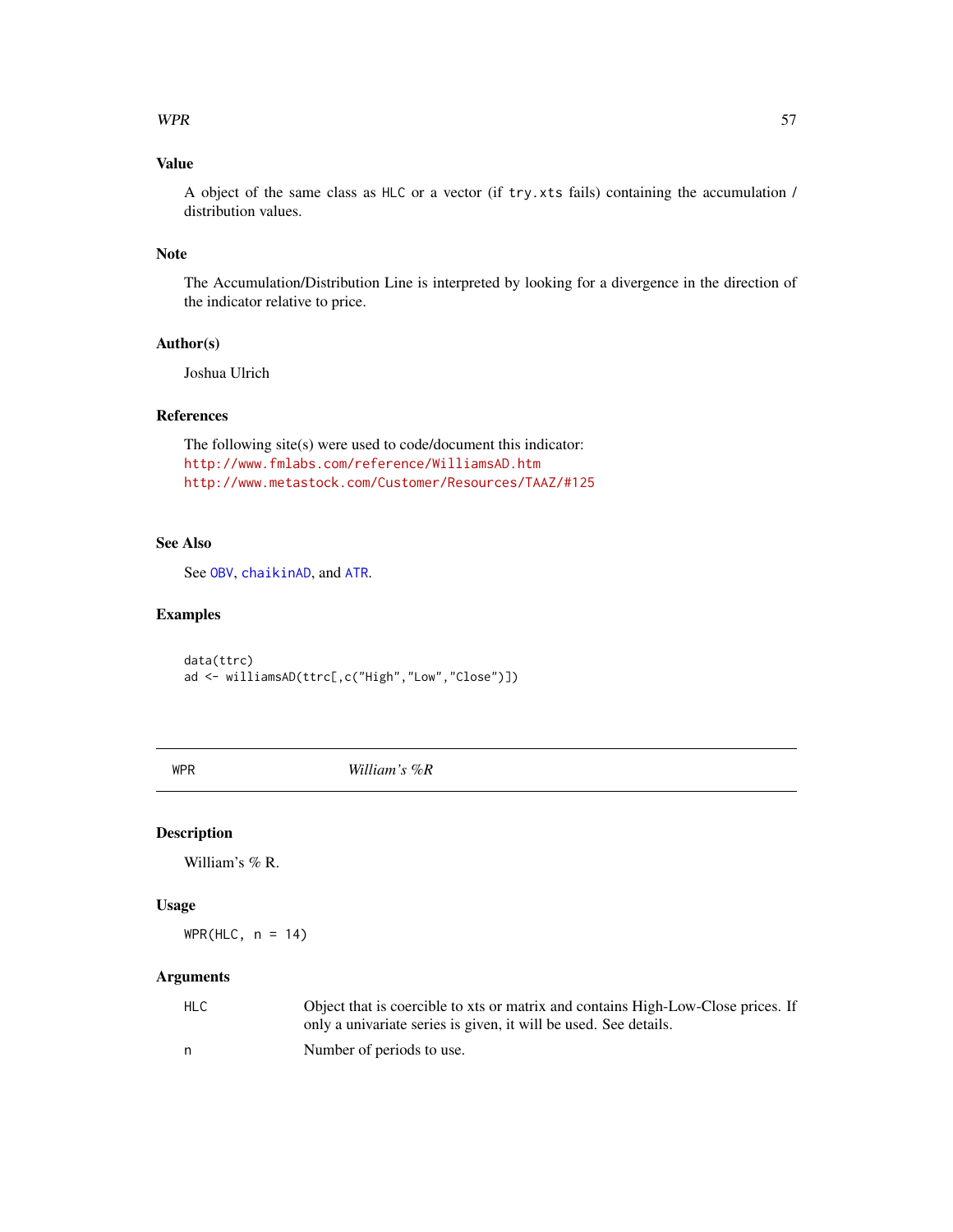# <span id="page-57-0"></span>Details

If an High-Low-Close series is provided, the indicator is calculated using the high/low values. If a vector is provided, the calculation only uses that series.

# Value

A object of the same class as HLC or a vector (if try.xts fails) containing the William's %R values.

#### Note

The William's %R calculation is similar to stochastics' fast %K.

The value for William's %R will be 0.5 whenever the highest high and lowest low are the same over the last n periods.

#### Author(s)

Joshua Ulrich

#### References

```
The following site(s) were used to code/document this indicator:
http://www.fmlabs.com/reference/WilliamsR.htm
http://www.metastock.com/Customer/Resources/TAAZ/#126
https://www.linnsoft.com/techind/williams-r-wpr
http://www.stockcharts.com/school/doku.php?id=chart_school:technical_indicators:
williams_r
```
# See Also

See [stoch](#page-41-1).

# Examples

```
data(ttrc)
stochOsc <- stoch(ttrc[,c("High","Low","Close")])
stochWPR<- WPR(ttrc[,c("High","Low","Close")])
plot(tail(stochOsc[,"fastK"], 100), type="l",
   main="Fast %K and Williams %R", ylab="",
   ylim=range(cbind(stochOsc, stochWPR), na.rm=TRUE) )
lines(tail(stochWPR, 100), col="blue")
lines(tail(1-stochWPR, 100), col="red", lty="dashed")
```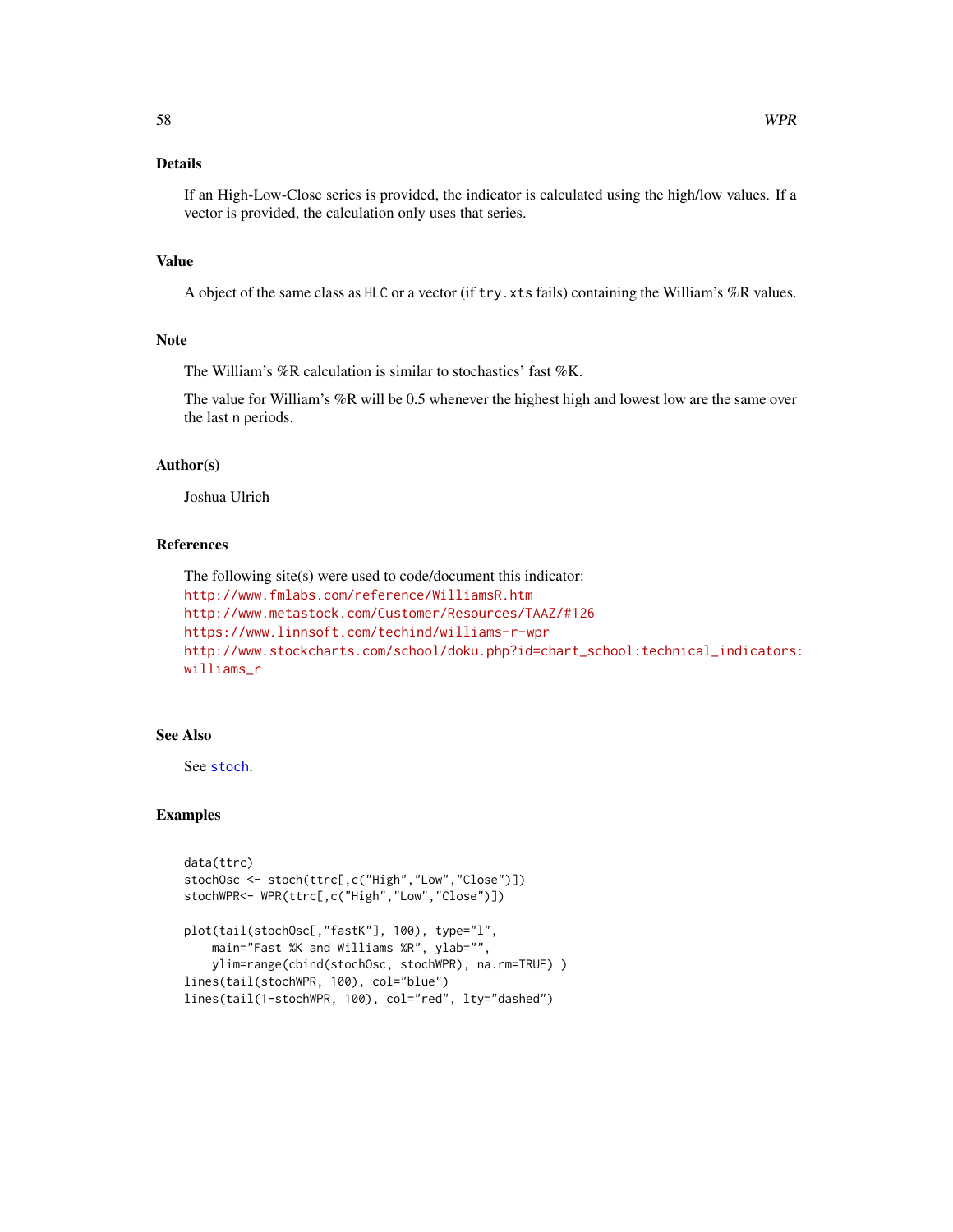<span id="page-58-0"></span>ZigZag *Zig Zag*

# Description

Zig Zag higlights trends by removing price changes smaller than change and interpolating lines between the extreme points.

# Usage

```
ZigZag(HL, change = 10, percent = TRUE, retrace = FALSE,
  lastExtreme = TRUE)
```
# Arguments

| <b>HL</b>   | Object that is coercible to xts or matrix and contains either a High-Low price<br>series, or a Close price series.    |
|-------------|-----------------------------------------------------------------------------------------------------------------------|
| change      | Minimum price movement, either in dollars or percent (see percent).                                                   |
| percent     | Use percentage or dollar change?                                                                                      |
| retrace     | Is change a retracement of the previous move, or an absolute change from peak<br>to trough?                           |
| lastExtreme | If the extreme price is the same over multiple periods, should the extreme price<br>be the first or last observation? |

# Details

The Zig Zag is non-predictive. The purpose of the Zig Zag is filter noise and make chart patterns clearer. It's more a visual tool than an indicator.

# Value

A object of the same class as HL or a vector (if try.xts fails) containing the Zig Zag indicator.

#### Note

If High-Low prices are given, the function calculates the max/min using the high/low prices. Otherwise the function calculates the max/min of the single series.

# Author(s)

Joshua Ulrich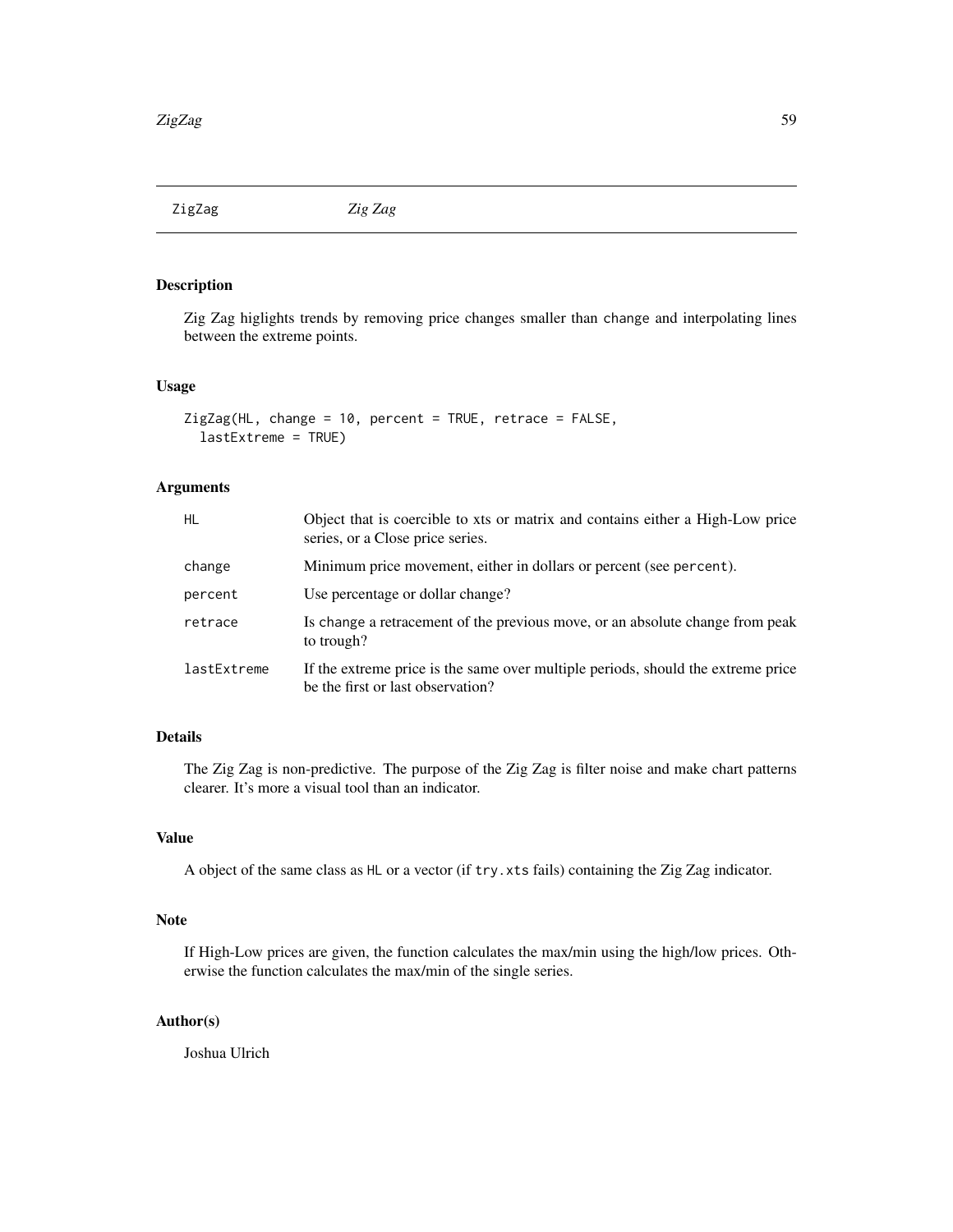# References

```
The following site(s) were used to code/document this indicator:
http://www.fmlabs.com/reference/default.htm?url=ZigZag.htm
https://www.linnsoft.com/techind/zig-zag-indicator-zig-zzo
https://www.linnsoft.com/techind/zig-zag-oscillator-indicator-zzo
http://www.metastock.com/Customer/Resources/TAAZ/#127
http://www.stockcharts.com/school/doku.php?id=chart_school:technical_indicators:
zigzag
```
# Examples

```
## Get Data and Indicator ##
data(ttrc)
zz <- ZigZag( ttrc[,c("High", "Low")], change=20 )
```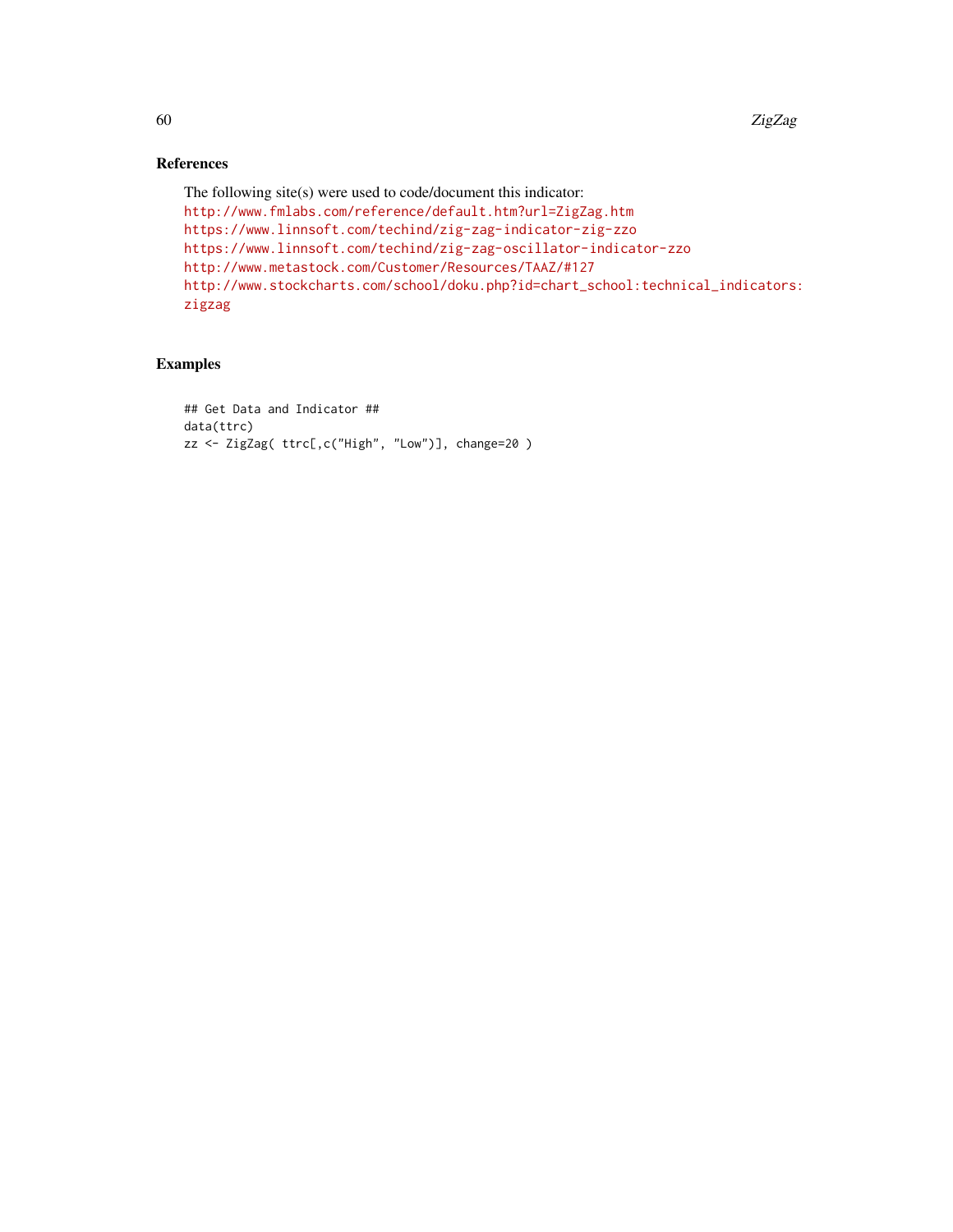# <span id="page-60-0"></span>Index

∗Topic datasets ttrc , [51](#page-50-0) ∗Topic package TTR , [49](#page-48-0) ∗Topic ts adjRatios , [2](#page-1-0) ADX , [3](#page-2-0) aroon , [5](#page-4-0) ATR,  $6$ BBands , [7](#page-6-0) CCI , [9](#page-8-0) chaikinAD , [10](#page-9-0) chaikinVolatility , [11](#page-10-0) CLV , [13](#page-12-0) CMF , [14](#page-13-0) CMO , [15](#page-14-0) DonchianChannel, [16](#page-15-0) DPO , [17](#page-16-0) DVI , [19](#page-18-0) EMV , [20](#page-19-0) GMMA , [21](#page-20-0) KST , [22](#page-21-0) lags , [24](#page-23-0) MACD, [25](#page-24-0) MFI, [27](#page-26-0) OBV , [28](#page-27-0) PBands, [29](#page-28-0) ROC , [31](#page-30-0) rollSFM , [32](#page-31-0) RSI , [32](#page-31-0) runPercentRank , [34](#page-33-0) runSum , [35](#page-34-0) SAR , [37](#page-36-0) SMA , [38](#page-37-0) stoch , [42](#page-41-0) stockSymbols , [44](#page-43-0) TDI , [46](#page-45-0) TRIX , [48](#page-47-0) ultimateOscillator , [51](#page-50-0)

VHF , [52](#page-51-0) volatility , [53](#page-52-0) williamsAD, $56\,$  $56\,$ WPR , [57](#page-56-0) ZigZag, [59](#page-58-0) %D *(*stoch *)* , [42](#page-41-0) %K *(*stoch *)* , [42](#page-41-0) adjRatios , [2](#page-1-0) adjust *(*adjRatios *)* , [2](#page-1-0) ADX , [3](#page-2-0) , *[6](#page-5-0)* , *[10](#page-9-0)* , *[22](#page-21-0)* , *[37](#page-36-0)* , *[47](#page-46-0)* , *[49](#page-48-0)* , *[53](#page-52-0)* ALMA *(*SMA *)* , [38](#page-37-0) aroon , *[4](#page-3-0)* , [5](#page-4-0) , *[10](#page-9-0)* , *[22](#page-21-0)* , *[47](#page-46-0)* , *[53](#page-52-0)* ATR , *[4](#page-3-0)* , [6](#page-5-0) , *[37](#page-36-0)* , *[41](#page-40-0)* , *[57](#page-56-0)* BBands , [7](#page-6-0) , *[17](#page-16-0)* , *[29](#page-28-0) , [30](#page-29-0)* , *[49](#page-48-0)* bollingerBands *(*BBands *)* , [7](#page-6-0) CCI , *[4](#page-3-0)* , *[6](#page-5-0)* , [9](#page-8-0) , *[22](#page-21-0)* , *[47](#page-46-0)* , *[53](#page-52-0)* chaikinAD , [10](#page-9-0) , *[13](#page-12-0)* , *[15](#page-14-0)* , *[29](#page-28-0)* , *[57](#page-56-0)* chaikinVolatility , *[7](#page-6-0)* , [11](#page-10-0) , *[56](#page-55-0)* changes , *[49](#page-48-0)* changes *(*ROC *)* , [31](#page-30-0) CLV , *[11](#page-10-0)* , [13](#page-12-0) , *[15](#page-14-0)* CMF , [14](#page-13-0) , *[28](#page-27-0)* CMO , [15](#page-14-0) , *[34](#page-33-0)* DEMA *(*SMA *)* , [38](#page-37-0) DI *(*ADX *)* , [3](#page-2-0) Donchian *(*DonchianChannel *)* , [16](#page-15-0) DonchianChannel, [16](#page-15-0) DPO , [17](#page-16-0) DVI , [19](#page-18-0) DX , *[7](#page-6-0)* DX *(*ADX *)* , [3](#page-2-0) EMA , *[4](#page-3-0)* , *[7](#page-6-0)* , *[9](#page-8-0) , [10](#page-9-0)* , *[12](#page-11-0)* , *[18](#page-17-0)* , *[21](#page-20-0)* , *[24](#page-23-0)* , *[26](#page-25-0)* , *[34](#page-33-0)* , *[44](#page-43-0)* , *[49](#page-48-0)* EMA *(*SMA *)* , [38](#page-37-0) EMV, [20](#page-19-0) EVWMA *(*SMA *)* , [38](#page-37-0)